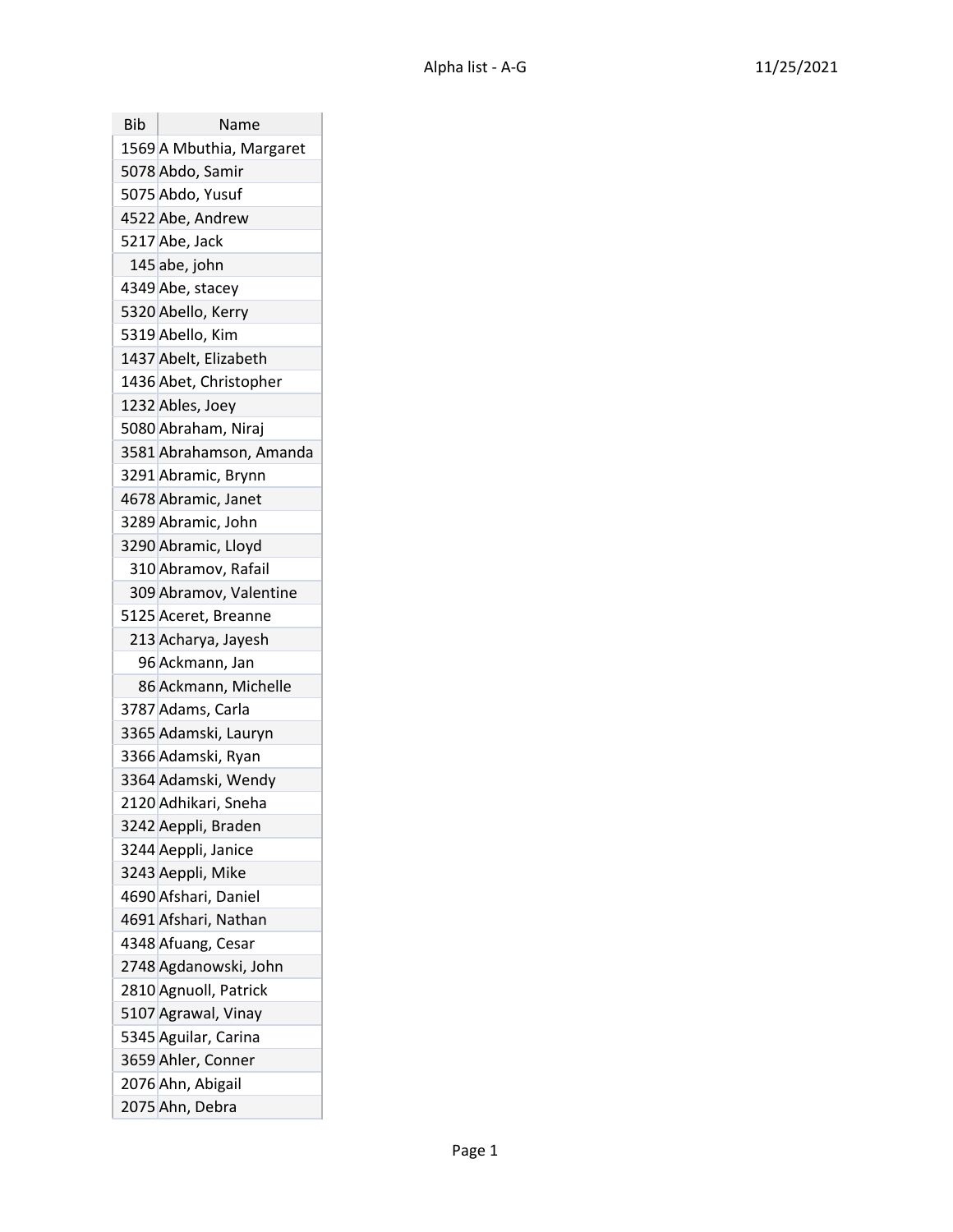| Bib | Name                      |
|-----|---------------------------|
|     | 2074 Ahn, Dongchan        |
|     | 2077 Ahn, Jacob           |
|     | 1640 Ahola, Kimberly      |
|     | 1641 Ahola, Tracy         |
|     | 4664 Aiardo, Amanda       |
|     | 4584 Aiardo, Corine       |
|     | 761 Aiken, Michele        |
|     | 4268 Aiken, Shalimar      |
|     | 4835 Alberico, Roger      |
|     | 3397 Albers, Kristen      |
|     | 3973 Albert, Rose         |
|     | 2984 Albrecht, Eric       |
|     | 2983 Albrecht, Missy      |
|     | 5035 Albright, Bernadette |
|     | 5034 Albright, Charlotte  |
|     | 5017 Alcantar, Marianna   |
|     | 4695 Aldeguer, Daniella   |
|     | 5095 Alejandre, Roberto   |
|     | 1809 Aler, Anna           |
|     | 1810 Aler, Ellie          |
|     | 1811 Aler, Katie          |
|     | 3903 Alex, Brent          |
|     | 3904 Alex, Sandra         |
|     | 2737 Alexander, Alonzo    |
|     | 2421 Ali, Fareeha         |
|     | 1965 Ali, Geoffrey        |
|     | 3407 Alister, Scott       |
|     | 4850 Alkharrat, Dana      |
|     | 4851 Alkharrat, Rawaa     |
|     | 1751 Allen, Becky         |
|     | 1752 Allen, Garrett       |
|     | 2910 Allen, Jonathan      |
|     | 4890 Allen, Sean          |
|     | 512 Allen-Wagner, Liam    |
|     | 4852 Alqali, Adam         |
|     | 2711 Alquraishi, Meghan   |
|     | 1733 Alsip, Delaney       |
|     | 1683 Alt, Carol           |
|     | 1685 Alt, Emily           |
|     | 1684 Alt, Mikayla         |
|     | 1682 Alt, Mike            |
|     | 1910 Althoff, Tom         |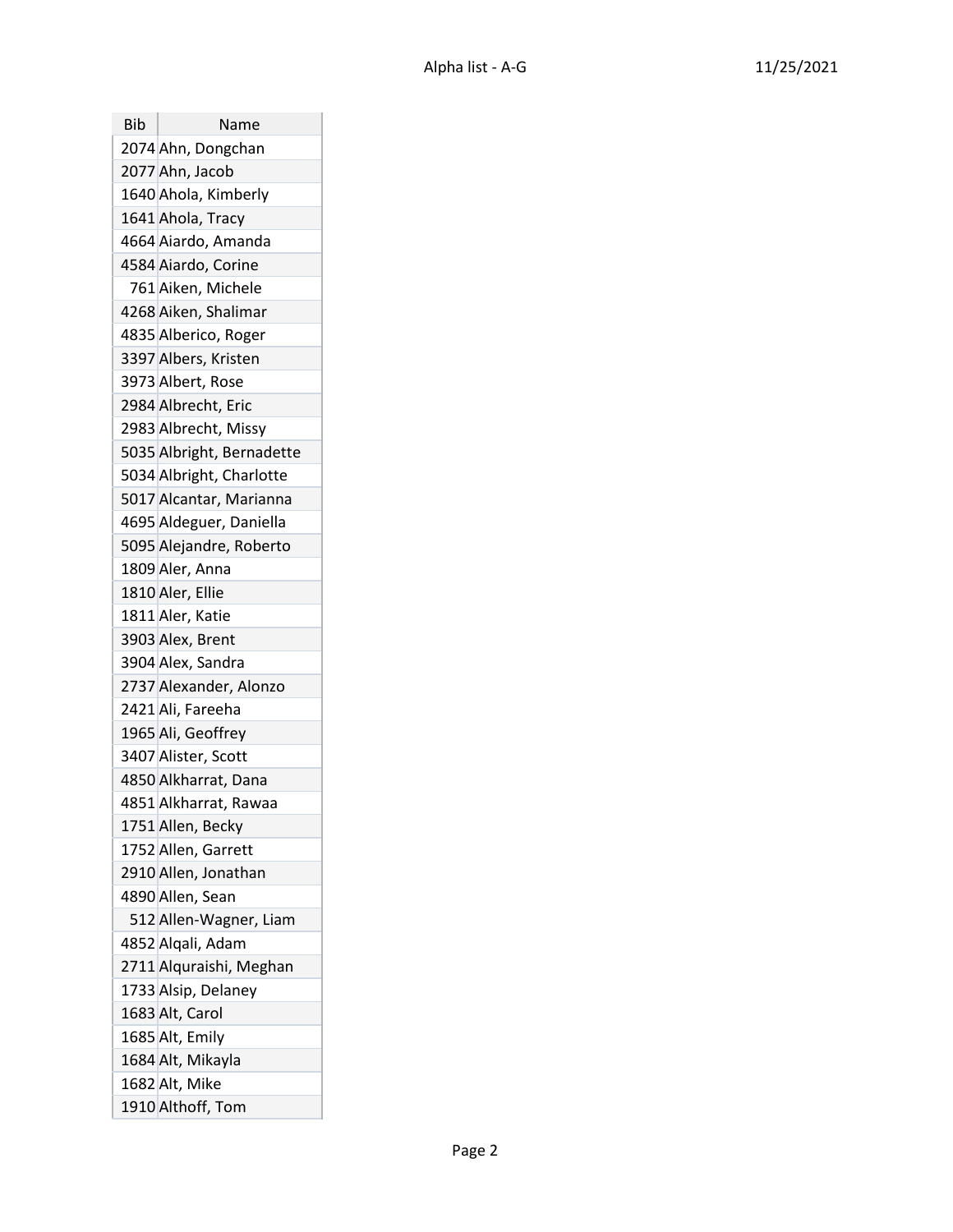| Bib | Name                      |
|-----|---------------------------|
|     | 1513 Alvarado, Adrienne   |
|     | 3762 Alvarado, Harvey     |
|     | 4366 Alvarado, Juan       |
|     | 1512 Alvarado, Juan       |
|     | 3764 Alvarado, Oscar      |
|     | 3763 Alvarado, Violeta    |
|     | 4048 Alvarez, Ricky       |
|     | 4051 Alvarez, Rodrigo     |
|     | 3196 Alvernaz, Collin     |
|     | 3195 Alvernaz, Megan      |
|     | 3210 Amato-Vealey, Elaine |
|     | 3596 Ambrose, Amy         |
|     | 2566 Amedeo, Melissa      |
|     | 2567 Amedeo, Nick         |
|     | 479 Amesquita, Martin     |
|     | 3808 Amin-Mishra, Manali  |
|     | 4779 Ammendola, Erin      |
|     | 4615 Amundsen, Annie      |
|     | 4616 Amundsen, Scott      |
|     | 4019 Anders, Joel         |
|     | 1336 Anderson, Annika     |
|     | 942 Anderson, Benjamin    |
|     | 1337 Anderson, Charlotte  |
|     | 2346 anderson, daniel     |
|     | 2345 anderson, john       |
|     | 943 Anderson, Katie       |
|     | 1334 Anderson, Leif       |
|     | 4477 Anderson, Lily       |
|     | 2372 Anderson, Michael    |
|     | 1332 Anderson, Olof       |
|     | 1333 Anderson, Rachel     |
|     | 3470 Anderson, Sara       |
|     | 1335 Anderson, Steffan    |
|     | 3985 Anderson, Theresia   |
|     | 1887 andounian, kevin     |
|     | 2963 Andrade, Lucas       |
|     | 2962 Andrade, Marcio      |
|     | 2840 Andrews III, Bill    |
|     | 2838 Andrews Jr, Bill     |
|     | 2839 Andrews, Karen       |
|     | 4316 Andsager, Gretchen   |
|     | 1564 Andsager, Lindsay    |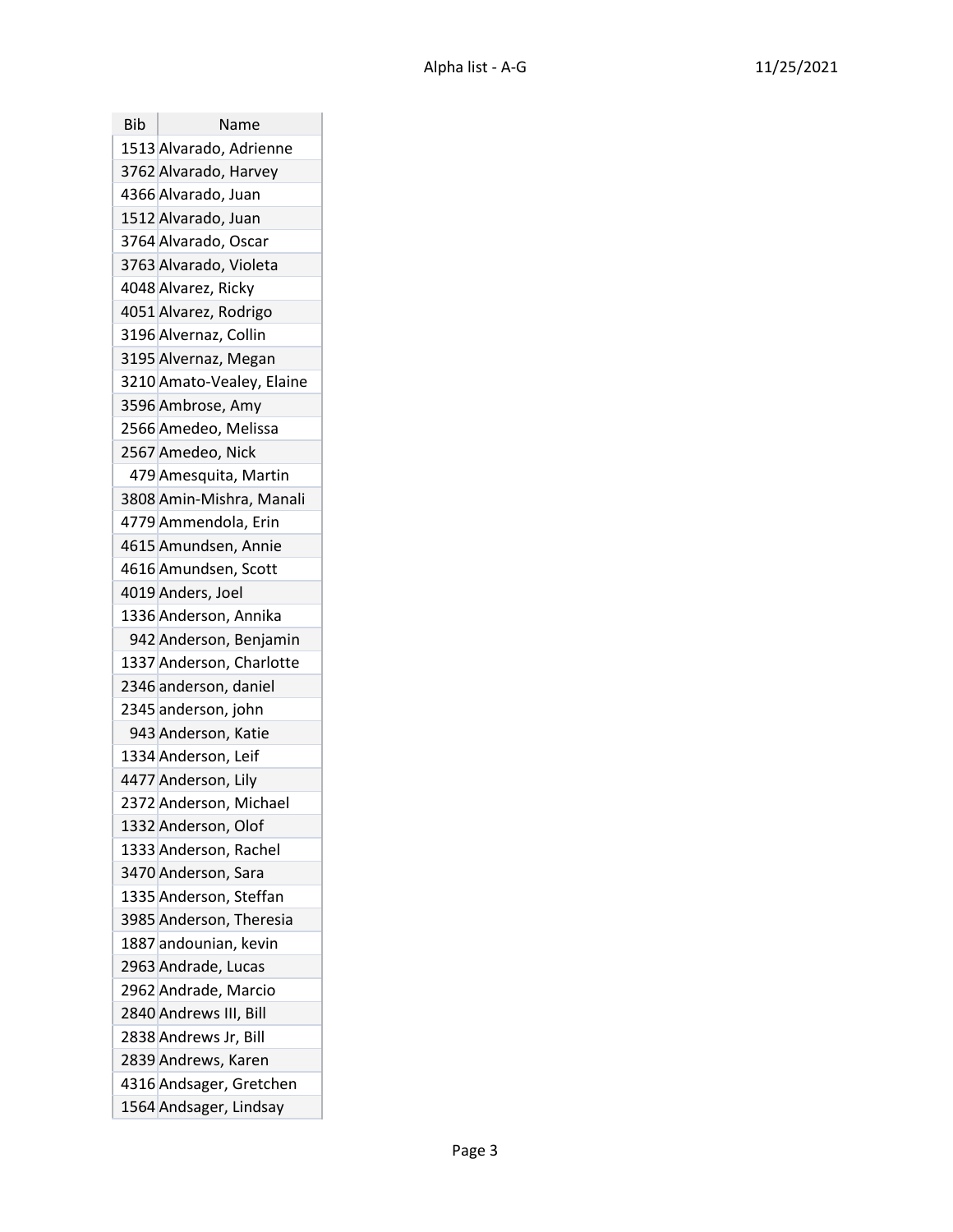| Bib | Name                     |
|-----|--------------------------|
|     | 2655 Ansari, Muneeb      |
|     | 1498 Applebaum, Lauren   |
|     | 2755 Araiza, Bernice     |
|     | 2089 Arcivar, Carly      |
|     | 3637 Ardaugh, Kati       |
|     | 2423 Argoudelis, John    |
|     | 931 Argueta, Edwin       |
|     | 3551 Argus, Diane        |
|     | 3552 Argus, Lou          |
|     | 3152 Argus, Molly        |
|     | 3350 argus, Nicole       |
|     | 3153 Argus, Pete         |
|     | 4973 Arlauskas, Saulius  |
|     | 2956 Armour, Candice     |
|     | 4056 Arndt, Jody         |
|     | 4057 Arndt, Ken          |
|     | 3891 Arnosky, Justin     |
|     | 4116 Arreguin, Emilio    |
|     | 5109 Arsenault, Ashley   |
|     | 1750 Artis, John         |
|     | 4335 Artl, Catherine     |
|     | 4334 Artl, Griffin       |
|     | 4331 Artl, Kevin         |
|     | 4332 Artl, Maureen       |
|     | 4333 Artl, Teddy         |
|     | 525 Arunachalam, Aneetha |
|     | 629 Ashley, Jon          |
|     | 1884 Ashton, Deadra      |
|     | 5089 Atwell, Andrew      |
|     | 5254 Atwell, Edward      |
|     | 5088 Atwell, Erin        |
|     | 1343 Atwood, Anne        |
|     | 1342 Atwood, April       |
|     | 1344 Atwood, James       |
|     | 3803 Avery, Alexa        |
|     | 3801 Avery, Amy          |
|     | 3804 Avery, Elliana      |
|     | 3802 Avery, Mark         |
|     | 552 Awwad, Elise         |
|     | 2293 Ayabe, Jon          |
|     | 2634 Ayabe, Marissa      |
|     | 5315 Aziz, Ameen         |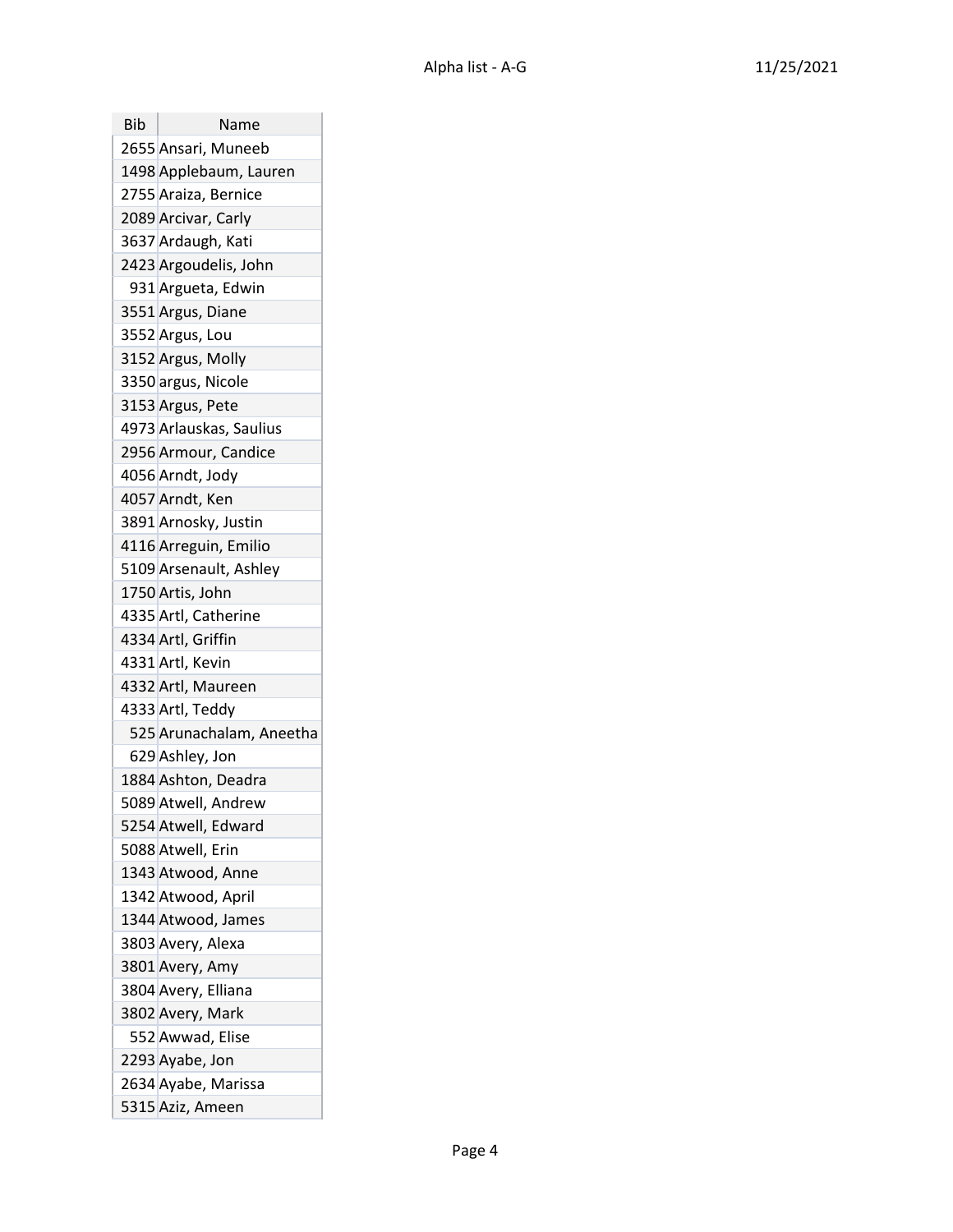| Bib | Name                    |
|-----|-------------------------|
|     | 5314 Aziz, Aneesa       |
|     | 5313 Aziz, Hammad       |
|     | 4827 Azuara, Amanda     |
|     | 4828 Azuara, Héctor     |
|     | 4826 Azuara, Ilan       |
|     | 3537 Baber, Cassie      |
|     | 1560 Babic, Adriana     |
|     | 4957 Babic, Andrea      |
|     | 3246 Babler, Luke       |
|     | 2319 Babler, Thomas     |
|     | 3247 Babler, Tracy      |
|     | 5030 Badr, Shoale       |
|     | 1230 Baganz, Connor     |
|     | 1229 Baganz, Megan      |
|     | 2451 Bagnuolo, John     |
|     | 2806 Bagnuolo, Kathy    |
|     | 2813 Bagnuolo, Liz      |
|     | 2452 Bagnuolo, Mikaela  |
|     | 2814 Bagnuolo, Sr, John |
|     | 4757 Bahou, Michelle    |
|     | 4899 Bahou, Sarah       |
|     | 2793 Bahr, Jacqueline   |
|     | 5341 Baid, Akshay       |
|     | 3619 Bailey, Ciaran     |
|     | 1635 Bajusz, Rissa      |
|     | 1637 Bajusz, Sydney     |
|     | 3746 Bak, Agata         |
|     | 2258 Baker, Annika      |
|     | 494 Baker, Ben          |
|     | 137 Baker, Chris        |
|     | 493 Baker, Danielle     |
|     | 2256 Baker, Destiny     |
|     | 138 Baker, Jeff         |
|     | 2257 Baker, Kamea       |
|     | 4049 Baker, Katherine   |
|     | 263 Baker, Katie        |
|     | 140 Baker, Matthew      |
|     | 5255 Baker, Sondra      |
|     | 496 Balduf, Christopher |
|     | 495 Balduf, Karen       |
|     | 4400 Baldwin, Michael   |
|     | 4242 Balekai, Akanksha  |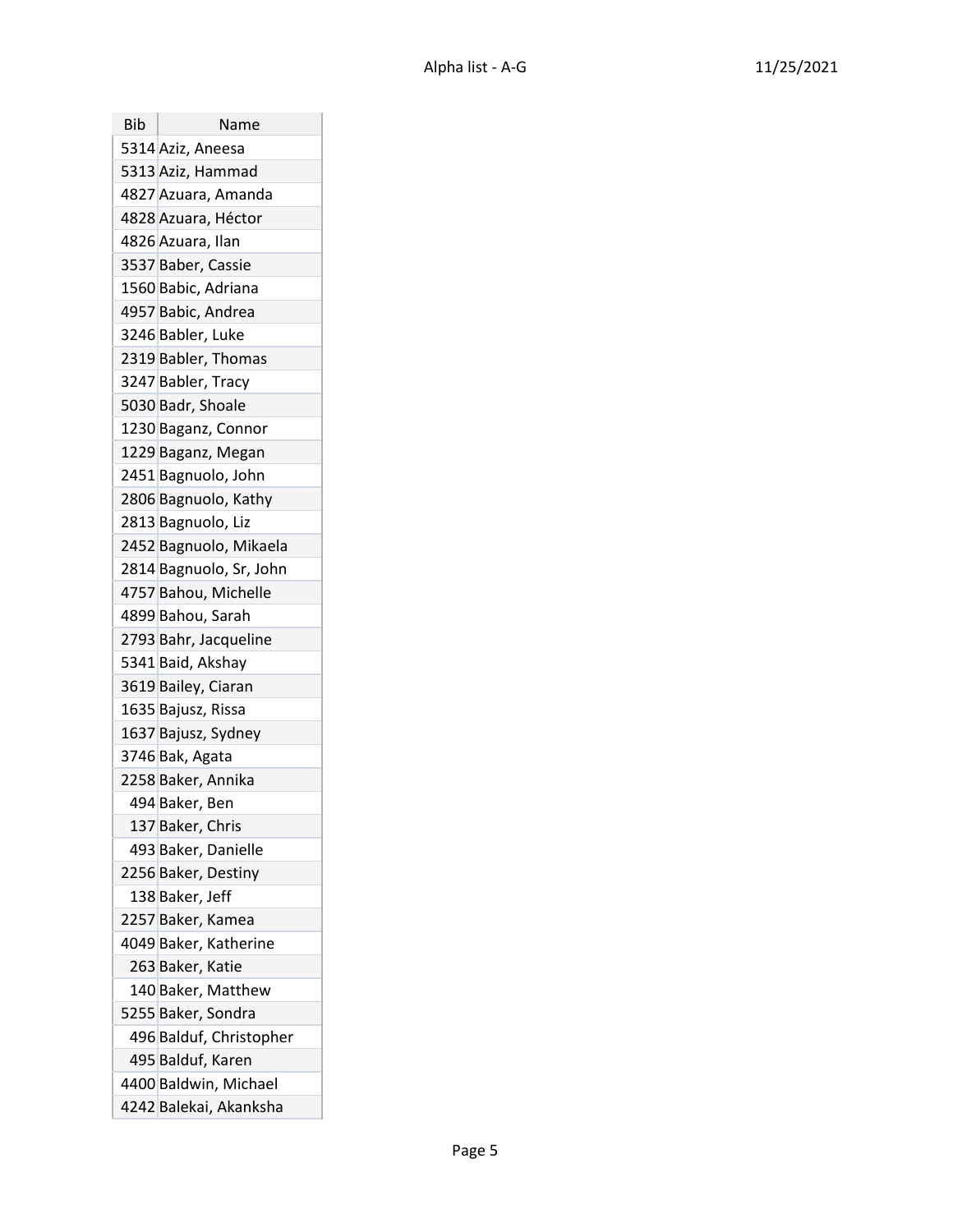| Bib | Name                       |
|-----|----------------------------|
|     | 4241 Balekai, Anshuman     |
|     | 4325 Ball, Payne           |
|     | 3457 Ballent, Ben          |
|     | 3456 Ballent, Paul         |
|     | 482 Ballesteros, Sofia     |
|     | 4201 Balon, Jennifer       |
|     | 4202 Balon, Lisa           |
|     | 4203 Balon, Rick           |
|     | 311 Baltimore, Gary        |
|     | 4729 Banitt, Tracy         |
|     | 4751 Baran, Jessica        |
|     | 4749 Baran, Judith         |
|     | 136 Baran, Larry           |
|     | 4750 Baran, Meagan         |
|     | 5276 Baranovski, Aleksandr |
|     | 1914 Barbasso, Gaia        |
|     | 4337 Barber, Jennifer      |
|     | 1480 Barcalow, Travis      |
|     | 1723 Barlas, Chris         |
|     | 2752 Barnard, Michelle     |
|     | 3446 Barnes, Aletta        |
|     | 4436 Barnes, Joseph        |
|     | 4881 Barnhart, Brian       |
|     | 624 Barnhart, Liz          |
|     | 4880 Barnhart, Megan       |
|     | 3674 Barranco, Edison      |
|     | 3671 Barranco, Mike        |
|     | 1756 Barranco, Sam         |
|     | 3672 Barranco, Stephanie   |
|     | 3673 Barranco, Tony        |
|     | 4295 Barreto, Romulo       |
|     | 2824 Barrett, Rachel       |
|     | 802 Barron, Benjamin       |
|     | 3660 Barry, Lauren         |
|     | 3828 Bartell, Rich         |
|     | 87 Bartlett, Alexis        |
|     | 1300 Bartlett, Shanin      |
|     | 1240 Bartosz, TJ           |
|     | 1215 Barz, Brooke          |
|     | 1212 Barz, Grace           |
|     | 1216 Barz, Jack            |
|     | 1211 Barz, Jim             |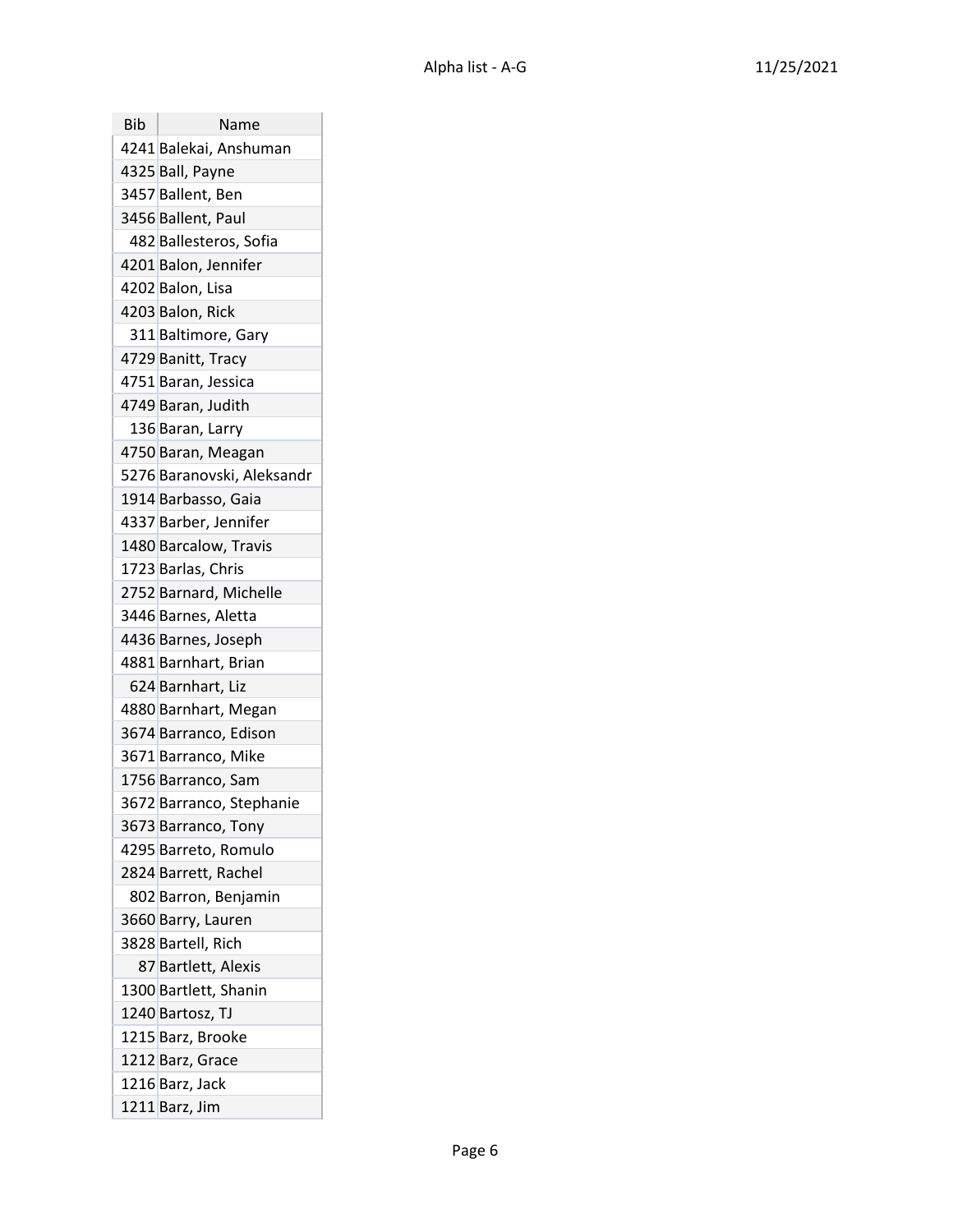| Bib | Name                     |
|-----|--------------------------|
|     | 1213 Barz, Kate          |
|     | 1214 Barz, Lily          |
|     | 1207 Barz, Renee         |
|     | 3129 Basi, Laura         |
|     | 2419 Bassetto, Alison    |
|     | 4519 Bates, Jennifer     |
|     | 4520 Bates, McKenzie     |
|     | 2565 Bathan, Samuel      |
|     | 2564 Bathan, Sarah       |
|     | 4142 Baugh, Matthew      |
|     | 665 Bauler, Alecia       |
|     | 1527 Baumgartner, Andria |
|     | 1274 Baumgartner, Don    |
|     | 5047 Bautista, Manuel    |
|     | 5356 Baznik, Lauren      |
|     | 4372 Beardsley, Kevin    |
|     | 4455 Beattie, Hugh       |
|     | 4302 Beauchane, Marc     |
|     | 3836 Beauregard, Jill    |
|     | 4698 Bechtel, Annabelle  |
|     | 4725 Beck, Kirk          |
|     | 3652 Becker, Dylan       |
|     | 492 Becker, Ellen        |
|     | 3651 Becker, Griffin     |
|     | 3650 Becker, Tyler       |
|     | 2014 Beckhardt, Grace    |
|     | 2013 Beckhardt, Penelope |
|     | 3257 Bedford, Chris      |
|     | 3256 Bedford, Mary       |
|     | 196 Bednar, Jason        |
|     | 316 Bednara, Kelly       |
|     | 233 Bedoe, Beth          |
|     | 3270 Bedzyk, Nick        |
|     | 910 Behnke, Dawn         |
|     | 28 Behr, Danny           |
|     | 27 Behr, Stephanie       |
|     | 574 Beidelman, Paige     |
|     | 573 Beidelman, Ralph     |
|     | 4186 Belandi, John       |
|     | 1574 Belasich, Dan       |
|     | 627 Belcher, Jennifer    |
|     | 628 Belcher, Steven      |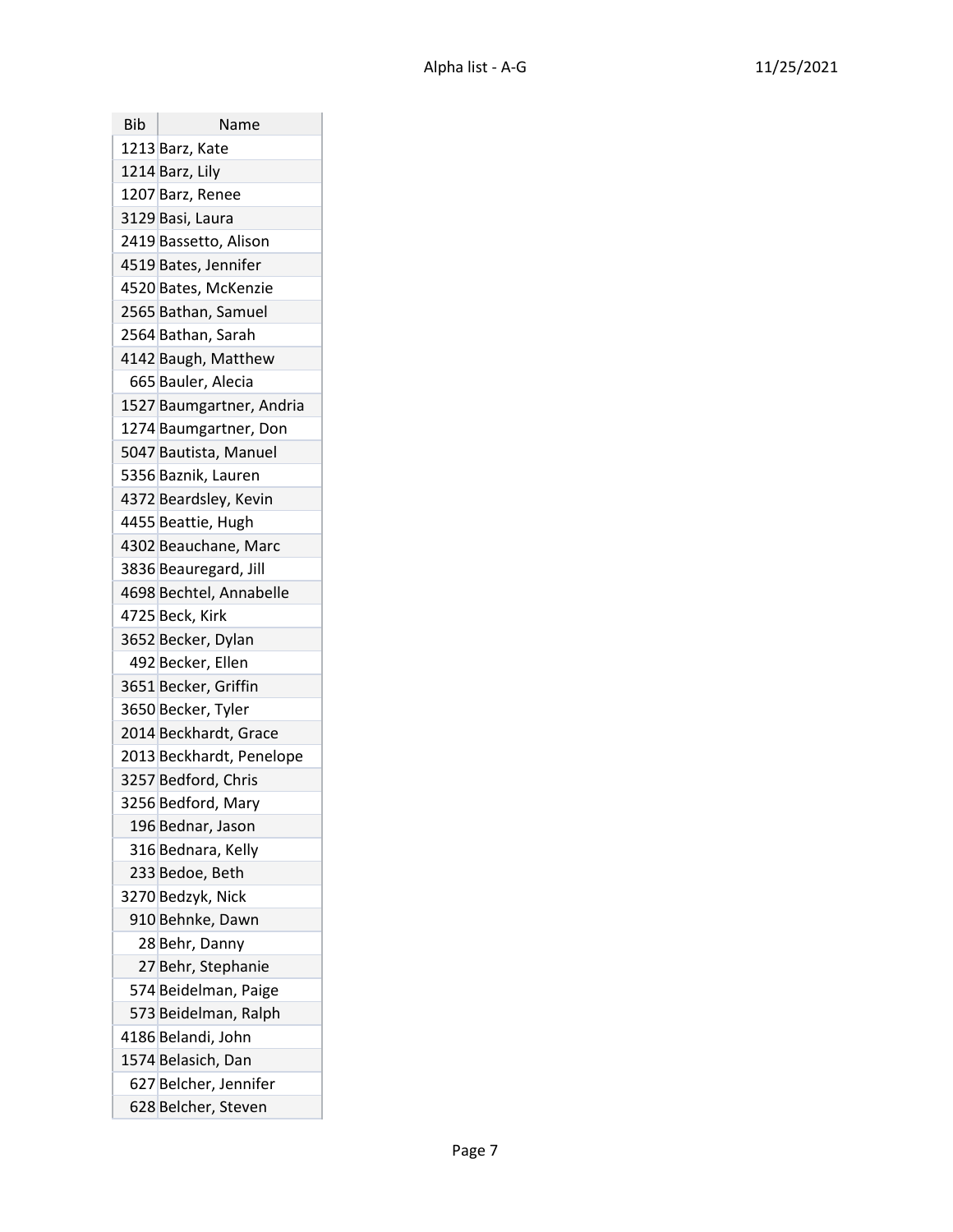| Bib | Name                     |
|-----|--------------------------|
|     | 2448 BELL, Carol         |
|     | 597 Bell, Christine      |
|     | 1927 Bell, Emily         |
|     | 5377 Bellagamba, Anthony |
|     | 1576 Bellino, Sabina     |
|     | 4071 Belmonte, Laura     |
|     | 2837 Bender, John        |
|     | 2781 Bender, Kristen     |
|     | 2783 Bender, Noelle      |
|     | 1839 Benedito, Vincent   |
|     | 4977 Benjamin, Tyler     |
|     | 5103 Benner, John        |
|     | 5104 Benner, Kendra      |
|     | 261 Bennick, Delissa     |
|     | 270 Bennick, John        |
|     | 2114 Benning, Allison    |
|     | 4290 Benning, Joseph     |
|     | 4464 Benson, Bradley     |
|     | 2507 Benson, Michael     |
|     | 1943 Berg, Lisa          |
|     | 806 Berg, Sara           |
|     | 2795 Berke, Brandon      |
|     | 1507 Berkoff, Benjamin   |
|     | 1509 Berkoff, Harrison   |
|     | 1508 Berkoff, James      |
|     | 2820 Berkoff, Lyuda      |
|     | 3826 Bernard, Brian      |
|     | 3740 Bernard, Colleen    |
|     | 3738 Bernard, Shannon    |
|     | 4713 Berndl, Andy        |
|     | 4704 Berndl, Kim         |
|     | 3100 Bernicky, Gavin     |
|     | 3101 Bernicky, Genavive  |
|     | 3099 Bernicky, James     |
|     | 3102 Bernicky, Jodi      |
|     | 3050 Bernstein, Robert   |
|     | 3200 Berres, Jolene      |
|     | 1745 Berris, Emily       |
|     | 1747 Berris, Hannah      |
|     | 1746 Berris, Susan       |
|     | 341 Berry, Adrianna      |
|     | 340 Berry, Kevin         |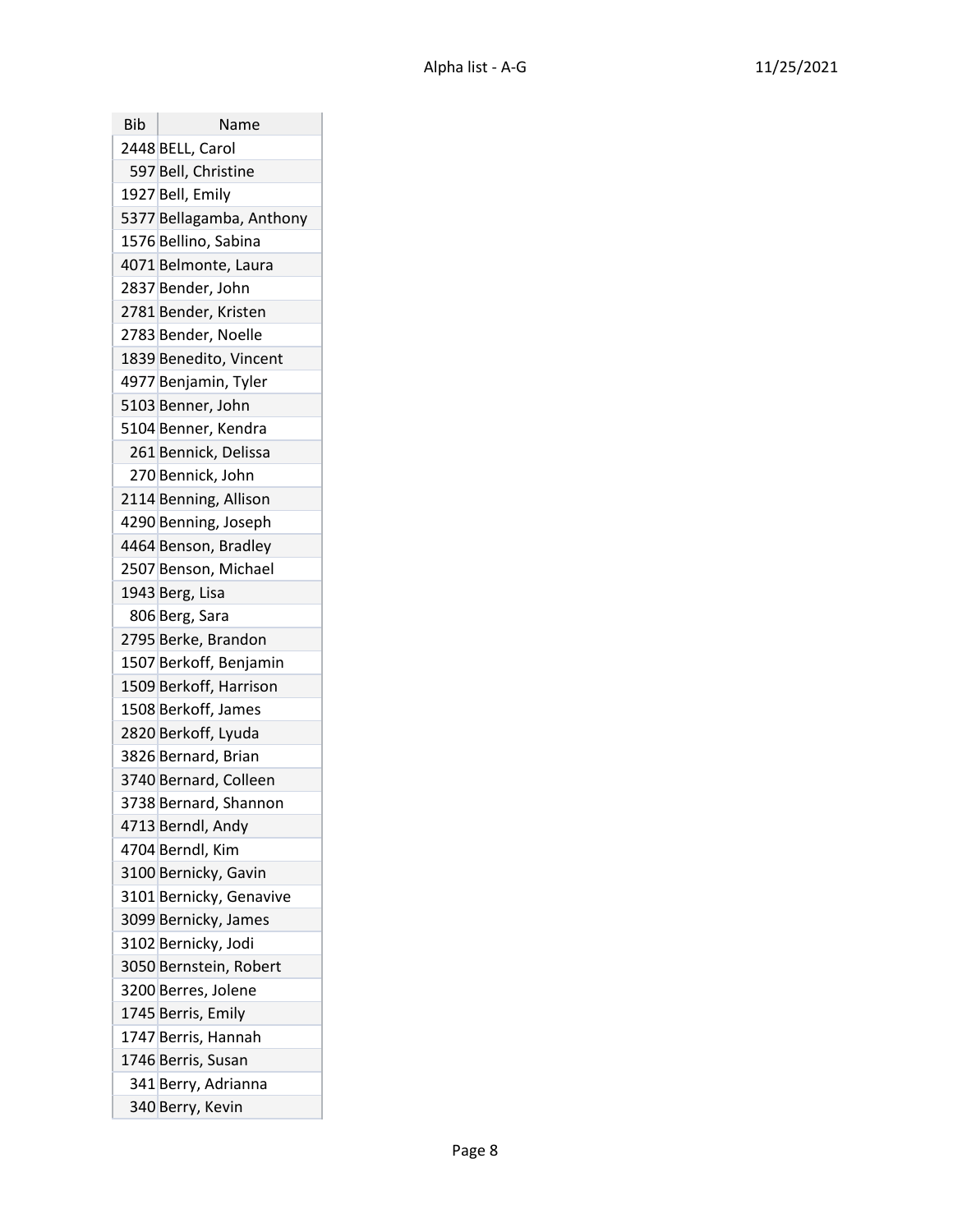| Bib | Name                      |
|-----|---------------------------|
|     | 342 Berry, Nicholas       |
|     | 4810 Beshoar, Mia         |
|     | 4809 Beshoar, Tom         |
|     | 621 Best, Bethany         |
|     | 3909 Betancourt, Miguel   |
|     | 32 Beyersbergen, Chloe    |
|     | 1459 Biederman, Brian     |
|     | 1458 Biederman, Grace     |
|     | 1456 Biederman, Pam       |
|     | 1457 Biederman, Richard   |
|     | 2370 Bieganski, Jacob     |
|     | 2371 Bieganski, Robert    |
|     | 5394 Bierly, Michael      |
|     | 5395 Bierly, Nate         |
|     | 5396 Bierly, Tania        |
|     | 3362 Biggs, Brandon       |
|     | 3359 Biggs, Nary          |
|     | 3361 Biggs, Rex           |
|     | 3360 Biggs, Sey           |
|     | 2927 Bikus, Kathleen      |
|     | 684 Bilardello, Alexis    |
|     | 686 Bilardello, Cami      |
|     | 1836 Bilardello, David    |
|     | 685 Bilardello, John      |
|     | 691 bilardello, kendra    |
|     | 687 BILARDELLO, MATT      |
|     | 1835 Bilardello, Michelle |
|     | 692 bilardello, taylor    |
|     | 4904 Bilenko, Jayson      |
|     | 9 Binder, Bob             |
|     | 8 Binder, Emily Binder    |
|     | 5330 Birkenbeuel, Jane    |
|     | 5329 Birkenbeuel, Joann   |
|     | 4045 Birkenbeuel, Kat     |
|     | 184 Birse, Rob            |
|     | 185 Birse, Sarah          |
|     | 2411 Bischoff, Camille    |
|     | 2410 Bischoff, Cassandra  |
|     | 4527 Bishop, Alex         |
|     | 5245 Biziorek, Piper      |
|     | 5246 Biziorek, Raymond    |
|     | 5209 Blain, Matt          |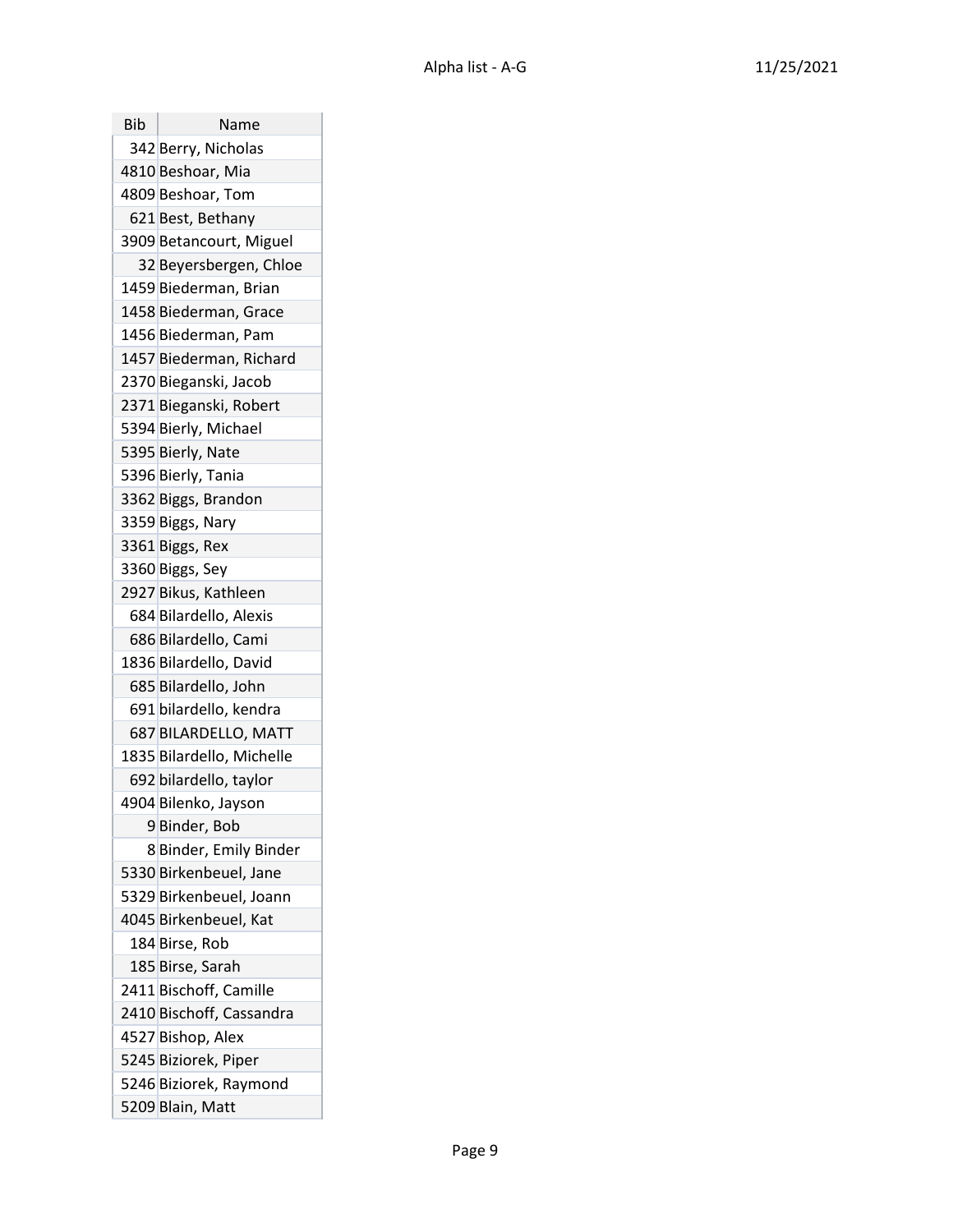| Bib | Name                    |
|-----|-------------------------|
|     | 2511 Blair, Christopher |
|     | 2622 Blair, Emily       |
|     | 2509 Blair, Kimberly    |
|     | 2510 Blair, Tom         |
|     | 5163 Blasingame, Joan   |
|     | 5161 Blasingame, Kara   |
|     | 5160 Blasingame, Kyle   |
|     | 5162 Blasingame, Trent  |
|     | 511 Blau, Michelle      |
|     | 3194 Blaydes, Susan     |
|     | 62 Blaze, Nicole        |
|     | 1630 Blecha, George     |
|     | 1633 Blecha, Mark       |
|     | 383 Bleecker, William   |
|     | 953 Bleifuss, Leslie    |
|     | 954 Bleifuss, Mary Beth |
|     | 3369 Bloss, James       |
|     | 4453 Bloss, Jon         |
|     | 3368 Bloss, Julia       |
|     | 4454 Bloss, Nicky       |
|     | 3367 Bloss, Rick        |
|     | 4889 BOASE, JOHN        |
|     | 279 Boekenhauer, Roger  |
|     | 2892 Boelke, Harrison   |
|     | 2889 Boelke, Heidi      |
|     | 2891 Boelke, Luke       |
|     | 2890 Boelke, Matt       |
|     | 2893 Boelke, Pete       |
|     | 4086 Boesso, Kiersten   |
|     | 4085 Boesso, Nick       |
|     | 2250 BOETTGER, CLAUDINE |
|     | 292 Boggs, Jane         |
|     | 4004 Bogue, Ellen       |
|     | 4006 Bogue, Jeffrey     |
|     | 4002 Bogue, Jon         |
|     | 4003 Bogue, Lynn        |
|     | 4005 Bogue, Tom         |
|     | 743 Boiciuc, Maria      |
|     | 3385 Bojanic, Alex      |
|     | 3386 Bojanic, Zdenka    |
|     | 4042 Bojrab, Catherine  |
|     | 4039 Bojrab, Chris      |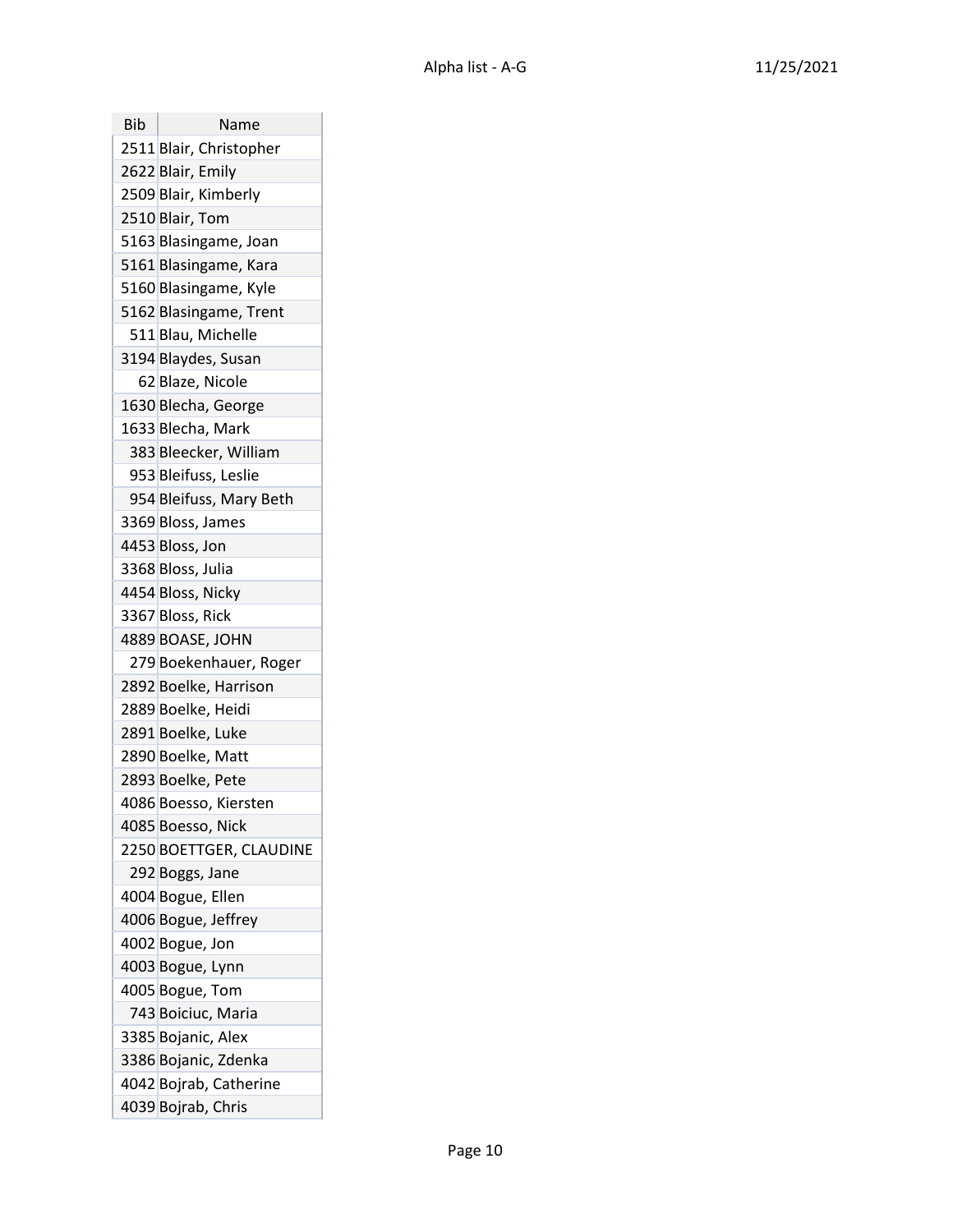| Bib | Name                      |
|-----|---------------------------|
|     | 4043 Bojrab, Margaret     |
|     | 4041 Bojrab, Olivia       |
|     | 336 Boland, Sean          |
|     | 2420 Bolduc, Phil         |
|     | 272 Bolek, Pattie         |
|     | 5301 Bollt, Amy           |
|     | 2746 Bonczkowski, Amanda  |
|     | 2745 Bonczkowski, Dave    |
|     | 2747 Bonczkowski, Kayla   |
|     | 1094 Bondurant, Ed        |
|     | 1753 BonDUrant, Laura     |
|     | 2017 BonDurant, Sharon    |
|     | 2016 BonDurant, Tom       |
|     | 2999 Bonilla, Alex        |
|     | 2998 Bonilla, Jorge       |
|     | 4253 Boniol, Mark         |
|     | 4252 Boniol, Rebecca      |
|     | 5097 Bontje, Taylor       |
|     | 2867 Boose, Suzanne       |
|     | 2274 Booty, Jo            |
|     | 1816 Borema, Juliana      |
|     | 1815 Borema, Kate         |
|     | 3869 Bormann, Josh        |
|     | 2556 Borsellino, Danielle |
|     | 2557 Borsellino, Ryan     |
|     | 3918 Bortoli, Julie       |
|     | 3920 Bortoli, Luke        |
|     | 5370 BOSMA, ALLYSON       |
|     | 5369 Bosma, Cordell       |
|     | 5371 Bosma, Lincoln       |
|     | 5024 Bostic, Michelle     |
|     | 4091 Bottens, Daniel      |
|     | 4090 Bottens, Ryan        |
|     | 3814 Bottigliero, Joseph  |
|     | 2894 Boubal, Gavin        |
|     | 2895 Boubal, Julie        |
|     | 2597 bougadis, laura      |
|     | 3988 Boumgarden, Ashley   |
|     | 3989 Boumgarden, John     |
|     | 2609 Boumgarden, Kelley   |
|     | 2610 Boumgarden, Peter    |
|     | 4800 Bourgeois, Elias     |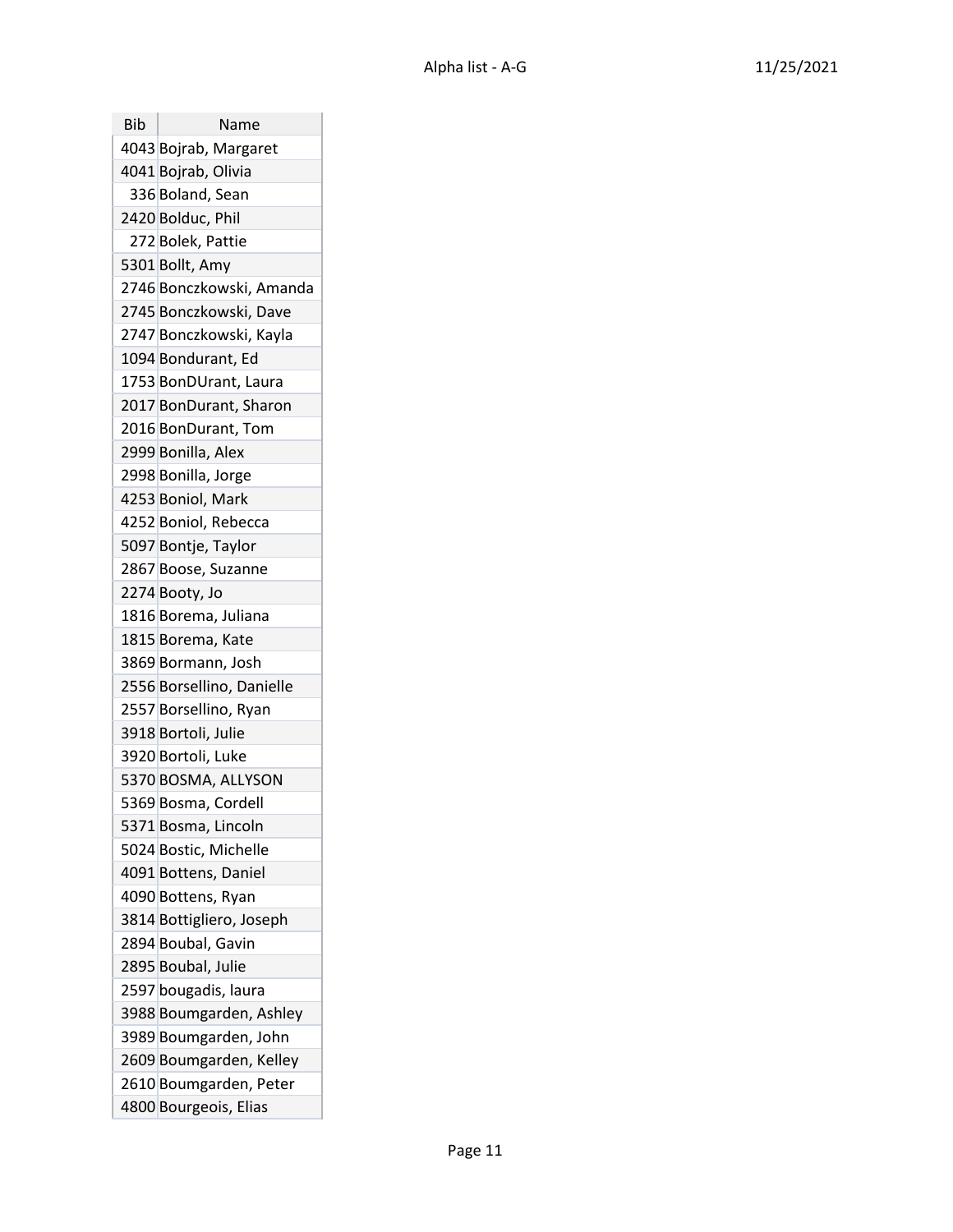| Bib | Name                      |
|-----|---------------------------|
|     | 4801 Bourgeois, Max       |
|     | 1239 Bouri, Anil          |
|     | 2668 Bourland, Eileen     |
|     | 4660 Bowden, Micah        |
|     | 4656 Bowden, Michael      |
|     | 4661 Bowden, Nadia        |
|     | 1589 Bowen, Evan          |
|     | 3278 Bowers, Brian        |
|     | 3279 Bowers, Michael      |
|     | 5335 Bowles, John         |
|     | 488 Bowser, Kevin         |
|     | 487 Bowser, Kristin       |
|     | 2801 Boyer, Ruth          |
|     | 2802 Boyer, Scott         |
|     | 4753 Boyette, Riley       |
|     | 4754 Boyette, Todd        |
|     | 3919 Boykin, Jonah        |
|     | 3271 Boyle, Alex          |
|     | 592 Bradna, Mary Lou      |
|     | 4529 Brady, Bobby         |
|     | 2489 Brady, Kyle          |
|     | 3186 Brady, Matthew       |
|     | 3773 Brahmamdam, Abhina   |
|     | 2007 Brambilla, Isaac     |
|     | 1524 Brancheau, Mike      |
|     | 1523 Brancheau, Stephanie |
|     | 36 Branham, Patrick       |
|     | 4648 Braun, Alice         |
|     | 4646 Braun, Christopher   |
|     | 4647 Braun, Georgia       |
|     | 4650 Braun, Henry         |
|     | 2187 Braun, Ian           |
|     | 4649 Braun, Lucille       |
|     | 2186 Braun, Sarah         |
|     | 4645 Braun, Suzanne       |
|     | 663 Bray, Chuck           |
|     | 664 Bray, Shawna          |
|     | 4356 Brazda, John         |
|     | 997 Breeden, Anne         |
|     | 4143 Brenart, Robert      |
|     | 1222 Bressler, Judy       |
|     | 3121 Briley, Elsie        |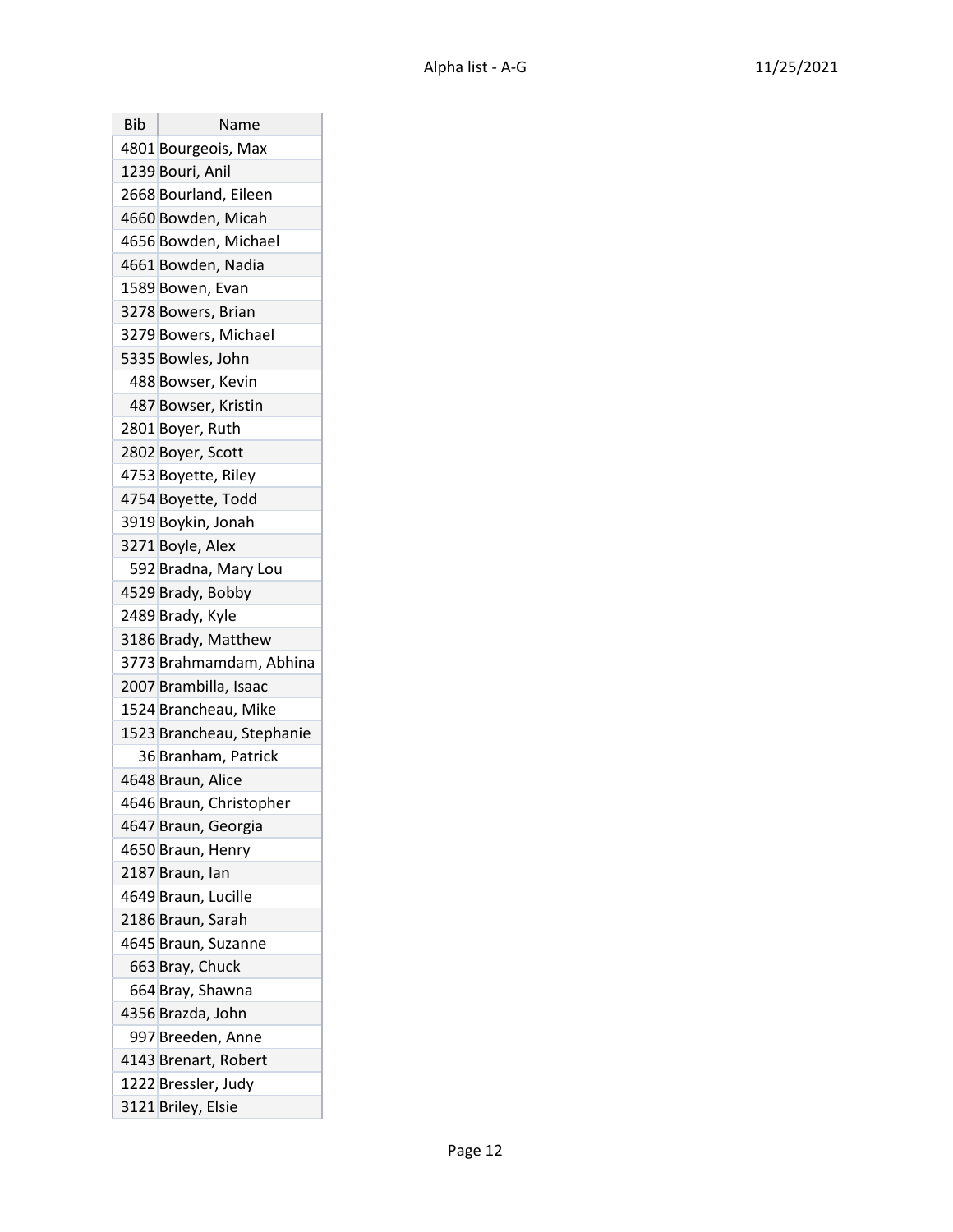| Bib | Name                       |
|-----|----------------------------|
|     | 3472 BRILEY, MEGAN         |
|     | 4535 Brinkley, Bill        |
|     | 2043 Brnilovich, Christine |
|     | 5281 brock, Jessica        |
|     | 5282 brock, John           |
|     | 3713 Brooks, Jake          |
|     | 5228 Brooks, Lauren        |
|     | 3647 Brown, Anna           |
|     | 1736 Brown, Austin         |
|     | 3823 Brown, Brad           |
|     | 4439 Brown, Brandon        |
|     | 4438 Brown, Bud            |
|     | 1739 Brown, Evan           |
|     | 1738 Brown, Jill           |
|     | 2434 Brown, Keith          |
|     | 4040 Brown, Maddie         |
|     | 835 Brown, Marcus          |
|     | 5409 Brown, Margaret       |
|     | 2437 Brown, Olivia         |
|     | 1217 Brown, Patricia       |
|     | 2435 Brown, Patricia       |
|     | 1032 Brown, Ralph          |
|     | 3646 Brown, Robert         |
|     | 3648 Brown, Sara           |
|     | 2438 Brown, Stella         |
|     | 3811 Brown, Stephanie      |
|     | 1737 Brown, Tyler          |
|     | 4031 Brown-Reilly, Alexis  |
|     | 4172 Bruce, Amelia         |
|     | 4173 Bruce, Claire         |
|     | 3998 Bruce, Lara           |
|     | 3662 Brunke, Lauren        |
|     | 2693 Bryja, Joann          |
|     | 2555 Bryja-Friery, Barb    |
|     | 3825 Bucci, Peter          |
|     | 1401 Buccola, Kaylie       |
|     | 1400 Buccola, Ron          |
|     | 1402 Buccola, Samantha     |
|     | 1399 Buccola, Tracy        |
|     | 893 Buckley, Carolyn       |
|     | 894 Buckley, Jackson       |
|     | 896 Buckley, Matthew       |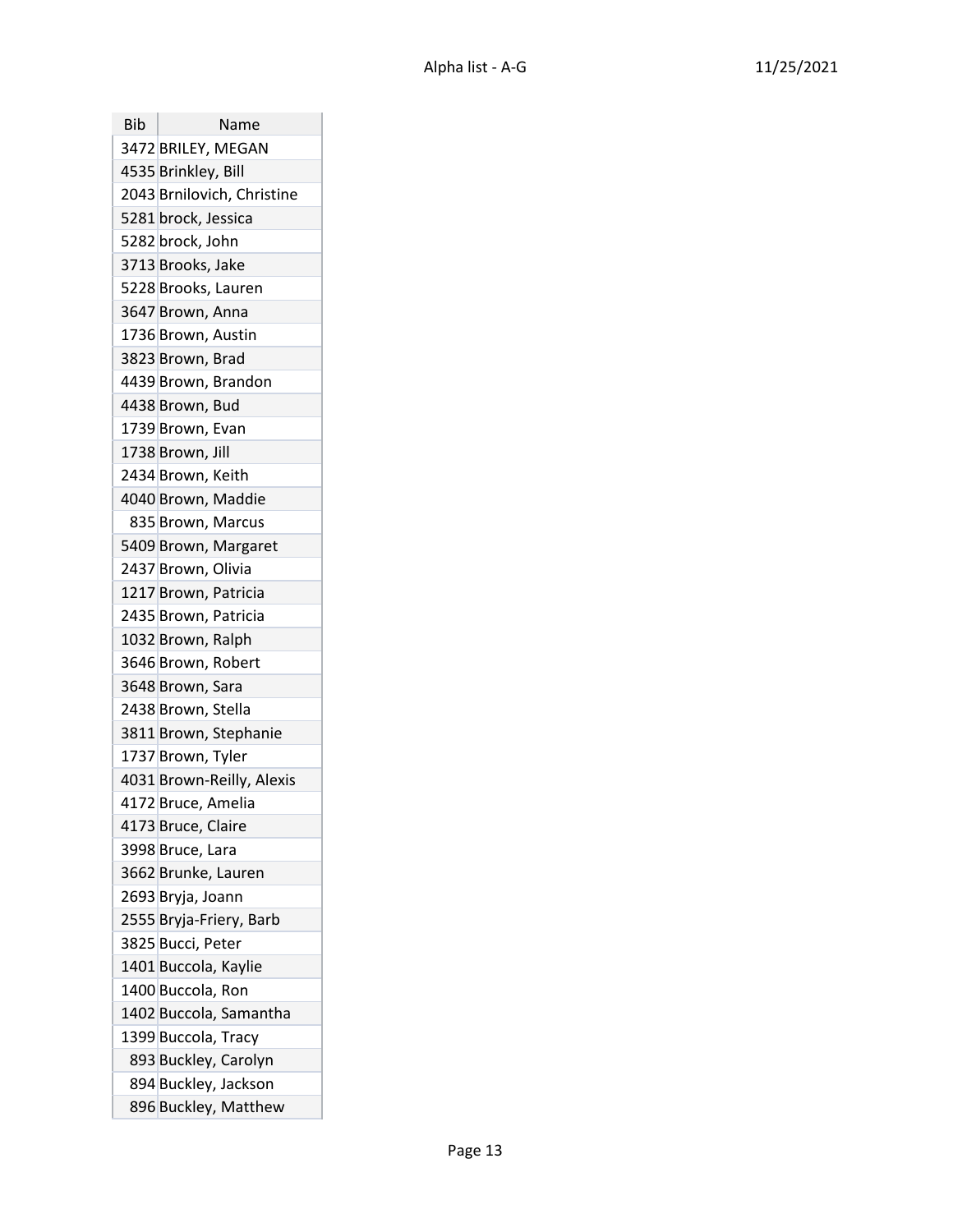| Bib | Name                    |
|-----|-------------------------|
|     | 895 Buckley, Samantha   |
|     | 5140 Budnik, Paul       |
|     | 5373 Budzinski, Colleen |
|     | 2098 Buffington, Beth   |
|     | 2097 Buffington, Tom    |
|     | 4069 Bulfer, August     |
|     | 4074 Bulfer, Carol      |
|     | 4943 Bunge, Cheryl      |
|     | 963 Buresh, Andrew      |
|     | 4675 Buresh, Anna       |
|     | 972 Buresh, Chris       |
|     | 962 Buresh, Claudette   |
|     | 985 Buresh, Danielle    |
|     | 964 Buresh, Finn        |
|     | 4676 Buresh, Kirsten    |
|     | 971 Buresh, Randall     |
|     | 1321 Buresh, Sara       |
|     | 1323 Buresh, Scott      |
|     | 986 Buresh, Thomas      |
|     | 575 Burgess, Alyssa     |
|     | 3640 Burgess, Erica     |
|     | 5398 Burke, Austin      |
|     | 3587 Burke, Ben         |
|     | 4212 Burke, Elizabeth   |
|     | 1349 Burke, Karen       |
|     | 3586 Burke, Katelyn     |
|     | 3589 Burke, Kelley      |
|     | 3649 Burke, Kelly       |
|     | 3588 Burke, Will        |
|     | 3542 Burkelman, Jane    |
|     | 4856 Burlingham, Nancy  |
|     | 3458 Burner, Beth       |
|     | 3459 Burner, Jim        |
|     | 3461 Burner, Josh       |
|     | 3460 Burner, Rachel     |
|     | 3320 Burns, Jim         |
|     | 3160 Burns, Kevin       |
|     | 3321 Burns, McKenzie    |
|     | 1463 Burns, Melissa     |
|     | 3161 Burns, Rachel      |
|     | 3073 Burrell, Chase     |
|     | 3074 Burrell, Hadyn     |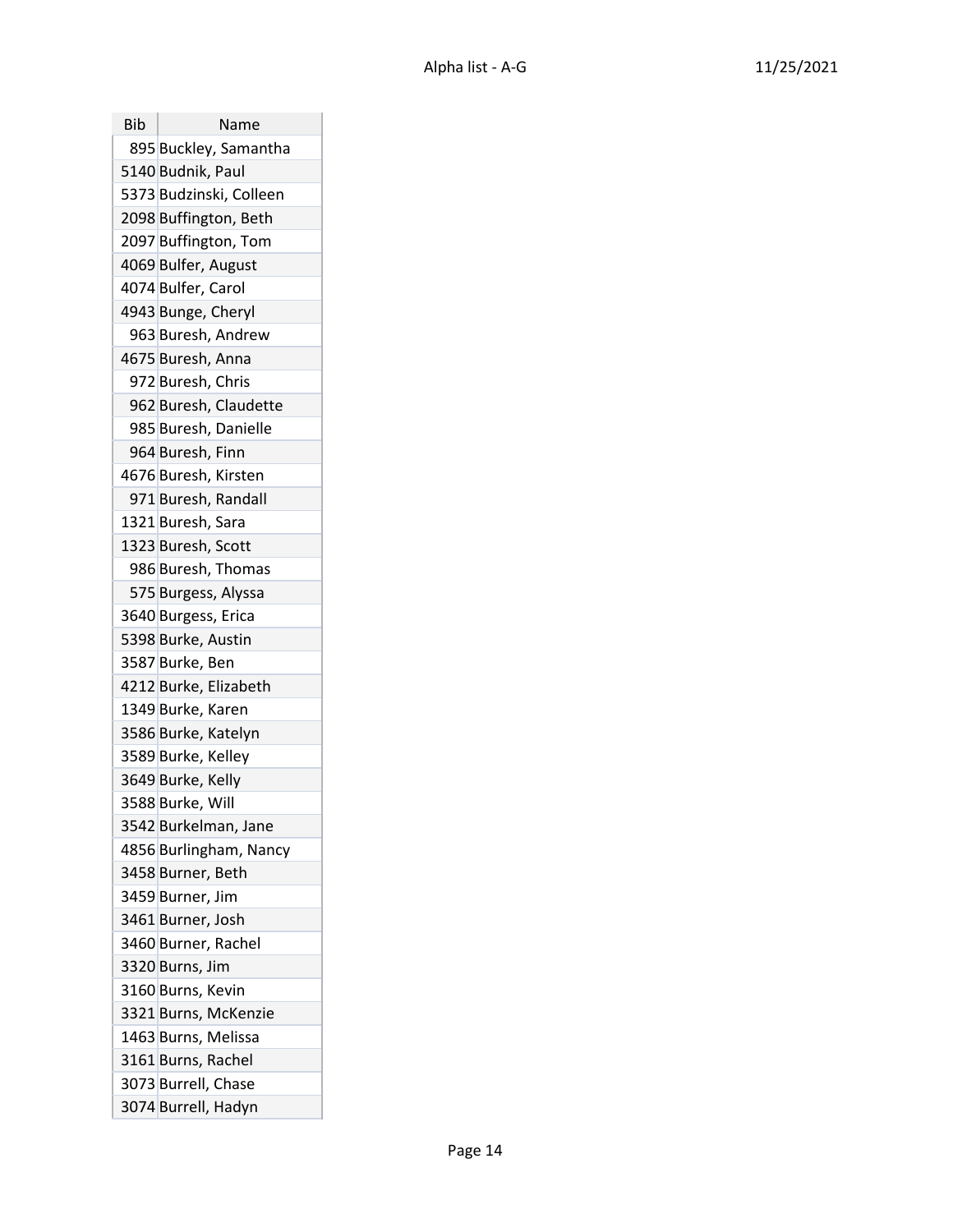| Bib | Name                       |
|-----|----------------------------|
|     | 3072 Burrell, Walt         |
|     | 1749 Burrichter, Sarah     |
|     | 4706 Burroughs-Mayer, Mar  |
|     | 927 Burton, Alex           |
|     | 4362 Burton, Darci         |
|     | 930 Burton, Megan          |
|     | 926 Burton, Sue            |
|     | 925 Burton, Tom            |
|     | 3963 Burton-Freeman, Britt |
|     | 5051 Busby, Rob            |
|     | 968 Bushman, Laney         |
|     | 969 Bushman, Nat           |
|     | 967 Bushman, Oliver        |
|     | 970 Bushman, Renee         |
|     | 2316 Bustamante, Viri      |
|     | 2495 Byczynski, Ed         |
|     | 4312 Byrnes, Aidan         |
|     | 4314 Byrnes, Joseph        |
|     | 4313 Byrnes, Keira         |
|     | 4309 Byrnes, Liam          |
|     | 4311 Byrnes, Margaret      |
|     | 3796 Byron, Carol          |
|     | 5221 Cabrera, Alessandro   |
|     | 3363 Cabrera, Carlos       |
|     | 1849 Cady, Buz             |
|     | 2832 Cahill, Donna         |
|     | 1024 Cahill, Emma          |
|     | 2057 Cahill, Kaitlyn       |
|     | 4018 Cahill, Katelyn       |
|     | 2058 Cahill, Stephen       |
|     | 5189 Cai, Stone            |
|     | 3676 Cajindos, Joseph      |
|     | 932 Caliendo, Becca        |
|     | 933 Caliendo, Jessica      |
|     | 5074 Callahan, Cameron     |
|     | 5073 Callahan, David       |
|     | 2320 Callan, John          |
|     | 199 Calpin, Kelley         |
|     | 3415 Caltagirone, James    |
|     | 3414 Caltagirone, Katie    |
|     | 3413 Caltagirone, Ryan     |
|     | 3416 Caltagirone, Theo     |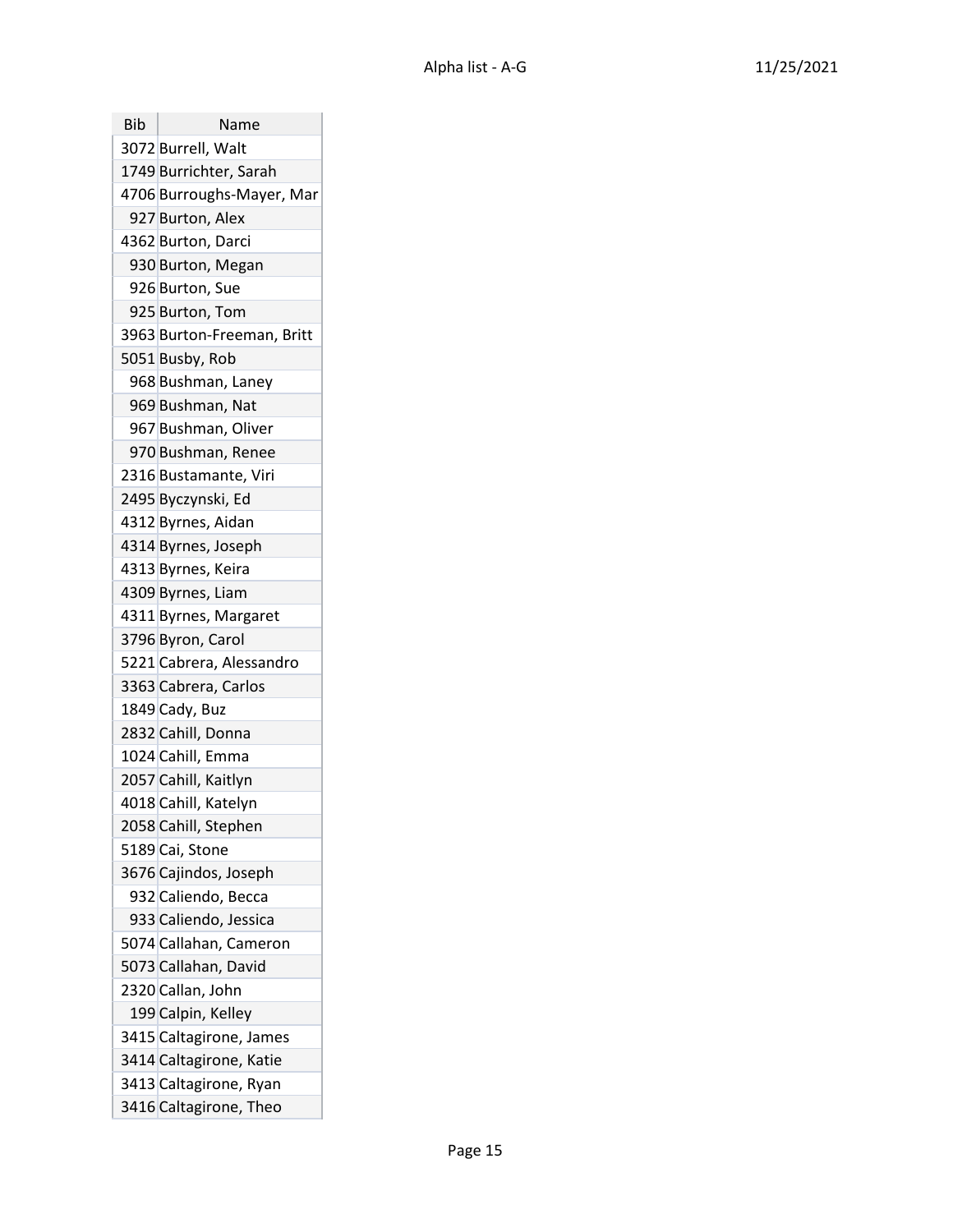| Bib | Name                      |
|-----|---------------------------|
|     | 1143 Calvo, Suzie         |
|     | 3511 Campanile, Dave      |
|     | 1315 Campbell, Inga       |
|     | 792 Campbell, Spencer     |
|     | 1670 Cangilla, Chris      |
|     | 1668 Cangilla, Lauren     |
|     | 1669 Cangilla, Sydney     |
|     | 4735 Cann, Rebecca        |
|     | 2901 Cantarero, Alejandro |
|     | 2902 Cantarero, Ariana    |
|     | 2903 Cantarero, Eduardo   |
|     | 2904 Cantarero, Jessica   |
|     | 4930 Cantu, Laurie        |
|     | 1097 Cap, Adam            |
|     | 1095 Cap, Laura           |
|     | 1096 Cap, Ryan            |
|     | 307 Caprigno, Jordan      |
|     | 3555 Cardella, Connie     |
|     | 5014 Carie, Crystil       |
|     | 5015 Carie, Jeff          |
|     | 1899 Carie, Kyleigh       |
|     | 4915 Carloss, Jeff        |
|     | 4669 Carloss, Sara        |
|     | 1840 Carlson, Hal         |
|     | 3873 Carlson, Keith       |
|     | 4808 Carpenter, Lauren    |
|     | 99 Carr, Amanda           |
|     | 610 Carriel, Anthony      |
|     | 612 Carriel, Dave         |
|     | 611 Carriel, Dominic      |
|     | 613 Carriel, Maria        |
|     | 609 Carriel, Sophia       |
|     | 498 Carroll, Dave         |
|     | 1210 Carroll, David       |
|     | 499 Carroll, Elaine       |
|     | 41 Carroll, Elizabeth     |
|     | 3742 Carroll, John        |
|     | 497 Carroll, Peter        |
|     | 4761 Carstens, Sean       |
|     | 3025 Carter, Christy      |
|     | 1377 Carter, Michele      |
|     | 5059 Caruso, Kevin        |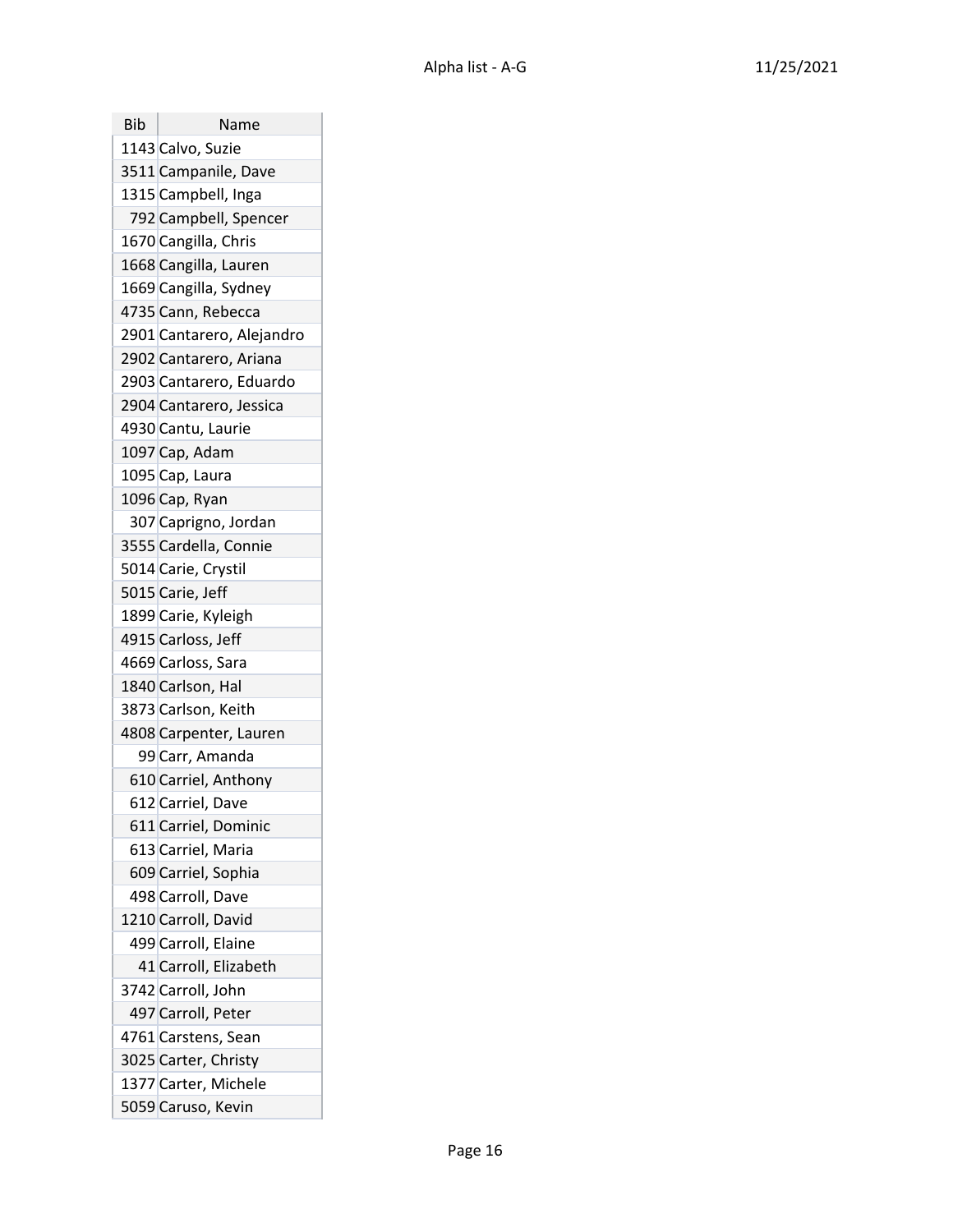| Bib | Name                    |
|-----|-------------------------|
|     | 1741 Casey, Anya        |
|     | 1003 Casey, Deirdre     |
|     | 4344 Casey, Emma        |
|     | 3874 Casey, Jason       |
|     | 4343 Casey, John        |
|     | 4345 Casey, Johnny      |
|     | 3875 Casey, Ryan        |
|     | 1742 Casey, Tony        |
|     | 3518 Cassidy, Jennifer  |
|     | 3517 Cassidy, Madeline  |
|     | 4492 castanon, norma    |
|     | 2687 Castner, Kimberly  |
|     | 1035 Castro, Glen       |
|     | 3268 Catalano, Colleen  |
|     | 3267 Catalano, Lee      |
|     | 3272 Catalano, Mike     |
|     | 4979 CATANESE, Brandon  |
|     | 4978 CATANESE, DANIEL   |
|     | 2033 Catania, Jessica   |
|     | 2024 Catania, Mark      |
|     | 2025 Catania, Raymond   |
|     | 5374 Caulfield, Lisa    |
|     | 1875 Caulfield, Megan   |
|     | 5375 Caulfield, Ryan    |
|     | 1140 Cavanagh, Nicki    |
|     | 2652 Cavanagh, Steven   |
|     | 3987 Cecil, Alice       |
|     | 3986 Cecil, Veronica    |
|     | 1231 Cereno, Megan      |
|     | 2344 Cerra, Suzy        |
|     | 1318 Certa, Briana      |
|     | 4092 Cervantes, Sergio  |
|     | 1488 Cerven, Elizabeth  |
|     | 1489 Cerven, Jackie     |
|     | 5054 Cesa, Dave         |
|     | 1107 Chaidez, Avery     |
|     | 1106 Chaidez, Jacki     |
|     | 1105 Chaidez, Lucas     |
|     | 2508 Chaidez, Olivia    |
|     | 1104 Chaidez, Raul      |
|     | 4296 Chaidez, Stephanie |
|     | 1726 Chambers, Adam     |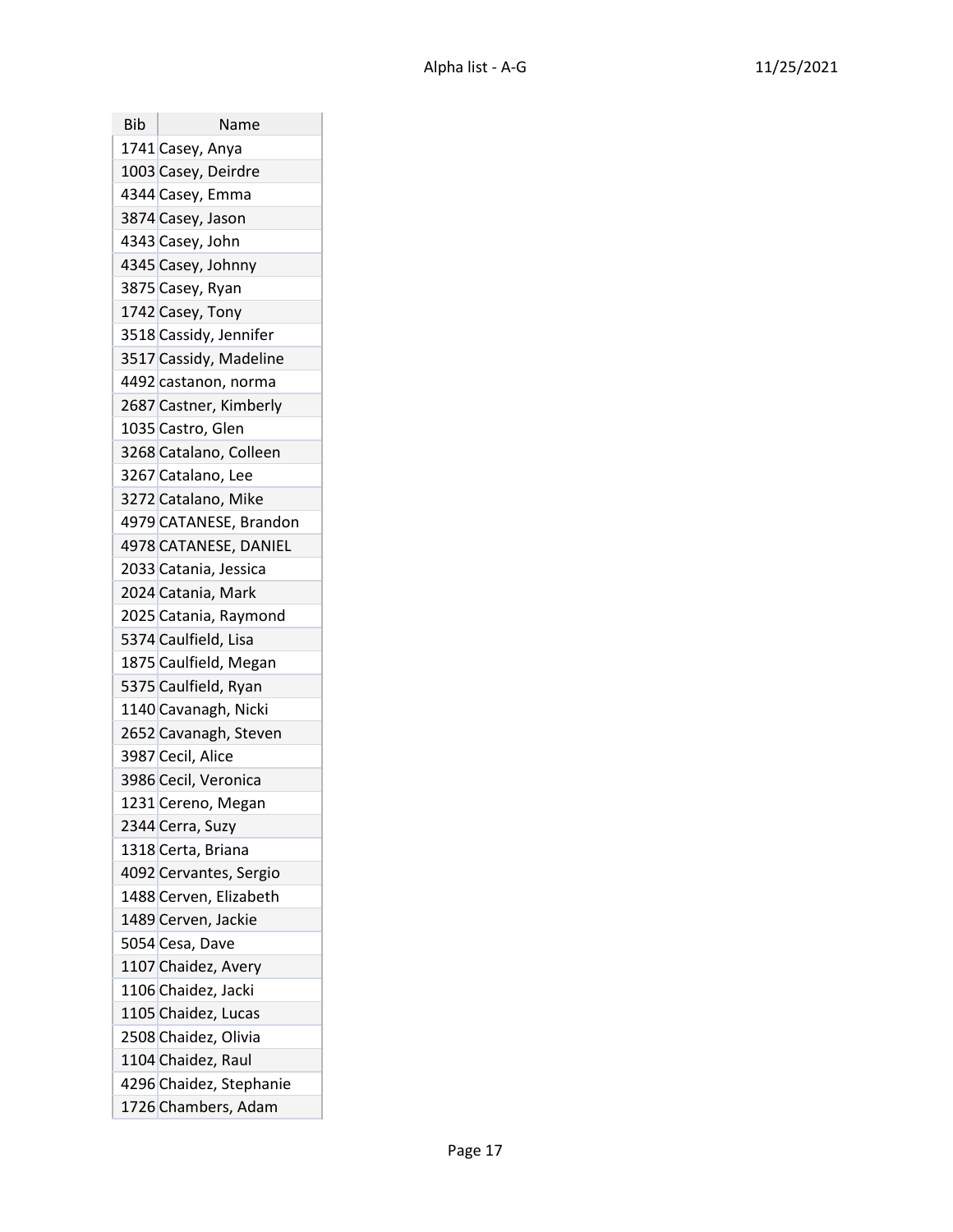| Bib | Name                      |
|-----|---------------------------|
|     | 2119 Chan, Diana          |
|     | 4229 Chandra, Aditi       |
|     | 2712 CHANG, Janet         |
|     | 4285 Channell, Grace      |
|     | 4284 Channell, Kim        |
|     | 4283 Channell, Todd       |
|     | 1982 Channon, Holly       |
|     | 1981 Channon, Ken         |
|     | 1983 Channon, Max         |
|     | 4863 Chapman, Ann         |
|     | 4862 Chapman, Clare       |
|     | 606 Chaudhary, Amun       |
|     | 605 Chaudhary, Anum       |
|     | 604 Chaudhary, Mahum      |
|     | 1796 Chawla, Kunal        |
|     | 4508 Chawla, Neel         |
|     | 2883 Chen, Bowen          |
|     | 2882 Chen, Fenghua        |
|     | 5299 Chen, Shawn          |
|     | 2048 Cheng, Grace         |
|     | 4758 Cheng, Jason         |
|     | 731 Chenoweth, Emily      |
|     | 730 Chenoweth, Kyle       |
|     | 3346 Chiang, Joel         |
|     | 150 Chick, Jean           |
|     | 4559 Chidley, Asa         |
|     | 4562 Chidley, Dan         |
|     | 4561 Chidley, Jay         |
|     | 4563 Chidley, Kristen     |
|     | 4560 Chidley, Thea        |
|     | 2649 Chigurupati, Meghana |
|     | 2309 Chiligiris, Michael  |
|     | 713 Chiszar, Dave         |
|     | 712 Chiszar, Henry        |
|     | 5333 Chlebos, Brock       |
|     | 4905 Chlebos, Kenneth     |
|     | 3858 Chmill Jr., Joe      |
|     | 3910 Chmill, Andrew       |
|     | 3698 Chmill, Joe          |
|     | 4844 CHMILL, ZACH         |
|     | 60 Cho, Susan             |
|     | 906 Choate, Sean          |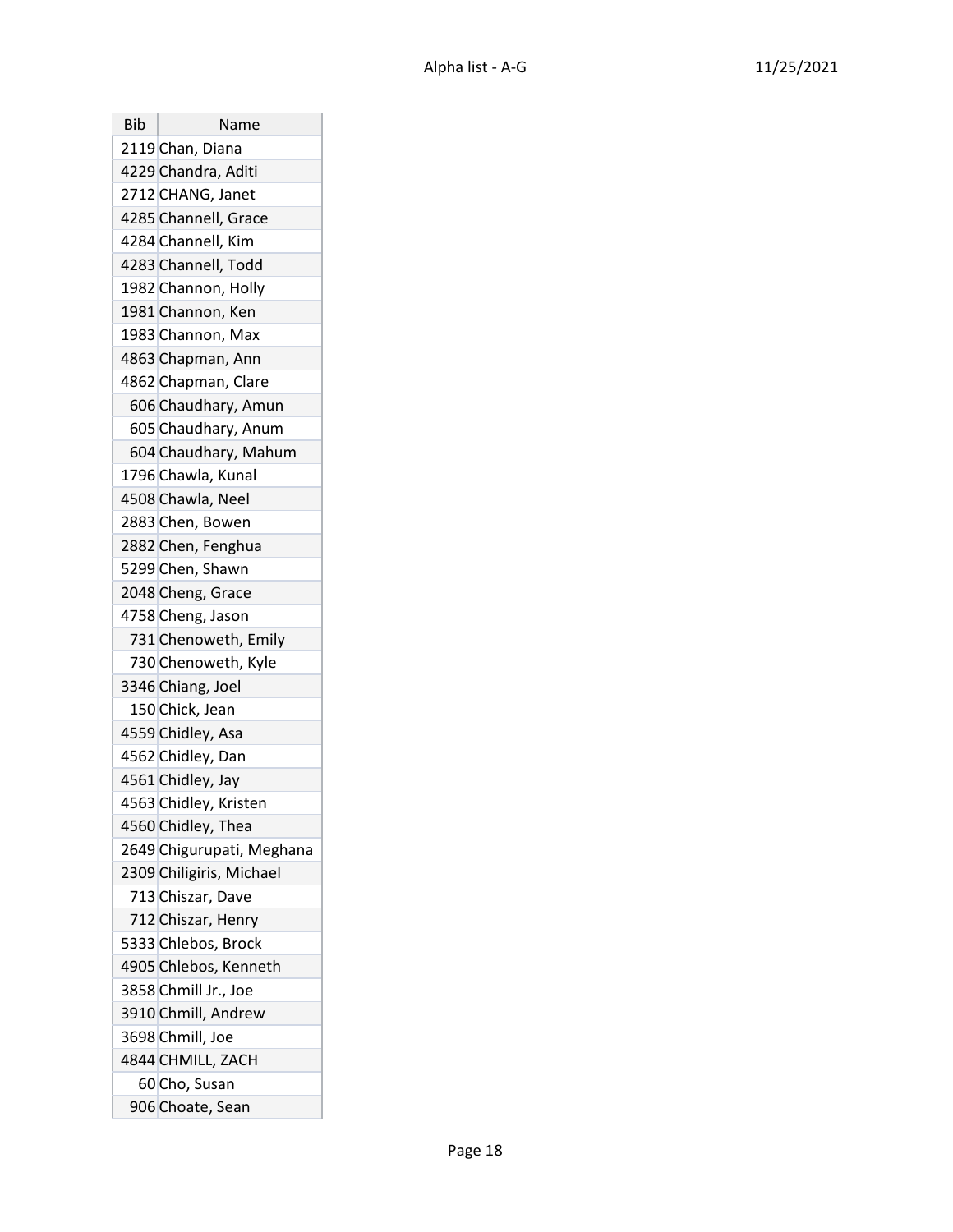| Bib | Name                     |
|-----|--------------------------|
|     | 1614 Choi, Hyesoo        |
|     | 1616 Choi, Minzie        |
|     | 1615 Choi, Younguk       |
|     | 2858 Chojnacki, Fish     |
|     | 3094 Christensen, Dana   |
|     | 1009 Christensen, Emily  |
|     | 3093 Christensen, John   |
|     | 3383 Christensen, Matt   |
|     | 1012 Christensen, Sarah  |
|     | 3092 Christensen, Susan  |
|     | 1008 Christensen, Thomas |
|     | 2325 Christian, Caleb    |
|     | 2322 Christian, Christi  |
|     | 2324 Christian, Cole     |
|     | 3400 Christian, Coley    |
|     | 3401 Christian, Emma     |
|     | 3399 Christian, Jay      |
|     | 2321 Christian, Larry    |
|     | 2323 Christian, Layla    |
|     | 3402 Christian, Lori     |
|     | 3398 Christian, Scott    |
|     | 2088 Christiansen, Ethan |
|     | 2086 Christiansen, John  |
|     | 2087 Christiansen, Linda |
|     | 386 Chrzasz, Andrew      |
|     | 851 Chubirka, Ashley     |
|     | 852 Chubirka, Eloise     |
|     | 853 Chubirka, George     |
|     | 850 Chubirka, Marshall   |
|     | 2179 Chudomel, Jack      |
|     | 2177 Chudomel, Kym       |
|     | 2178 Chudomel, Matt      |
|     | 2180 Chudomel, Sadie     |
|     | 4389 Chun, Bridget       |
|     | 5183 Chura, Joe          |
|     | 5182 Chura, Morgan       |
|     | 2103 Cigoy, Adria        |
|     | 763 Cisler, Bob          |
|     | 66 Clark, Ashley         |
|     | 65 Clark, Brian          |
|     | 722 Clark, Brody         |
|     | 67 Clark, Maureen        |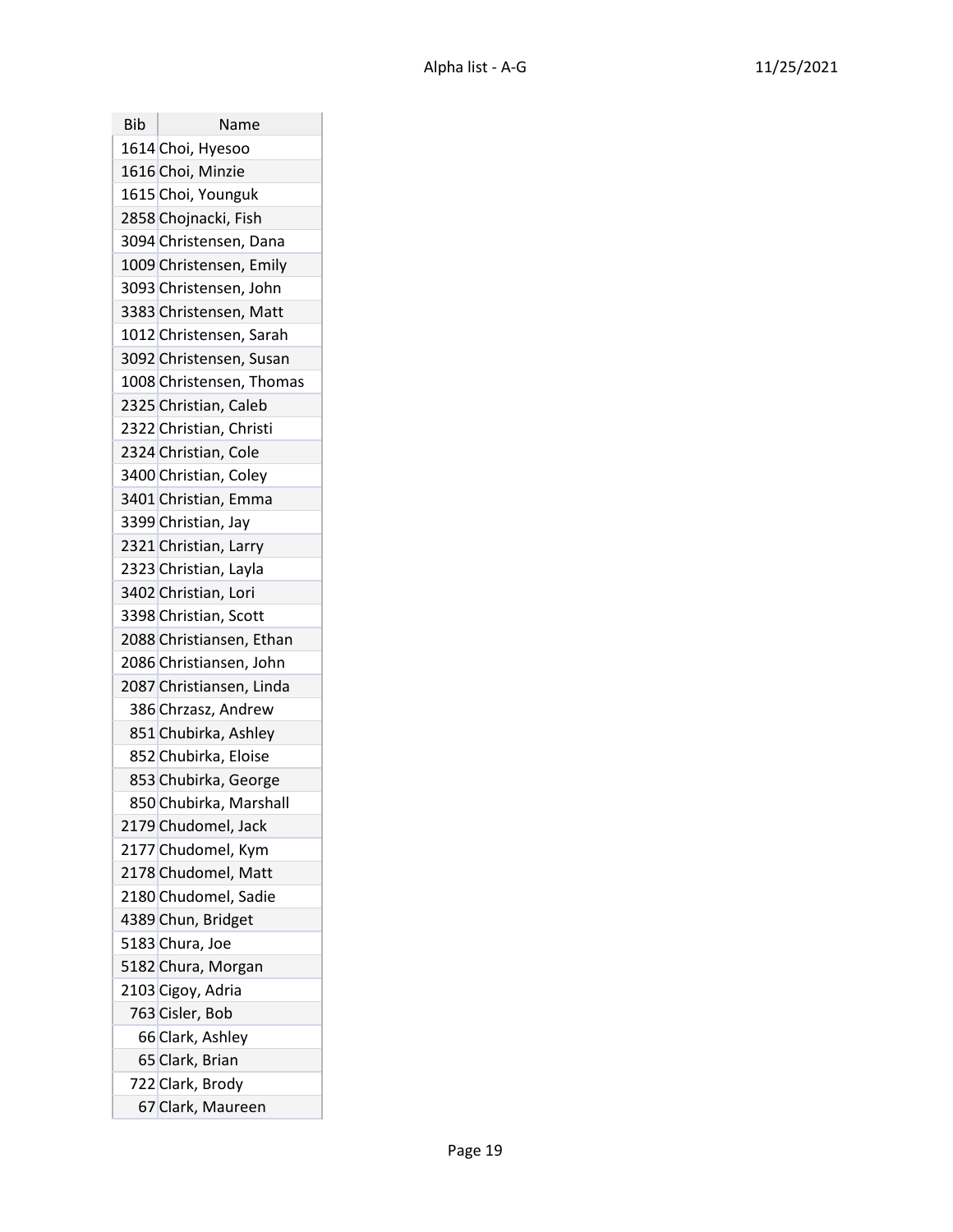| Bib | Name                     |
|-----|--------------------------|
|     | 596 Clark, Richard       |
|     | 4483 Clavet, Jill        |
|     | 3930 Clements, Kurt      |
|     | 3929 Clements, Marilee   |
|     | 3928 Clements, Samantha  |
|     | 3927 Clements, Troy      |
|     | 2744 Cleveland, David    |
|     | 2116 Cloyd, Josh         |
|     | 2117 Cloyd, Rebecca      |
|     | 5164 Clune, Julie        |
|     | 5165 Clune, Kevin        |
|     | 5166 Clune, Patrick      |
|     | 114 Coblentz, Brittney   |
|     | 653 Coblentz, Russell    |
|     | 115 Coblentz, Susan      |
|     | 4823 Code, Nolan         |
|     | 22 Codo, Mark            |
|     | 21 Codo, Michael         |
|     | 3758 Coffey, Hudson      |
|     | 3760 Coffey, Trena       |
|     | 5134 Cohen, Melissa      |
|     | 191 Coker, Jeremy        |
|     | 2206 Cole, Shane         |
|     | 2203 Cole, Taylor        |
|     | 4564 Coles, Jayden       |
|     | 5400 Colina, Andrew      |
|     | 5145 Collao, Mark        |
|     | 2506 Collins, Erin       |
|     | 2505 Collins, Mackenzie  |
|     | 3145 Collins, Melissa    |
|     | 2504 Collins, Suzi       |
|     | 4769 Colombarini, Nicole |
|     | 4940 Colvin, Case        |
|     | 843 Comerford, Bob       |
|     | 842 Comerford, Julie     |
|     | 841 Comerford, Zoe       |
|     | 5291 Commeret, Dylan     |
|     | 3221 Connelly, Ian       |
|     | 1500 Connelly, Tori      |
|     | 2797 Conover, Ben        |
|     | 2800 Conover, Sheri      |
|     | 2775 Conway, Chris       |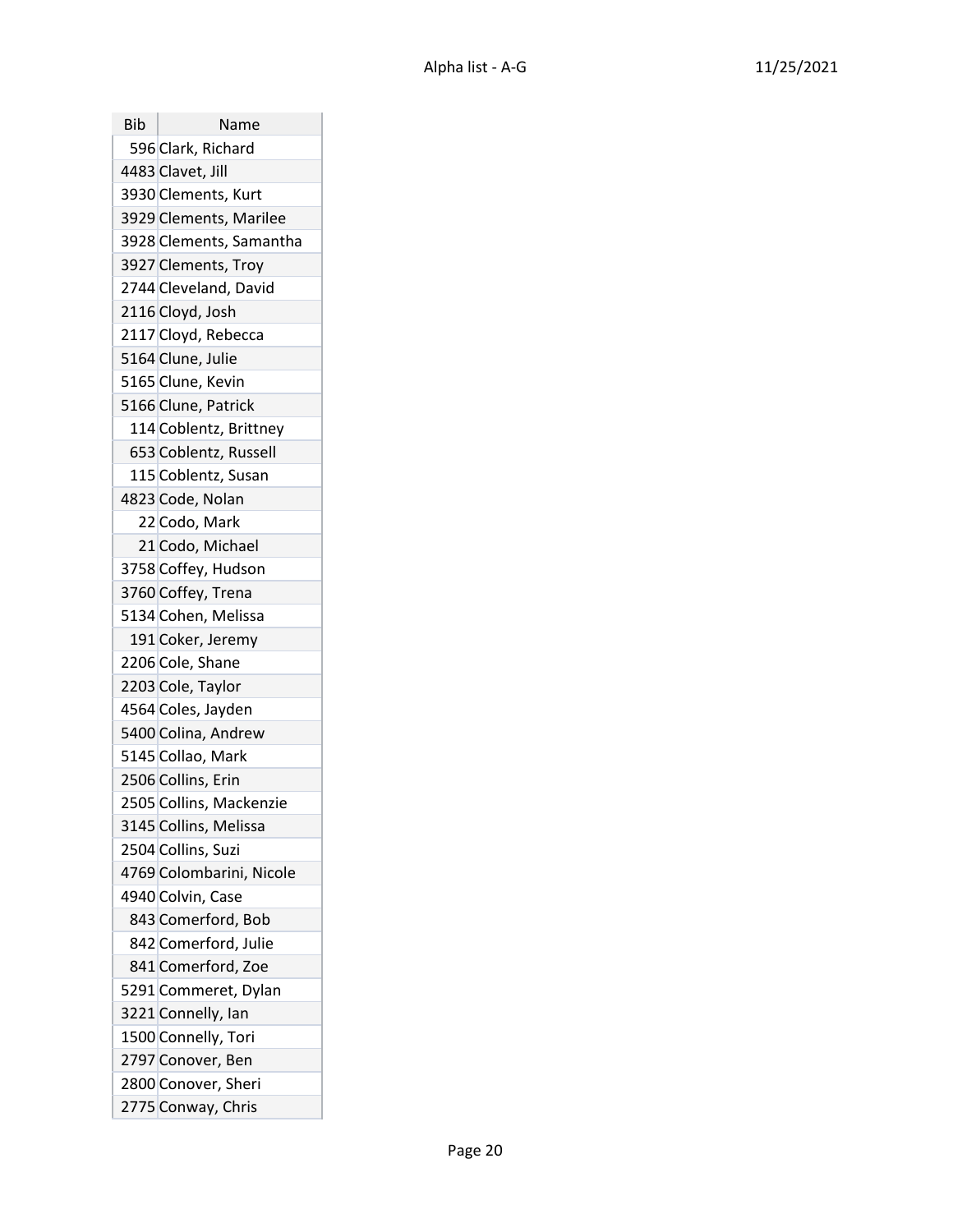| Bib | Name                       |
|-----|----------------------------|
|     | 4431 Conway, Martha        |
|     | 4432 Conway, Michael       |
|     | 2776 Conway, Mikie         |
|     | 4446 Cook, Laura           |
|     | 269 Cook, Nash             |
|     | 2227 Cooper, Daniel        |
|     | 787 Coppe, Diane           |
|     | 789 Coppe, Elaine          |
|     | 788 Coppe, Jason           |
|     | 3189 Corcoran, Darin       |
|     | 3584 Corcoran, Douglas     |
|     | 3188 Corcoran, Gail        |
|     | 3585 Corcoran, Kate        |
|     | 4589 Corcoran, Kenneth     |
|     | 4590 Corcoran, William     |
|     | 4971 Cordero, Lauren       |
|     | 772 Cordero, Trisha        |
|     | 2677 Cornish, Bill         |
|     | 2678 Cornish, Chris        |
|     | 2679 Cornish, Rebecca      |
|     | 1968 Cotton, David         |
|     | 5112 Cotton, Dionne        |
|     | 3269 Couch, Danny          |
|     | 3833 Couch, Jeff           |
|     | 1036 Courtney, Shawn       |
|     | 1038 Courtney-Castro, Leah |
|     | 1037 Courtney-Castro, May  |
|     | 1653 COVEY, Catherine      |
|     | 1652 COVEY, TANYA          |
|     | 369 Coyle, Ben             |
|     | 372 Coyle, Charlie         |
|     | 371 Coyle, Drew            |
|     | 370 Coyle, Jack            |
|     | 368 Coyle, Kelly           |
|     | 367 Coyle, Spencer         |
|     | 2463 Coyne, Charlotte      |
|     | 2462 Coyne, Kevin          |
|     | 2461 Coyne, Kimberly       |
|     | 5019 Craig, Brian          |
|     | 1979 Crane, Matthew        |
|     | 1980 Crane, Michelle       |
|     | 5286 Crawl, Emily          |

T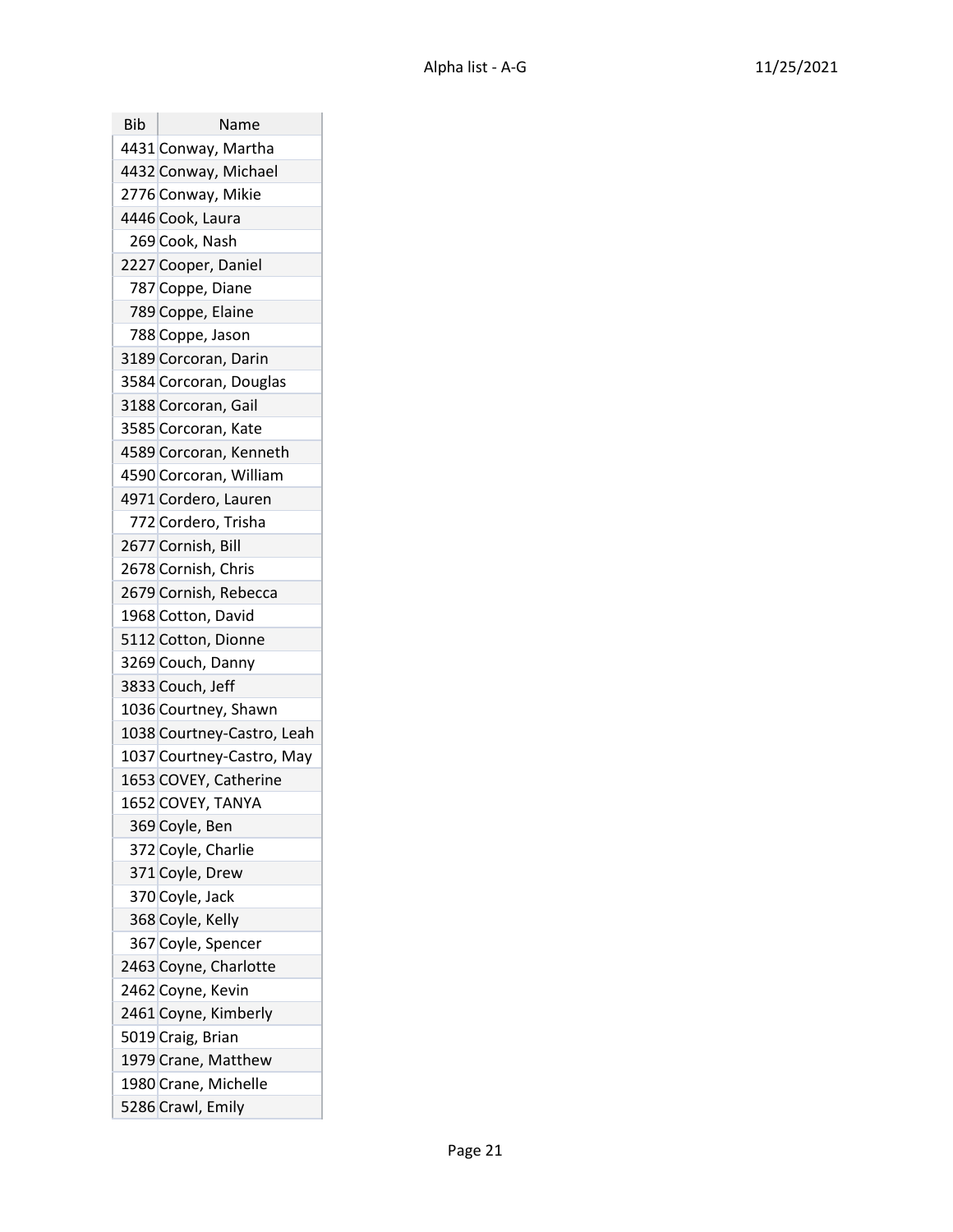| Bib | Name                       |
|-----|----------------------------|
|     | 5284 CRAWL, ILEANA         |
|     | 5376 Crespo, Marleen       |
|     | 3655 Crespo, Policarpio    |
|     | 2455 Crider, Jason         |
|     | 1461 Crofford, Christopher |
|     | 1462 Crofford, Erin        |
|     | 3261 Crompton, Patrick     |
|     | 3733 Cross, Alan           |
|     | 2022 Crowder, Andy         |
|     | 2021 Crowder, Chuck        |
|     | 2020 Crowder, Sarah        |
|     | 2023 Crowder, Steph        |
|     | 2019 Crowder, Susan        |
|     | 1573 Crowley, Kelly        |
|     | 1572 Crowley, Lisa         |
|     | 1925 Crowley, Megan        |
|     | 4255 Crubaugh, Mark        |
|     | 3840 Crum, Anne            |
|     | 3837 Crum, Dan             |
|     | 3841 Crum, Maggie          |
|     | 3839 Crum, Mary            |
|     | 3838 Crum, Meg             |
|     | 1520 Cruz, Alexandra       |
|     | 1522 Cruz, Andrew          |
|     | 1519 Cruz, Gia             |
|     | 1521 Cruz, Jacob           |
|     | 3494 Cruz, Katrina         |
|     | 1518 Cruz, Mary            |
|     | 1517 CRUZ, MICHAEL         |
|     | 1529 Csukor, Karl          |
|     | 1773 Cuff, Cayla           |
|     | 4234 Cull, Brian           |
|     | 1838 Cullen, Ryan          |
|     | 1837 Cullen, Sarah         |
|     | 4752 Cummings, Donte       |
|     | 1605 Cunningham, Betsy     |
|     | 1607 Cunningham, Bradley   |
|     | 1608 Cunningham, Brennan   |
|     | 5336 Cunningham, Cassie    |
|     | 3253 Cunningham, David     |
|     | 3251 Cunningham, Michael   |
|     | 1606 Cunningham, Patrick   |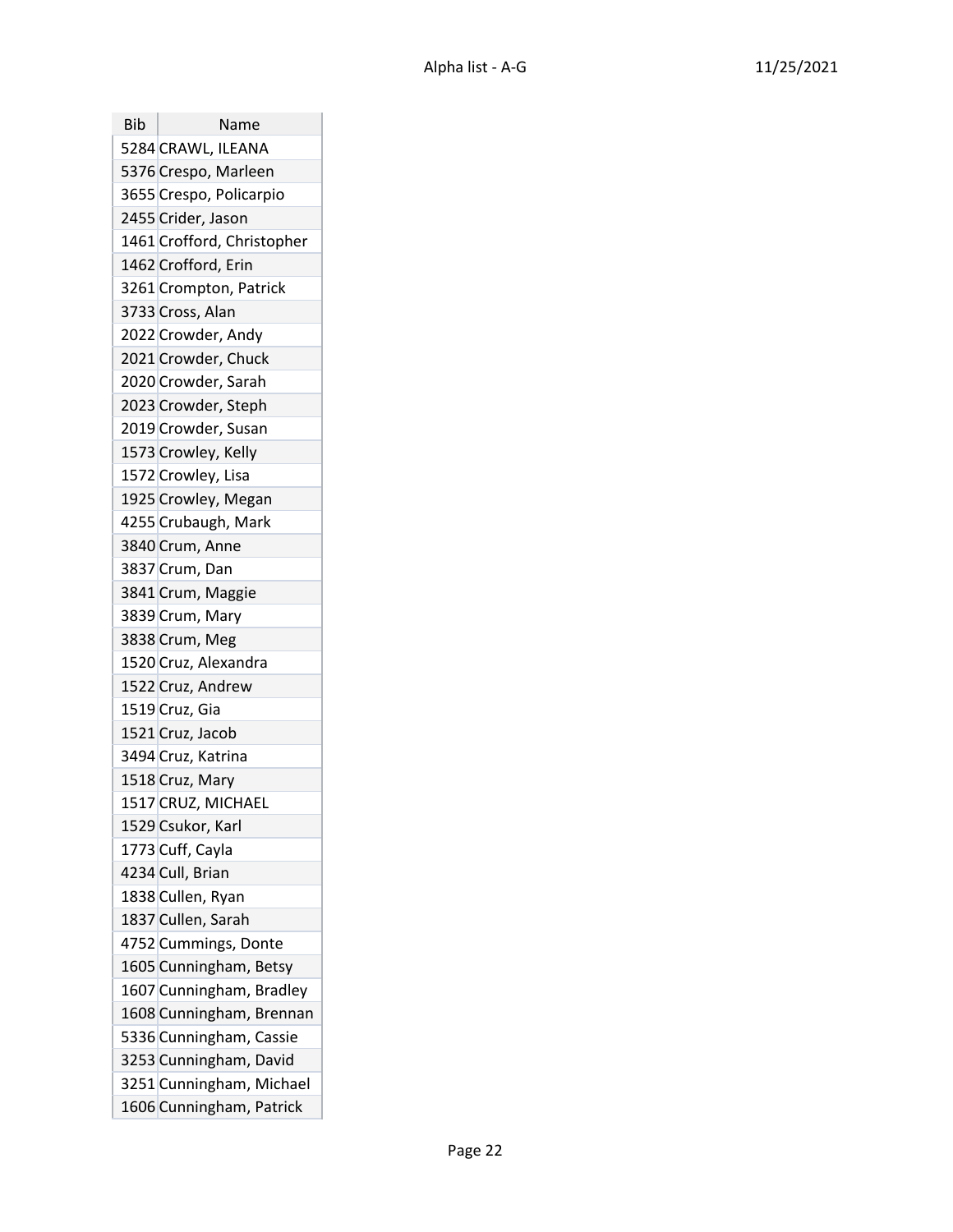| <b>Bib</b> | Name                        |
|------------|-----------------------------|
|            | 3252 Cunningham, Theresa    |
|            | 154 Cuny, Kerri             |
|            | 157 Cuny, Lauren            |
|            | 155 Cuny, Mark              |
|            | 156 Cuny, Trevor            |
|            | 2865 Curtis, Gina           |
|            | 2866 Curtis, Paul           |
|            | 3878 Cusack, Cason          |
|            | 3880 Cusack, Cavan          |
|            | 3879 Cusack, Kaela          |
|            | 639 Cushing, Deb            |
|            | 638 Cushing, Rich           |
|            | 2742 Cuttaia, Gina          |
|            | 4550 Cygan, Zach            |
|            | 4087 Cyr, Jerica            |
|            | 4088 Cyr, Jonathan          |
|            | 4089 Cyr, Parker            |
|            | 2409 Czech, David           |
|            | 2412 Czech, Erica           |
|            | 3000 Czerak, Jeff           |
|            | 457 Czerak, Mary            |
|            | 59 Dabrowski, Matt          |
|            | 579 Dadamo, Clare           |
|            | 1320 Dalaskey, Kim          |
|            | 3172 Dalson, Dawn           |
|            | 3171 Dalson, Olivia         |
|            | 3087 Daly, Keelin           |
|            | 3086 Daly, Morgan           |
|            | 3085 Daly, Rebecca          |
|            | 3600 Damianides, Andreas    |
|            | 3597 Damianides, Charles    |
|            | 3598 Damianides, Christiana |
|            | 3601 Damianides, Kathy      |
|            | 3602 Damianides, Kelly      |
|            | 3599 Damianides, Nickolas   |
|            | 346 Daneliak, Dave          |
|            | 343 Daneliak, Kevin         |
|            | 344 Daneliak, Sarah         |
|            | 345 Daneliak, Sue           |
|            | 1141 D'Angelo, Faina        |
|            | 1139 D'Angelo, Peg          |
|            | 2934 Darville, Timothy      |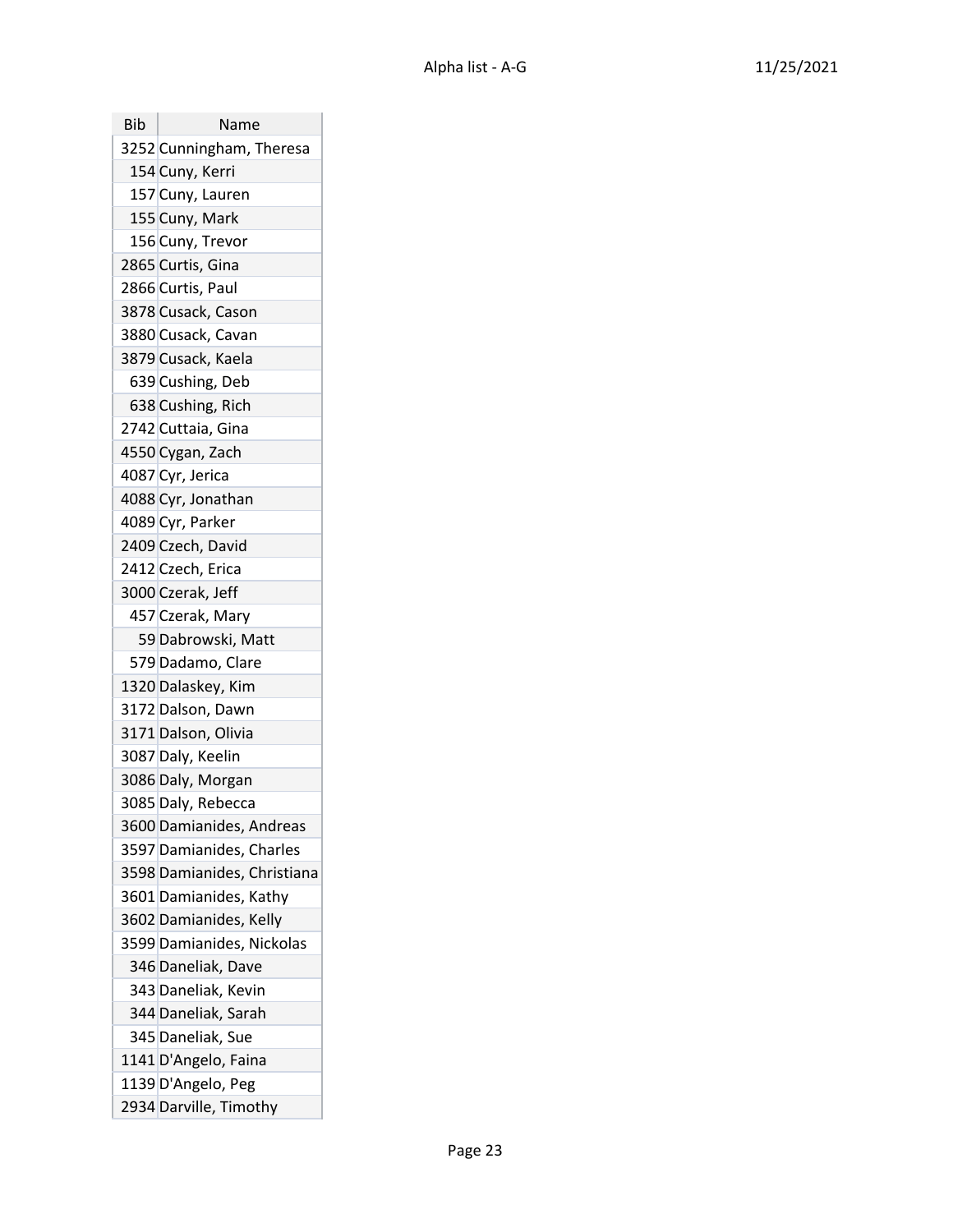| Bib | Name                        |
|-----|-----------------------------|
|     | 3535 Datwyler, Eric         |
|     | 3538 Datwyler, Hayden       |
|     | 3539 Datwyler, Ian          |
|     | 3536 Datwyler, Jen          |
|     | 2169 Dauod, Jake            |
|     | 2168 Dauod, Matt            |
|     | 2167 Dauod, Susan           |
|     | 183 Davenport, Renee        |
|     | 2686 Davern, Michael        |
|     | 153 David, Matt             |
|     | 4105 David, Sarah           |
|     | 3335 Davidson, Susan        |
|     | 598 Davila, Claudia         |
|     | 448 Davis, Henry            |
|     | 447 Davis, John             |
|     | 2533 Davis, Katie           |
|     | 3295 Davis, Spencer         |
|     | 4883 Dawson, Adam           |
|     | 4885 Dawson, Jeff           |
|     | 4884 Dawson, Jonathan       |
|     | 4886 Dawson, Karen          |
|     | 141 Dawson, Kim             |
|     | 4882 Dawson, Morgan         |
|     | 143 Dawson, Sam             |
|     | 2817 Day Polak, Whitney     |
|     | 1971 Day, Grace             |
|     | 2818 Day, Jacqueline        |
|     | 1969 Day, Jeffrey           |
|     | 2819 Day, Scott             |
|     | 1970 Day, Sydney            |
|     | 3424 De Coning, Rene        |
|     | 4448 De la Vega, Mark       |
|     | 1048 De Mosteyrin, Reyes    |
|     | 110 Deacy, Tony             |
|     | 477 Dean, Deb               |
|     | 478 Dean, Dennis            |
|     | 1639 Dean, Rachael          |
|     | 1638 Dean, Rob              |
|     | 3303 Deaver, Andrew         |
|     | 3302 Deaver-Petchenik, Alli |
|     | 2 DeBruler, Ray             |
|     | 796 DeCarlo, Gianna         |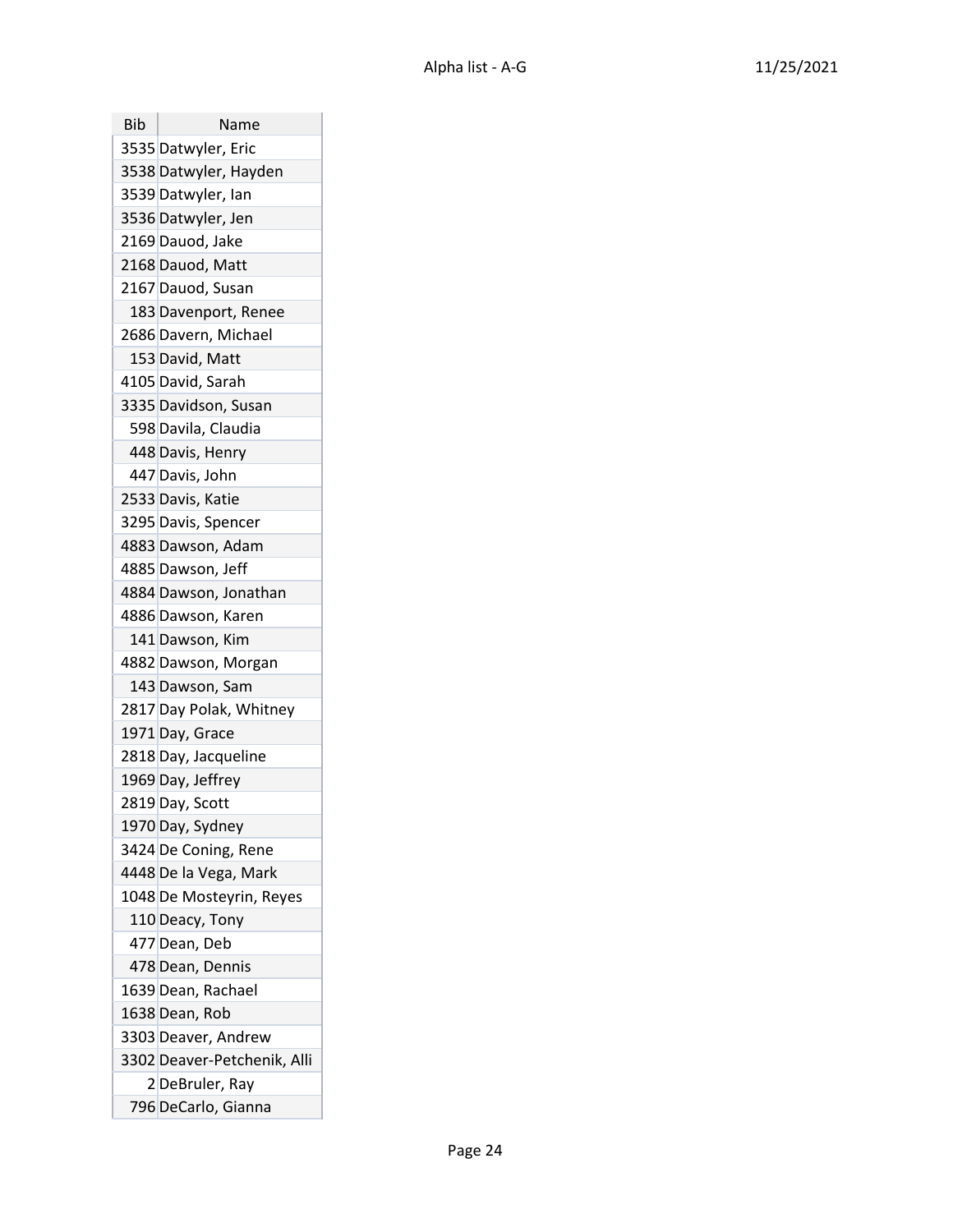| Bib | Name                      |
|-----|---------------------------|
|     | 797 DeCarlo, Rocco        |
|     | 1628 Dechert, Brodie      |
|     | 1632 Dechert, Derek       |
|     | 531 Deely, Julie          |
|     | 4610 Degnan, Tracey       |
|     | 1559 Dehn, Leslie         |
|     | 3487 Deighton, Naomi      |
|     | 486 DeKeyser, Lori        |
|     | 881 DeKoker, Grace        |
|     | 880 DeKoker, Steve        |
|     | 3784 Del Moro, Frank      |
|     | 4636 Dela Cruz, Ramon     |
|     | 1590 DeLacey, Caitlin     |
|     | 1591 DeLacey, Mathias     |
|     | 753 Dell, Dana            |
|     | 754 Dell, Justin          |
|     | 4972 DelMonte, Nick       |
|     | 4308 Delorenzo, Mike      |
|     | 4566 DeLuca, Paul         |
|     | 4568 DeLuca, Scarlett     |
|     | 4567 DeLuca, Sophia       |
|     | 5348 Deluna, Antonio      |
|     | 4406 Deluna, Noah         |
|     | 4409 Deluna, Penelope     |
|     | 4404 Deluna, Samuel       |
|     | 4224 Demas, Amanda        |
|     | 4221 Demas, Paola         |
|     | 4223 Demas, Ryan          |
|     | 4222 Demas, Steve         |
|     | 1947 DEMETRIO, BIANCA     |
|     | 1946 DEMETRIO, GIUSEPPE   |
|     | 1945 DEMETRIO, KIMBERLY   |
|     | 4211 DeNeve, Kayla        |
|     | 1481 Denker, Brian        |
|     | 1482 Denker, Will         |
|     | 1725 Dennis, Ellen        |
|     | 3370 Dennison, Nanci      |
|     | 1383 Denten, Lisa         |
|     | 1390 Denten, Tom          |
|     | 4 DePoister, Brian        |
|     | 5 DePoister, Kimbirly     |
|     | 130 Derengowski II, Scott |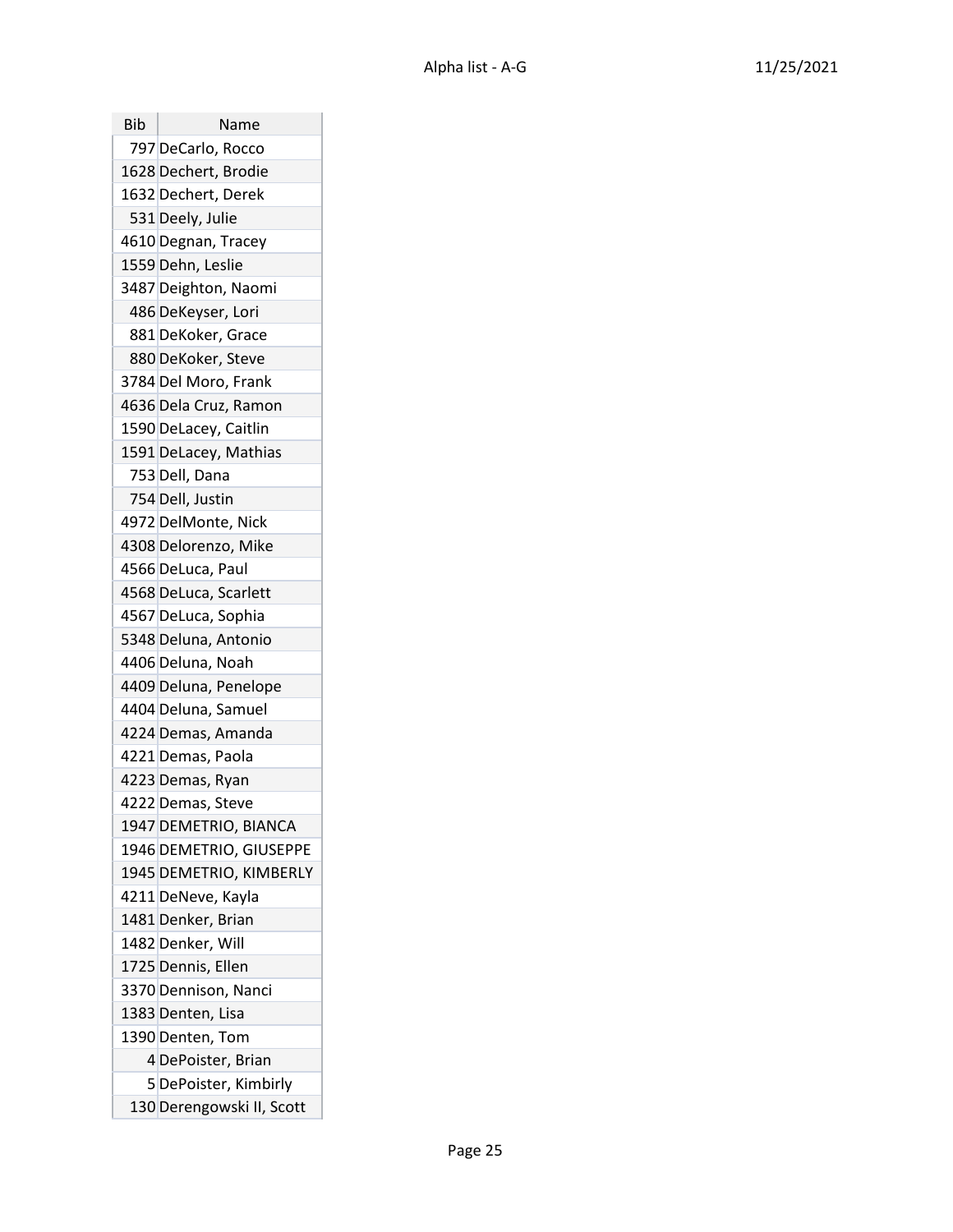| Bib | Name                      |
|-----|---------------------------|
|     | 132 Derengowski, Jonah    |
|     | 131 Derengowski, Trystian |
|     | 1102 Derkson, Ryan        |
|     | 217 Derry, Andrew         |
|     | 218 Derry, Lucie          |
|     | 216 Derry, Melanie        |
|     | 993 DeSchaaf, Bill        |
|     | 1999 DeTamble, Elizabeth  |
|     | 1996 DeTamble, Maggie     |
|     | 2000 DeTamble, Marion     |
|     | 3736 Devick, Logan        |
|     | 4214 Devine, Kevin        |
|     | 4215 Devine, Lainey       |
|     | 195 Dhaliwal, Hermen      |
|     | 193 Dhaliwal, Sandeep     |
|     | 194 DHALIWAL, Shaanveer   |
|     | 2665 Dhingra, Deepak      |
|     | 2667 Dhingra, Malina      |
|     | 2666 Dhingra, Shilpy      |
|     | 3084 Di Rienzo, Alex      |
|     | 1208 Diamond, Christy     |
|     | 2215 Diamond, Deborah     |
|     | 1209 Diamond, Kevin       |
|     | 2216 Diamond, Matthew     |
|     | 2214 Diamond, Mike        |
|     | 2213 Diamond, Sarah       |
|     | 3871 Diaz, Brenda         |
|     | 4625 Diaz, Giselle        |
|     | 3900 Diaz, Manuel         |
|     | 744 Dickison, David       |
|     | 3982 Dieringer, Jerry     |
|     | 4722 DiGiovanni IV, Nick  |
|     | 4723 DiGiovanni, Gia      |
|     | 4720 DiGiovanni, Nick     |
|     | 4721 DiGiovanni, Rachel   |
|     | 3530 Dignan, Hannah       |
|     | 3079 Dilger, Christian    |
|     | 3080 Dilger, Katie        |
|     | 543 Dill, Marianne        |
|     | 2553 Dillman, Cher        |
|     | 1703 Dillon, Andy         |
|     | 1584 Dillon, Kim          |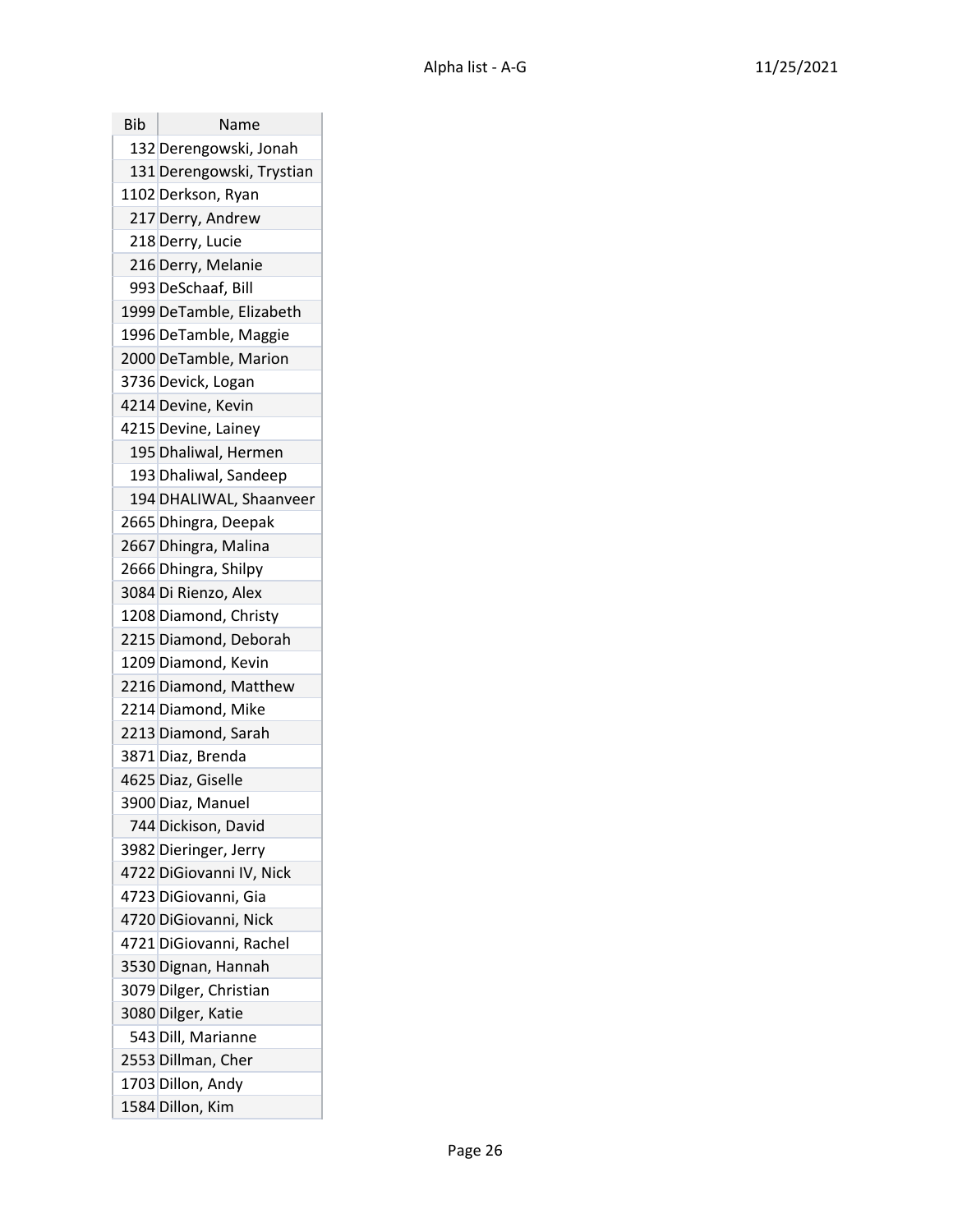| Bib | Name                     |
|-----|--------------------------|
|     | 1586 Dillon, Shane       |
|     | 1587 Dillon, Sophia      |
|     | 4815 Dimailig, Hunter    |
|     | 4814 Dimailig, Noel      |
|     | 5152 DiMartino, Danny    |
|     | 5151 DiMartino, Jessica  |
|     | 3829 DiMonda, Megan      |
|     | 2396 DiMonte, Barbara    |
|     | 2394 DiMonte, Victoria   |
|     | 3575 Din, Dania          |
|     | 3604 Din, Jamal          |
|     | 3606 Din, Meher          |
|     | 5141 Din, Sahar          |
|     | 3605 Din, Taha           |
|     | 3525 Dingmann, Mike      |
|     | 849 DiPalermo, Francesco |
|     | 2100 Dirst, Danny        |
|     | 2099 Dirst, Eric         |
|     | 817 Disanto, Anna        |
|     | 4997 DiSanto, Eirian     |
|     | 809 Disanto, Jamey       |
|     | 813 Disanto, Jim         |
|     | 816 DiSanto, Jimmy       |
|     | 810 DiSanto, Mary        |
|     | 3393 Divan, Ammar        |
|     | 3395 Divan, Nooriya      |
|     | 3394 Divan, Zain         |
|     | 2500 Dobrescu, Andreea   |
|     | 4803 Dockendorff, Eva    |
|     | 4798 Dockendorff, Jeff   |
|     | 4802 Dockendorff, Riley  |
|     | 2304 Dolan, Jon          |
|     | 3741 Dolan, Mary         |
|     | 2305 Dolan, Payton       |
|     | 1465 Dombroski, Katie    |
|     | 3785 Dombrowski, Margare |
|     | 2704 Dominguez, Maria    |
|     | 2112 Donahue, Eileen     |
|     | 208 Donegan, Debra       |
|     | 211 Donegan, James       |
|     | 210 Donegan, Jeremiah    |
|     | 212 Donegan, Kevin       |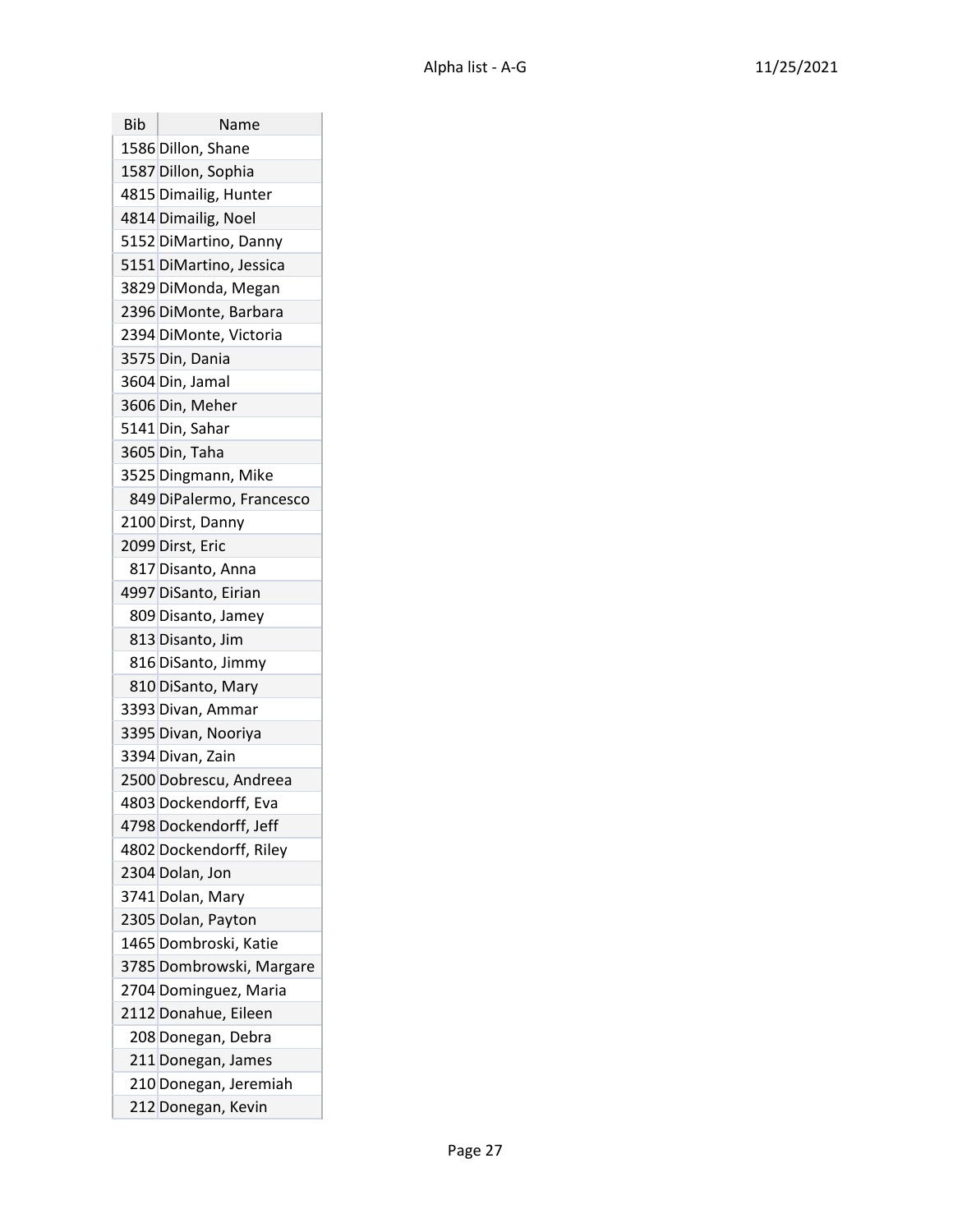| Bib | Name                         |
|-----|------------------------------|
|     | 268 Donegan, Shannon         |
|     | 1516 Dooley, Dan             |
|     | 4872 Dore, Jennifer          |
|     | 1857 Doriwala, Asima         |
|     | 1861 Doriwala, Bakir         |
|     | 1862 Doriwala, Jophin        |
|     | 464 Doriwala, Kaizar         |
|     | 1856 Doriwala, Mansoor       |
|     | 463 Doriwala, Moiz           |
|     | 1858 Doriwala, Nadia         |
|     | 1859 Doriwala, Naveed        |
|     | 1860 Doriwala, Sana          |
|     | 465 Doriwala, Zahra          |
|     | 847 Dorner, Michael          |
|     | 4644 Dosal-Robledo, Amalia   |
|     | 1598 Doss, Jonathan          |
|     | 3753 Dougherty, Cade         |
|     | 4115 Dougherty, Cole         |
|     | 2991 Dougherty, Katrina      |
|     | 2990 Dougherty, Kevin        |
|     | 2989 Dougherty, Marquel      |
|     | 5199 Dovalovsky, Nicolas     |
|     | 4073 Downes, Bridget         |
|     | 828 Downing, Emily           |
|     | 2102 Downing, James          |
|     | 3164 Doyle, Andrew           |
|     | 4507 Doyle, Kevin            |
|     | 1079 Drapp, Ali              |
|     | 5191 Draus, Ben              |
|     | 5190 Draus, Lena             |
|     | 2272 Dremann, Angela         |
|     | 4236 Dressel, Bryce          |
|     | 4238 Dressel, Keegan         |
|     | 4237 Dressel, Morgan         |
|     | 4945 Drews, Daniel           |
|     | 4395 Drozd, Michael          |
|     | 944 Duby, Taralyn            |
|     | 2872 Duchatellier, Alec      |
|     | 2873 Duchatellier, Sebastien |
|     | 1254 Duff, Brian             |
|     | 1253 Duff, Colleen           |
|     | 2395 Duff, Trevor            |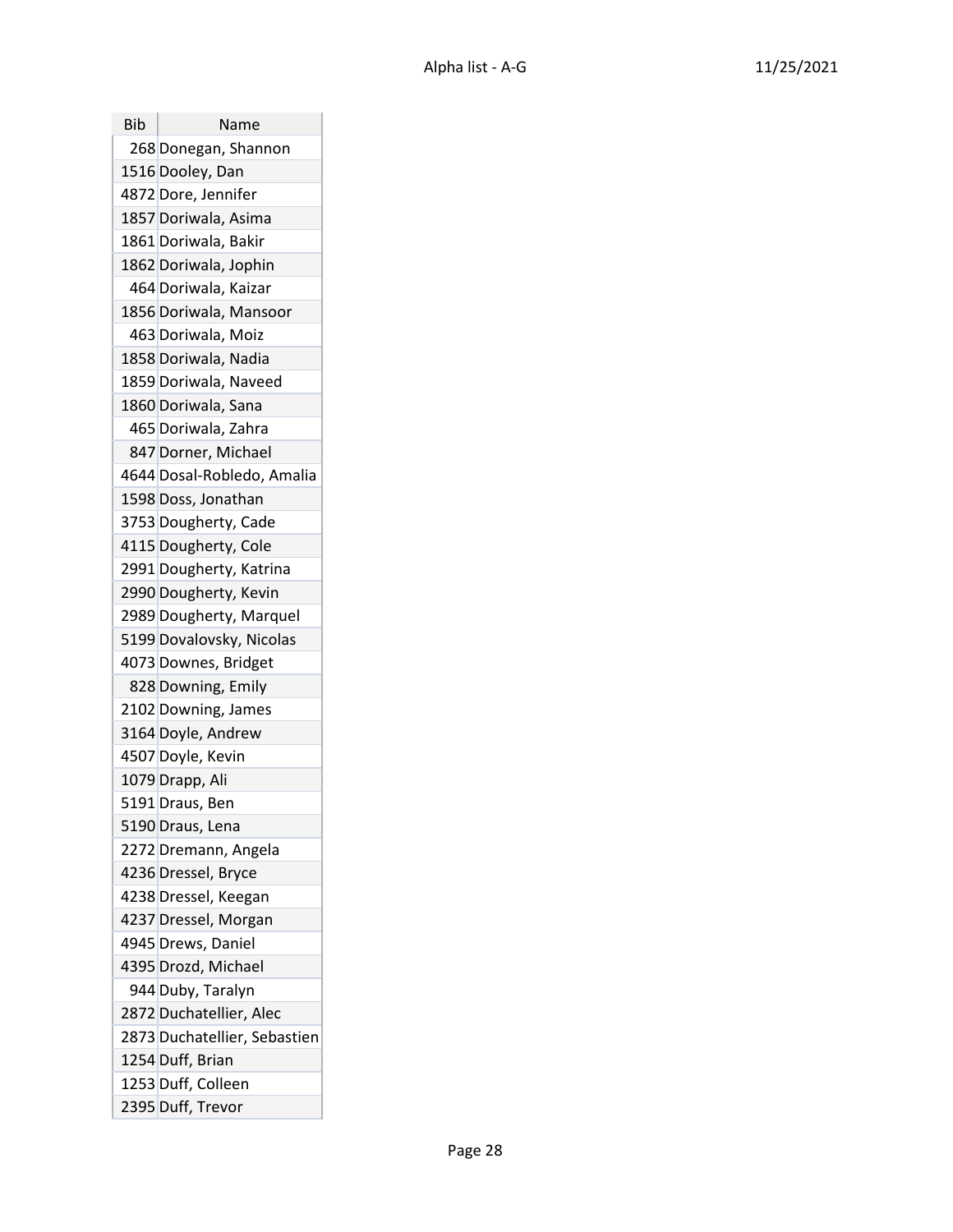| Bib | Name                       |
|-----|----------------------------|
|     | 295 Duffy, Connor          |
|     | 918 Duffy, Imogen          |
|     | 917 Duffy, Isabel          |
|     | 296 Duffy, Kendall         |
|     | 294 Duffy, Mark            |
|     | 293 Duffy, Mary Ann        |
|     | 916 Duffy, Nancy           |
|     | 915 Duffy, William         |
|     | 2093 Duke, Charlie         |
|     | 2092 Duke, Jessica         |
|     | 729 Dumbell, Brandon       |
|     | 727 Dumbell, Cindy         |
|     | 728 Dumbell, Nicole        |
|     | 2815 Dumler, Sarah         |
|     | 2859 Dumler, Tim           |
|     | 5372 Dunbar, Christine     |
|     | 2426 Duncan, Christine     |
|     | 4135 Duncan, Elizabeth     |
|     | 4138 Duncan, Emily         |
|     | 2425 Duncan, Ian           |
|     | 4136 Duncan, Neil          |
|     | 4137 Duncan, Sophia        |
|     | 2101 Dundon, Susan         |
|     | 4480 Dunham, Todd          |
|     | 1084 Dunk, Laura           |
|     | 2211 Dunn, Charise         |
|     | 3813 Dunn, Colleen         |
|     | 4848 Dunn, Evan            |
|     | 2210 Dunn, Max             |
|     | 2792 Dunne, Gwendolyn      |
|     | 2791 Dunne, Jennifer       |
|     | 4653 Duran, Amid           |
|     | 2095 Duran, Anna           |
|     | 2096 Duran, Cesar          |
|     | 4652 Duran, Daniela        |
|     | 1921 Durcan Bilotta, Maure |
|     | 2502 Durie, Rachael        |
|     | 2501 Durie, Troy           |
|     | 982 Durkin, Conor          |
|     | 979 Durkin, Maggie         |
|     | 980 Durkin, Martin         |
|     | 981 Durkin, Wendy          |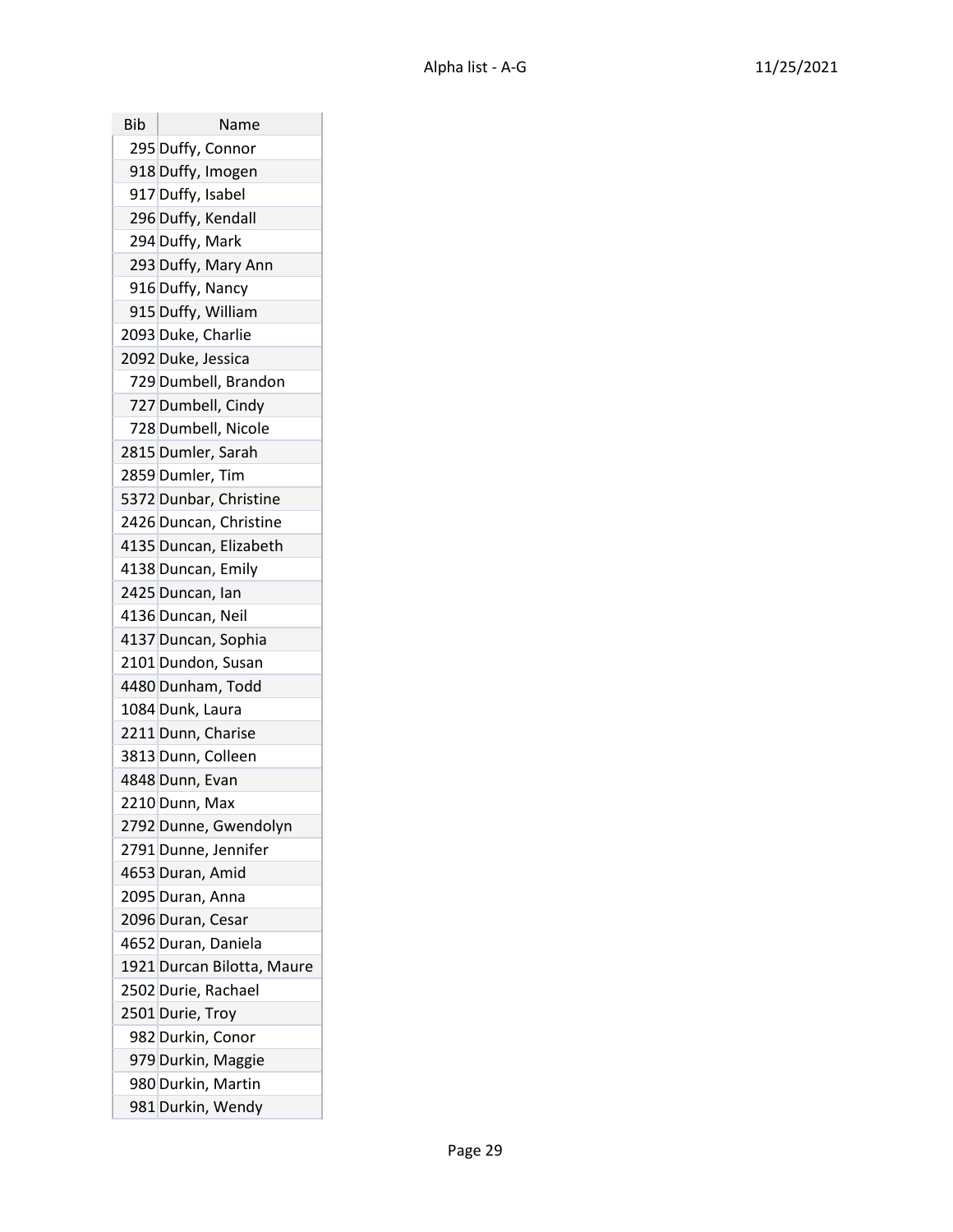| Bib | Name                     |
|-----|--------------------------|
|     | 2896 Dutkovich, Cole     |
|     | 2898 Dutkovich, Emmy     |
|     | 2880 Dutkovich, Meg      |
|     | 2888 Dutkovich, Tony     |
|     | 1297 Dwyer, George       |
|     | 1298 Dwyer, Julie        |
|     | 3062 Dwyer, Kelly        |
|     | 1299 Dwyer, Lilli        |
|     | 1382 Dyja, Brian         |
|     | 1380 Dyja, Joe           |
|     | 1381 Dyja, Kelly         |
|     | 2052 Earl, Katie         |
|     | 3078 Easley, Dave        |
|     | 4210 Easley, Sammie      |
|     | 4393 Eaton, Elissa       |
|     | 4394 Eaton, Jack         |
|     | 3169 Ebel, Darlene       |
|     | 4434 Eberhard, Peter     |
|     | 4869 Ebrahimi, Azadeh    |
|     | 297 Eby, Tess            |
|     | 2785 Ede, Molly          |
|     | 2786 Ede, Morgan         |
|     | 2784 Ede, Tracy          |
|     | 2950 Eden, Christopher   |
|     | 2949 Eden, Rosy          |
|     | 2236 Eder, Sean          |
|     | 2242 Egan, Mike          |
|     | 2244 Egan, Morgan        |
|     | 2243 Egan, Tracy         |
|     | 84 Eggert, Meghan        |
|     | 2143 Eggert, Stephanie   |
|     | 1580 Eifler, Willy       |
|     | 923 Eisel, Colleen       |
|     | 480 Ekkebus, Susan       |
|     | 4759 Elder, Miranda      |
|     | 2589 Elenbaas, Jamie     |
|     | 2588 Elenbaas, Jory      |
|     | 1000 Elfessi, Zane       |
|     | 2353 Elizabeth, Samantha |
|     | 275 Ellidge, Kyle        |
|     | 5060 Elmore, Megan       |
|     | 4871 Elsea, Lily         |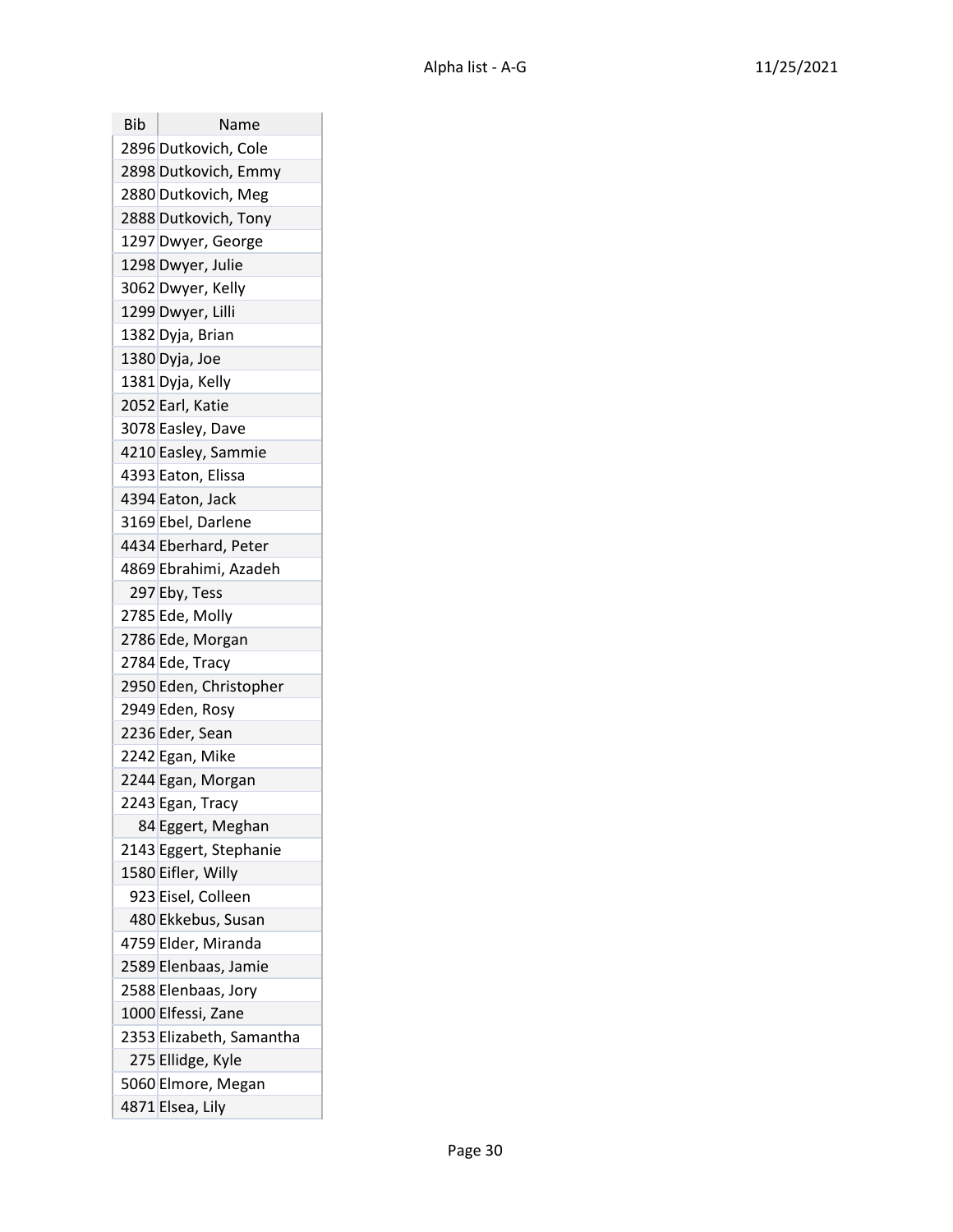| Bib | Name                     |
|-----|--------------------------|
|     | 2653 Elshafei, Nancie    |
|     | 2654 Elshafei, Reem      |
|     | 1433 Emge, Rita          |
|     | 3556 Emrath, Abigail     |
|     | 3558 Emrath, Austin      |
|     | 3557 Emrath, Brandon     |
|     | 3554 Emrath, Jim         |
|     | 2415 Endrud, Jack        |
|     | 2414 Endrud, John        |
|     | 2413 Endrud, Lisa        |
|     | 2416 Endrud, Will        |
|     | 5270 Engelien, Brode     |
|     | 5272 Engelien, Foster    |
|     | 5271 Engelien, Keaton    |
|     | 3434 Englehardt, Caitlin |
|     | 5000 Ensign, A. J.       |
|     | 5001 Ensign, Hettie      |
|     | 4998 ENSIGN, JIM         |
|     | 4999 Ensign, Kayla       |
|     | 2155 Erbelding, Emily    |
|     | 192 erdahl, Leanne       |
|     | 190 Erdahl, Marsha       |
|     | 5208 Erickson, Kailey    |
|     | 647 Erickson, Rebecca    |
|     | 3149 Ernst, John         |
|     | 2740 Errico, Mariesa     |
|     | 1935 Erven, Kirk         |
|     | 5349 Erven, Rebecca      |
|     | 5402 Eskilson, Laura     |
|     | 1350 Espera, Cristy      |
|     | 1351 Espera, Ramil       |
|     | 2431 Evans, Brad         |
|     | 330 Evans, Claire        |
|     | 2432 Evans, Dylan        |
|     | 331 Evans, Nick          |
|     | 328 Evans, Noah          |
|     | 1612 Evans, Richard      |
|     | 4481 Evans, Ryan         |
|     | 329 Evans, Saphia        |
|     | 2436 Everett, Sophia     |
|     | 885 Eversole, Patrick    |
|     | 3983 Evins, Eleanor      |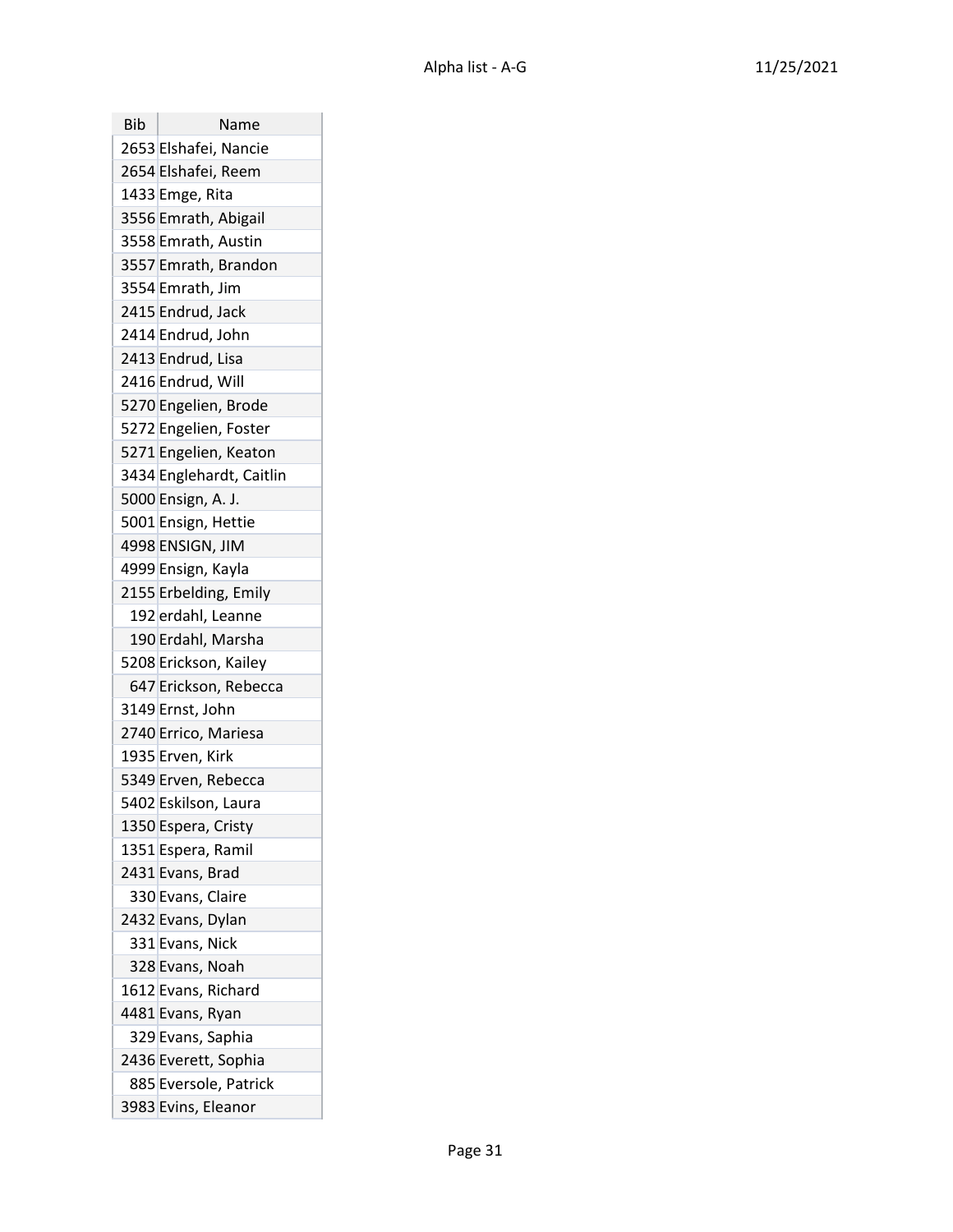| Bib | Name                      |
|-----|---------------------------|
|     | 3911 Evins, Thomas        |
|     | 4256 Ewald, Jennifer      |
|     | 3550 Ewald, Kristin       |
|     | 2175 fagan, aoife         |
|     | 2171 fagan, brian         |
|     | 2174 fagan, colleen       |
|     | 2172 fagan, maggie        |
|     | 2170 fagan, michelle      |
|     | 2173 fagan, sean          |
|     | 128 Fairchild, Christin   |
|     | 129 Fairchild, Elle       |
|     | 376 Farina, Heidi         |
|     | 377 Farina, Robert        |
|     | 4181 Farr, Jack           |
|     | 4183 Farr, Jonn           |
|     | 4179 Farr, Lorie          |
|     | 4426 Farrasso, Patty      |
|     | 4601 Farrington, Dina     |
|     | 286 Fascia, Robert        |
|     | 373 Fash, Aneta           |
|     | 820 Fasolo, Ella          |
|     | 821 Fasolo, Jack          |
|     | 819 Fasolo, Lauren        |
|     | 818 Fasolo, Mike          |
|     | 1160 Fastabend, Delaney   |
|     | 1159 Fastabend, Eric      |
|     | 1161 Fastabend, Jack      |
|     | 1155 Fastabend, Megan     |
|     | 334 Faulstich, Riley      |
|     | 333 Faulstich, Todd       |
|     | 1634 Fay, Sarah           |
|     | 3480 Fearnley, Jake       |
|     | 1017 Fearon, Maureen      |
|     | 5385 Federhofer, Kaitlyn  |
|     | 5384 Federhofer, Nicholas |
|     | 277 Feld, Valerie         |
|     | 1950 Fellhauer, Hudson    |
|     | 1310 Fellhauer, Sharon    |
|     | 3232 Felson, Dan          |
|     | 3231 Felson, Kurt         |
|     | 4531 Fenlon, Brendan      |
|     | 4530 Fenlon, Delaney      |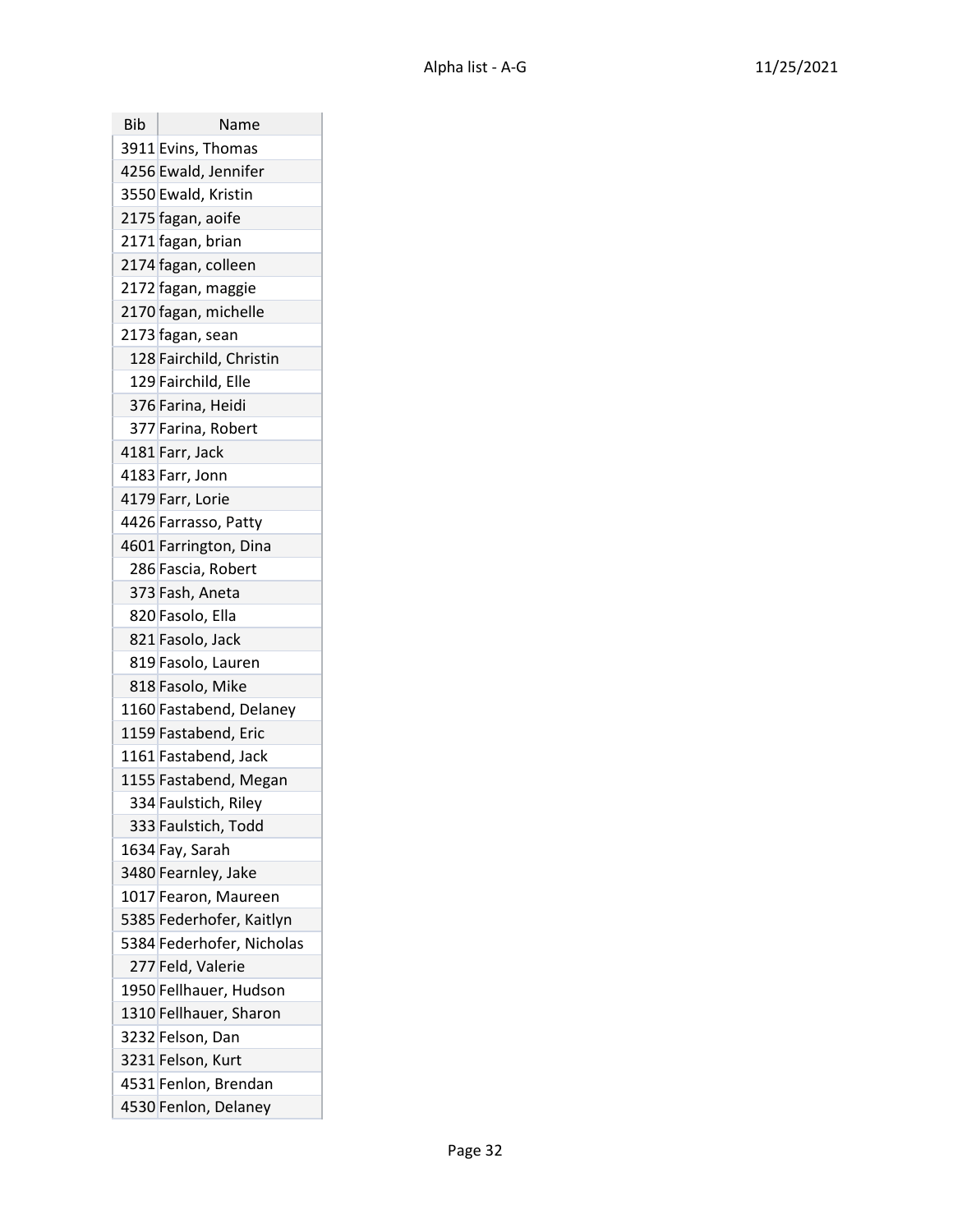| Bib | Name                   |
|-----|------------------------|
|     | 4533 Fenlon, Eric      |
|     | 4532 Fenlon, Shawn     |
|     | 4946 Ferguson, Amy     |
|     | 4949 Ferguson, Caleb   |
|     | 4947 Ferguson, Dave    |
|     | 4950 Ferguson, Josh    |
|     | 3088 Fermazin, Caryn   |
|     | 1450 Ferstl, Beth      |
|     | 1451 Ferstl, Charlotte |
|     | 1452 Ferstl, Henry     |
|     | 3314 Fesemyer, Kalyn   |
|     | 5049 Fessler, Tracey   |
|     | 733 Fiddelke, Christa  |
|     | 741 Fiddelke, Kevin    |
|     | 2361 Fidler, Daniel    |
|     | 2362 Fidler, Paige     |
|     | 2360 Fidler, Therese   |
|     | 5380 Field, Aubry      |
|     | 5382 Field, Henry      |
|     | 5383 Field, Hunter     |
|     | 5381 Field, Michael    |
|     | 868 Field, Nina        |
|     | 1464 Figi, Lauren      |
|     | 5244 Figueroa, Mayka   |
|     | 769 Findling, Caroline |
|     | 766 Findling, Dave     |
|     | 768 Findling, Renata   |
|     | 767 Findling, Susan    |
|     | 4494 Finerty, Hadi     |
|     | 2107 Finn, Frank       |
|     | 2111 Finn, Liam        |
|     | 2110 Finn, Neil        |
|     | 2108 Finn, Ryan        |
|     | 2680 Finstrom, Denise  |
|     | 4460 Fiori, Carolyn    |
|     | 4459 Fiori, Catherine  |
|     | 2569 Fischer, Nancy    |
|     | 2104 Fish, Annie       |
|     | 705 Fish, Kate         |
|     | 2279 Fisher, Graeme    |
|     | 2277 Fisher, Kenneth   |
|     | 2278 Fisher, Sonia     |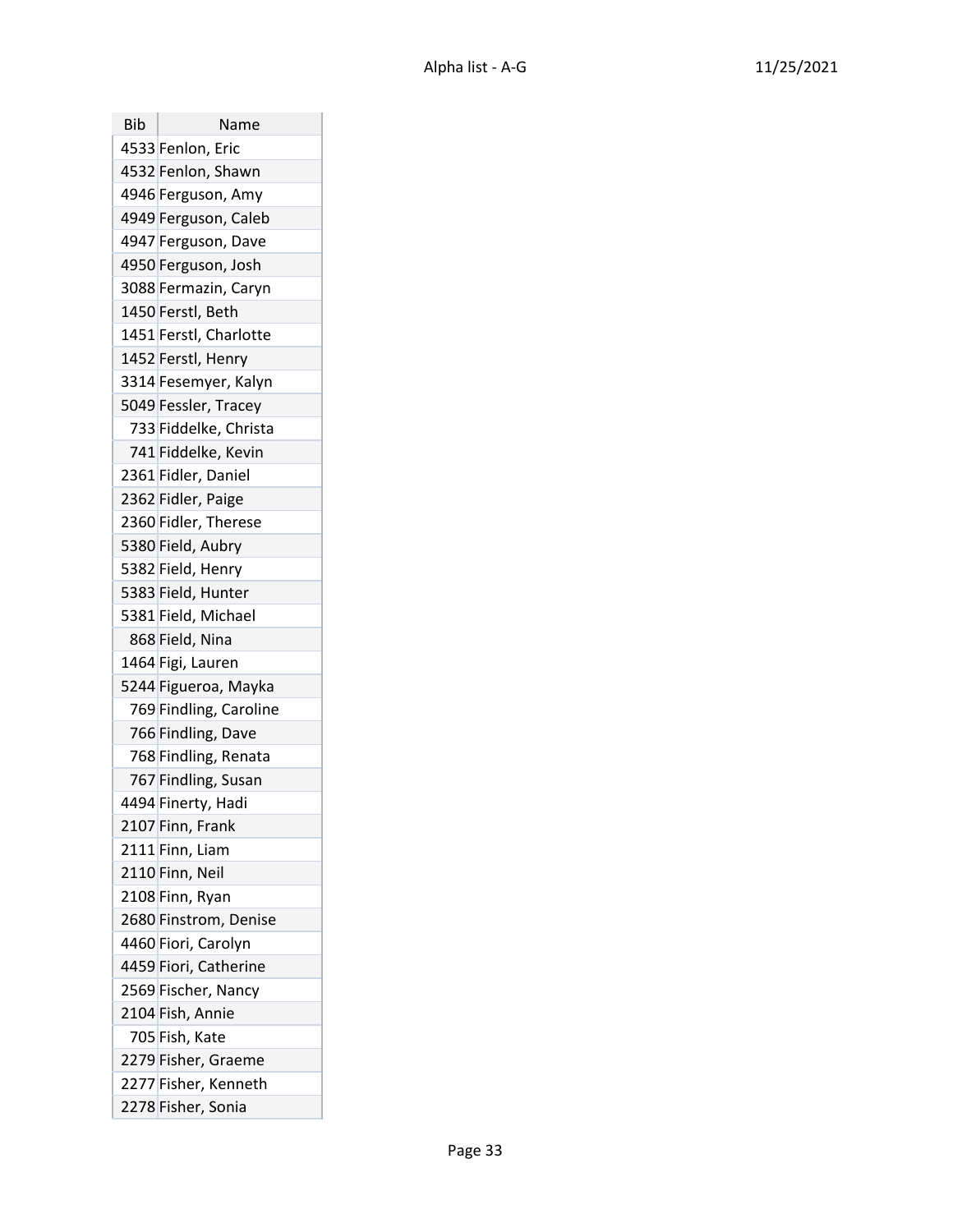| Bib | Name                      |
|-----|---------------------------|
|     | 2275 Fisher, Todd         |
|     | 401 Fitzgerald, Hannah    |
|     | 399 Fitzgerald, Heath     |
|     | 5079 Fitzgerald, Karen    |
|     | 274 Fitzgerald, Kiel      |
|     | 1391 Fitzgerald, Lisa     |
|     | 398 Fitzgerald, Rory      |
|     | 400 Fitzgerald, Ryan      |
|     | 3388 Fitzpatrick, Casey   |
|     | 711 FitzPatrick, Megan    |
|     | 3389 Fitzpatrick, William |
|     | 3390 Fitzpatrick, Zack    |
|     | 590 Flahaven, Vicki       |
|     | 4346 Flaherty, Tracey     |
|     | 2688 Fleischel, Diane     |
|     | 2691 Fleischel, Jamie     |
|     | 2692 Fleischel, Megan     |
|     | 2626 Fleming, Carmen      |
|     | 3680 Fleming, Kellie      |
|     | 2625 Fleming, Lucas       |
|     | 2628 Fleming, Maria       |
|     | 2627 Fleming, MArk        |
|     | 4738 Fletcher, Andrew     |
|     | 2263 Fletcher, Daniel     |
|     | 1363 Flickinger, Brent    |
|     | 1362 Flickinger, Erica    |
|     | 2303 Flint, Laura         |
|     | 4995 Flood, Morgan        |
|     | 1073 Fograse, Dan         |
|     | 3015 Folisi, Kaelyn       |
|     | 3013 Folisi, Kelly        |
|     | 3016 Folisi, Quinn        |
|     | 3677 Folsom, Michael      |
|     | 144 Ford, Aaron           |
|     | 3500 Ford, Dakota         |
|     | 3498 Ford, Damian         |
|     | 3499 Ford, Daniel         |
|     | 1327 Ford, Graydon        |
|     | 1324 Ford, Jennifer       |
|     | 1326 Ford, Mason          |
|     | 1325 Ford, Robert         |
|     | 3497 Ford, Tracy          |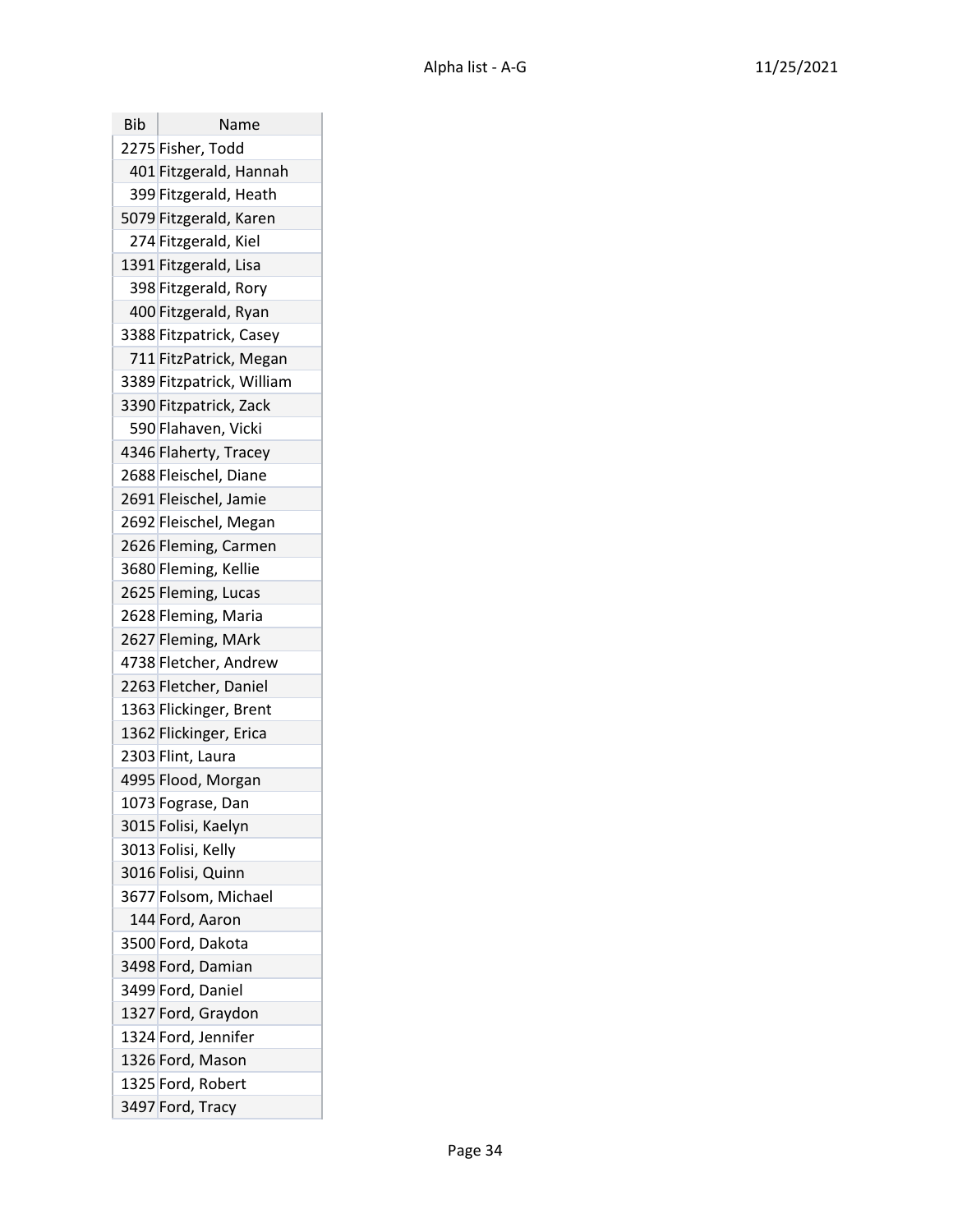| Bib | Name                       |
|-----|----------------------------|
|     | 1152 Forster, Esther       |
|     | 3396 Forth, Reid           |
|     | 3445 Fose, Whitney         |
|     | 325 Fox, Amanda            |
|     | 324 Fox, Andrew            |
|     | 323 Fox, Dana              |
|     | 3432 Fox, James            |
|     | 319 Fox, Jerrold           |
|     | 1909 Fox, Jessica          |
|     | 1645 Fox, John             |
|     | 4982 Foy, Andrew           |
|     | 4456 Frahm, Heather        |
|     | 5331 Francis, Caitlyn      |
|     | 2780 Francis, Dakota       |
|     | 2779 Francis, Karen        |
|     | 5332 Francis, Sophia       |
|     | 5408 Francl, Tim           |
|     | 3476 Francoeur, Austin     |
|     | 3475 Francoeur, Lance      |
|     | 3473 Francoeur, Logan      |
|     | 3477 Francoeur, Tricia     |
|     | 3478 Francoeur, William    |
|     | 3474 Francoeur, Wyatt      |
|     | 516 Frank, Brian           |
|     | 5279 Frank, Isaac          |
|     | 4790 Franklin, Ashlee      |
|     | 4792 Franklin, Justin      |
|     | 4405 Frausto Deluna, Esmer |
|     | 3248 Frausto, Veronica     |
|     | 4571 Frederick, Adam       |
|     | 5053 Frederick, Gretchan   |
|     | 3374 Frederick, Hailey     |
|     | 3373 Frederick, Jacob      |
|     | 3372 Frederick, Megan      |
|     | 3371 Frederick, Ryan       |
|     | 3984 Frederick, William    |
|     | 2222 Fredericks, Kyle      |
|     | 2223 Fredericks, Sharon    |
|     | 4569 Fredrick, Andrew      |
|     | 3964 Freeman, Brooks       |
|     | 3965 Freeman, Jane         |
|     | 3962 Freeman, Tony         |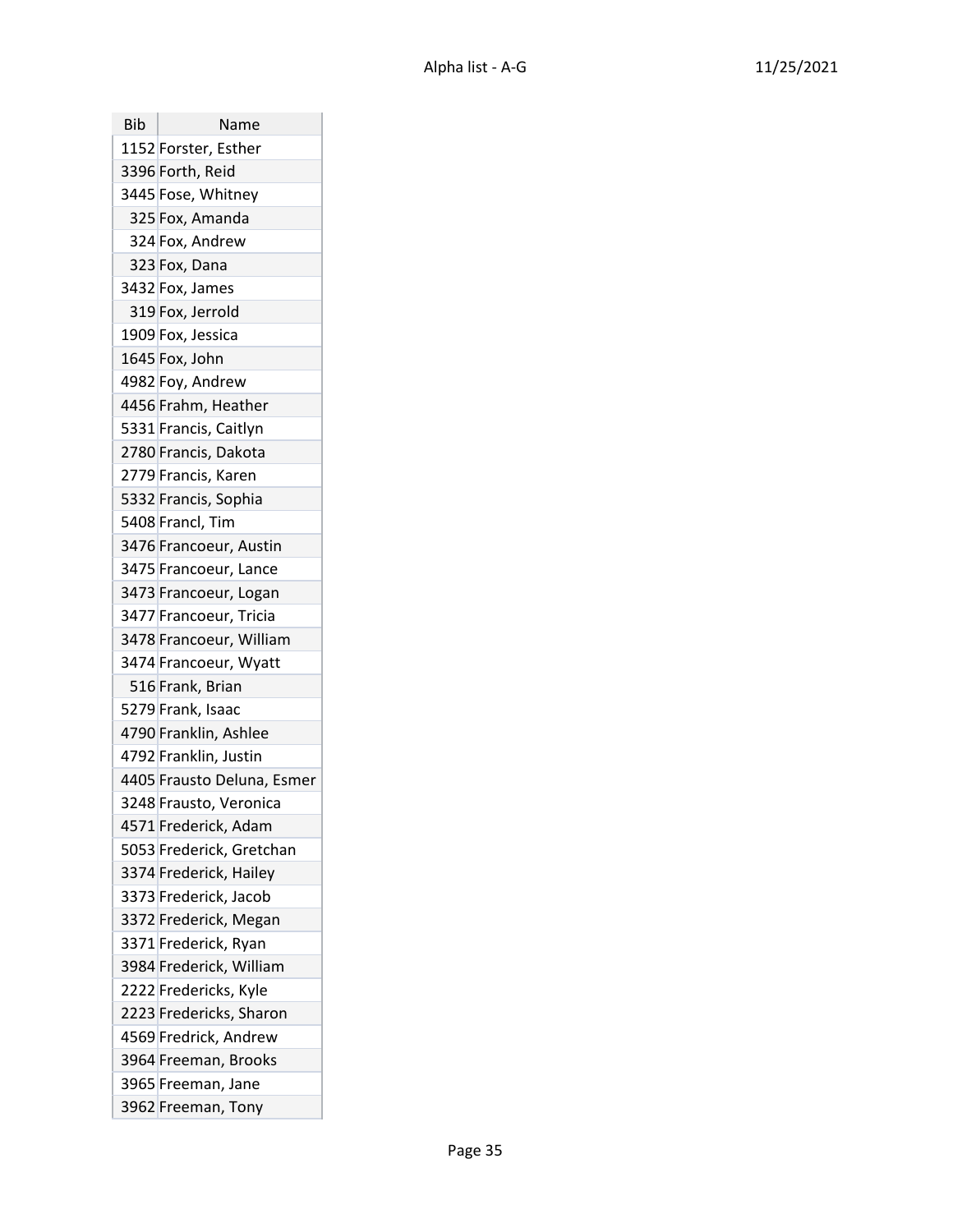| Bib | Name                      |
|-----|---------------------------|
|     | 4807 Frenz, Jeremy        |
|     | 3344 Freundt, Kaitlin     |
|     | 288 Frieders, Jeff        |
|     | 287 Frieders, Lynn        |
|     | 291 Frieders, Melissa     |
|     | 289 Frieders, Nick        |
|     | 355 Frigo, Dominic        |
|     | 353 Frigo, Gino           |
|     | 352 Frigo, Kendra         |
|     | 354 Frigo, Kylie          |
|     | 508 Frisina, Mariella     |
|     | 3028 Frizell, Carol       |
|     | 3029 Frizell, Christopher |
|     | 258 Frlan, Dennis         |
|     | 260 Frlan, Nicole         |
|     | 587 Froehlich, Erwin      |
|     | 586 Froehlich, Kevin      |
|     | 4910 Frogameni, Ali       |
|     | 2162 Frothingham, Caden   |
|     | 2163 Frothingham, Carter  |
|     | 2160 Frothingham, Craig   |
|     | 2161 Frothingham, Dabney  |
|     | 2159 Frothingham, Richard |
|     | 517 Fu, Adrianna          |
|     | 519 Fu, Dejing            |
|     | 518 Fu, Shannon           |
|     | 3083 Fumagalli, Cara      |
|     | 3082 Fumagalli, John      |
|     | 3081 Fumagalli, Michele   |
|     | 3686 Furby, Connor        |
|     | 3684 Furby, Justin        |
|     | 3685 Furby, Katharine     |
|     | 1646 Furukawa, Corinne    |
|     | 1648 Furukawa, Megan      |
|     | 1649 Furukawa, Nick       |
|     | 1644 Furukawa, Ryutaro    |
|     | 1647 Furukawa, Sara       |
|     | 5188 G Jimenez, Francisco |
|     | 4613 gach, michael        |
|     | 4960 Gaffney, Kian        |
|     | 4959 Gaffney, Sherry      |
|     | 3635 Gage, Josh           |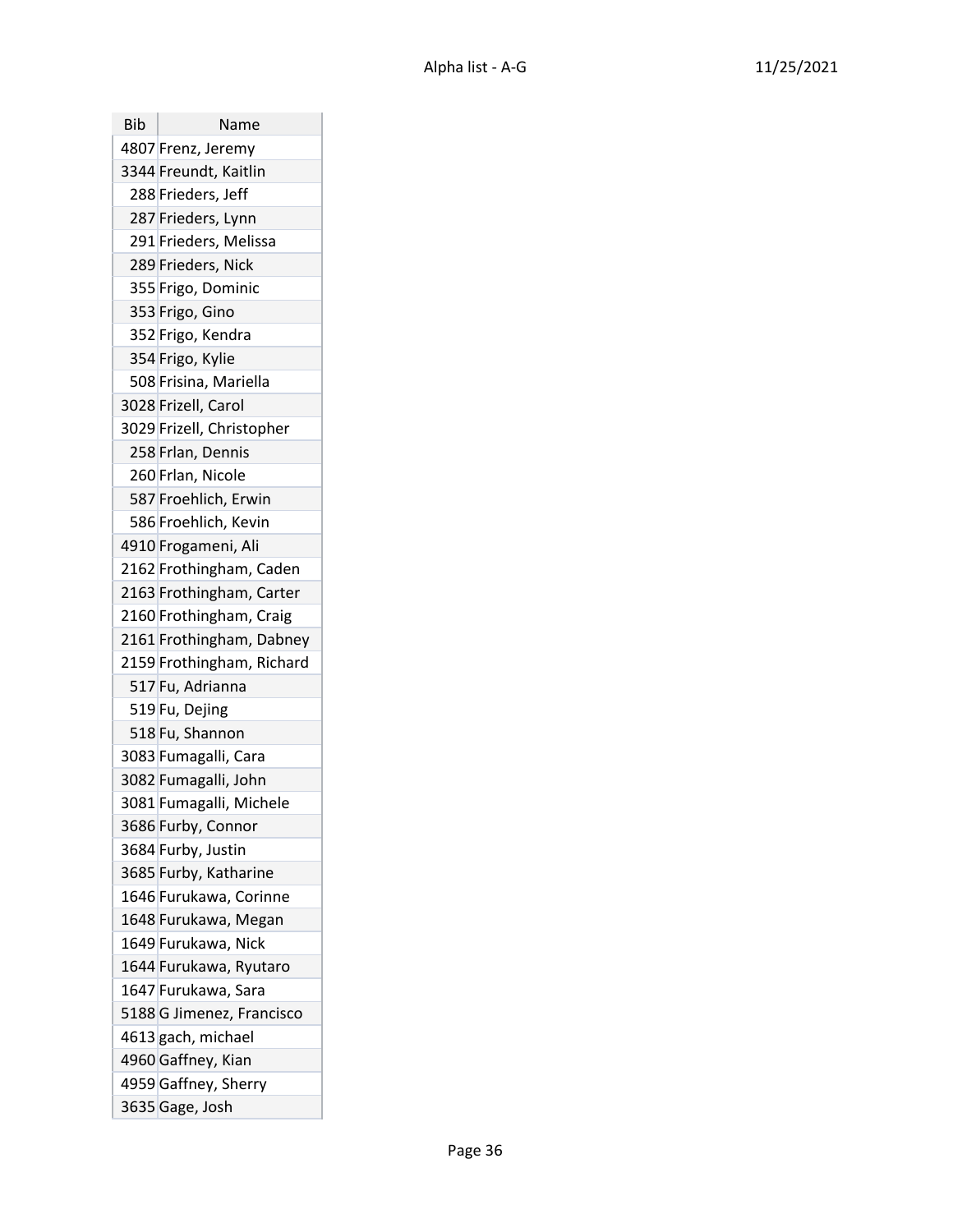| Bib | Name                      |
|-----|---------------------------|
|     | 832 Gage, Nicole          |
|     | 3636 Gage, Owen           |
|     | 4667 Gailey, Connor       |
|     | 4666 Gailey, Isabelle     |
|     | 5275 Gainey, Laurie       |
|     | 2067 Galanes, Sue         |
|     | 749 Galang, Jane          |
|     | 2193 Gale, Forrest        |
|     | 2467 Gallagher, John      |
|     | 2262 Gallagher, Katherine |
|     | 304 Gallagher, Laura      |
|     | 2260 Gallagher, Mara      |
|     | 2261 Gallagher, Patrick   |
|     | 1219 Gallagher, Sheu-Jane |
|     | 2259 Gallagher, Thomas    |
|     | 1483 Gallahue, Pam        |
|     | 1678 Gallegos, Evan       |
|     | 4726 Gallegos, Nicholas   |
|     | 2608 Gallois, Clayton     |
|     | 2607 Gallois, Gretchen    |
|     | 1717 Gamberdine, Steve    |
|     | 634 Gambs, Christine      |
|     | 859 Gano, Jane            |
|     | 860 Gano, Joe             |
|     | 862 Gano, Jonathan        |
|     | 861 Gano, Mary            |
|     | 5159 Gano, Peter          |
|     | 1162 Ganson, Jen          |
|     | 4665 Garay, Daniel        |
|     | 2933 Garces, Peter        |
|     | 2140 Garcia, Anabella     |
|     | 984 Garcia, Becky         |
|     | 2139 Garcia, Iliana       |
|     | 2138 Garcia, Juan         |
|     | 3573 Garcia, Lindsey      |
|     | 1054 Gardiner, Brendan    |
|     | 1056 Gardiner, Clare      |
|     | 1057 Gardiner, Liam       |
|     | 1055 Gardiner, Meaghen    |
|     | 4788 Garg, Megha          |
|     | 4888 Garon, Kevin         |
|     | 2194 Garvin, Delaney      |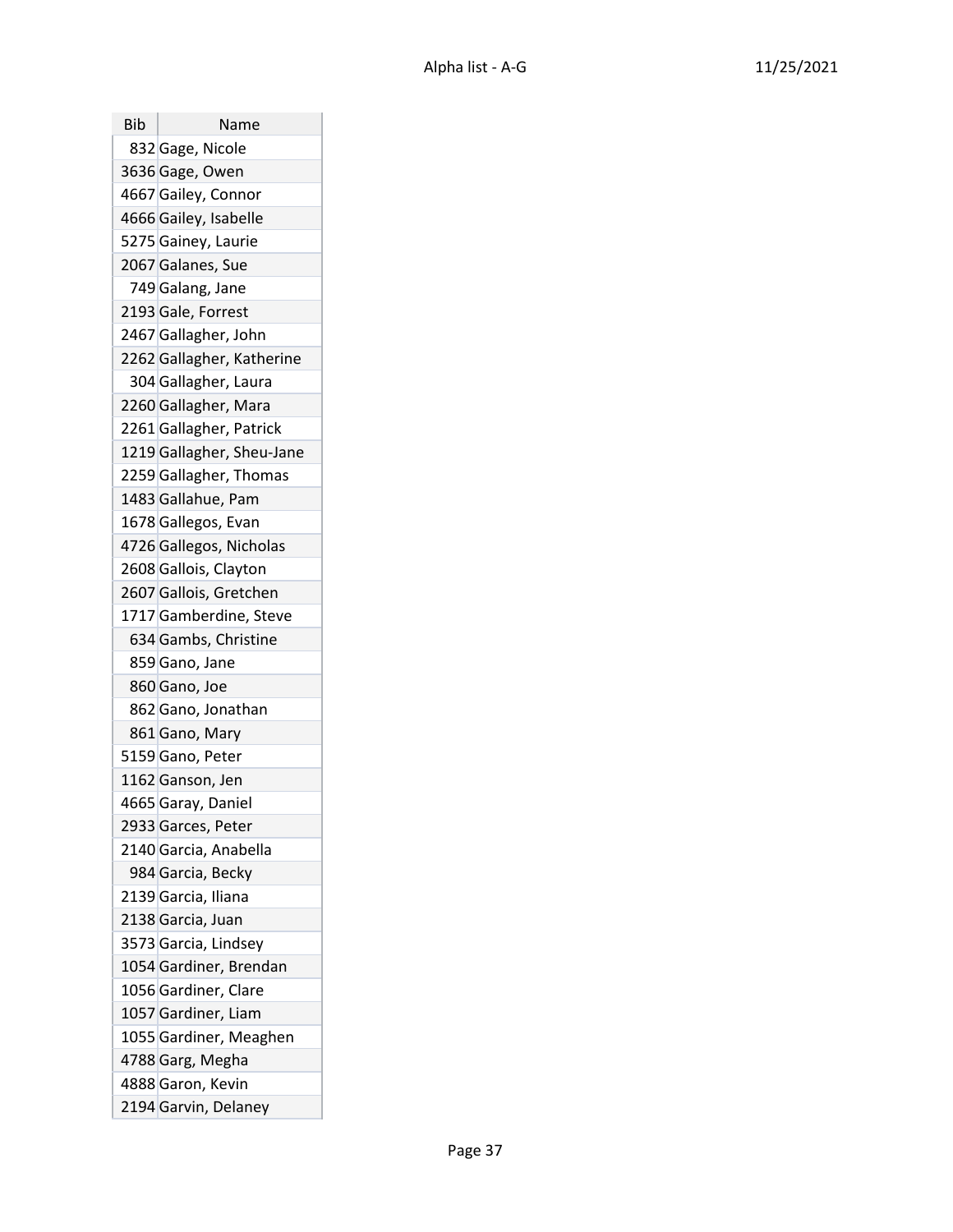| Bib | Name                       |
|-----|----------------------------|
|     | 2195 Garvin, Edward        |
|     | 2188 Garvin, Kathleen      |
|     | 623 Garza, David           |
|     | 2761 Gasik, Carrie         |
|     | 2762 Gasik, Kailey         |
|     | 4857 Gaspari, Emma         |
|     | 4858 Gaspari, Kait         |
|     | 4859 Gaspari, Mike         |
|     | 822 Gasteyer, Diane        |
|     | 824 Gasteyer, Emily        |
|     | 825 Gasteyer, Nathan       |
|     | 823 Gasteyer, Ted          |
|     | 2912 Gaul, CaSandra        |
|     | 555 Gaull, Daniel          |
|     | 2616 Gavras, Evan          |
|     | 2614 Gavras, Heather       |
|     | 2617 Gavras, Julian        |
|     | 2615 Gavras, Paul          |
|     | 1266 Gaynor, Alysse        |
|     | 2202 Gaza, Erin            |
|     | 3348 Gaziano, Maxine       |
|     | 3347 Gaziano, Olivia       |
|     | 1729 Gebner, Adam          |
|     | 1727 Gebner, Janet         |
|     | 1728 Gebner, Kevin         |
|     | 4297 Gebo, Meredith        |
|     | 3948 Geist, Cole           |
|     | 3950 Geist, Dawn           |
|     | 298 Gensler, Kevin         |
|     | 2073 Genter Gilmore, Oscar |
|     | 1223 Genter, Lynn          |
|     | 4936 Genthner, Brooke      |
|     | 4935 Genthner, Grace       |
|     | 4937 Genthner, Nicole      |
|     | 3835 Georgiev, Lena        |
|     | 5295 Gerami, Kristen       |
|     | 5296 Gerami, Rachel        |
|     | 5297 Gerami, Scott         |
|     | 2481 Gerding, Julie        |
|     | 2563 Gericke, Amelia       |
|     | 2562 Gericke, Cameron      |
|     | 3583 Gerner, Larry         |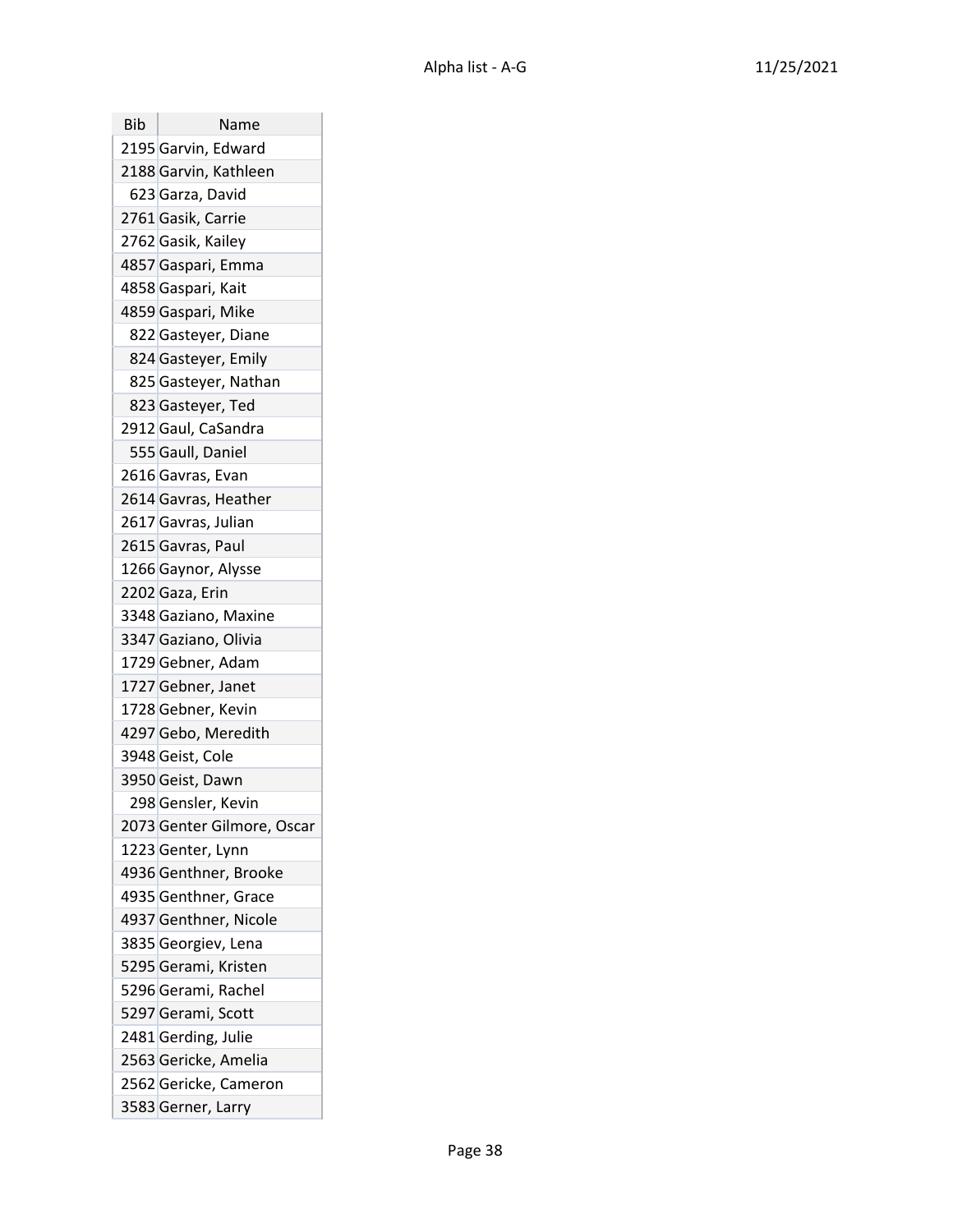| Bib | Name                     |
|-----|--------------------------|
|     | 550 Gersch, Ryan         |
|     | 1874 Gertsen, Jayden     |
|     | 3533 Gertsen, Michele    |
|     | 1873 Gertsen, Sydney     |
|     | 4772 Gerwig, Addison     |
|     | 4770 Gerwig, Kevin       |
|     | 814 Getting, CJ          |
|     | 812 Getting, Creighton   |
|     | 811 Getting, Gina        |
|     | 815 Getting, Nolan       |
|     | 3135 Geurkink, Chelsey   |
|     | 3136 Geurkink, Tim       |
|     | 732 Ghori, Saif          |
|     | 4035 Giamanco, Joe       |
|     | 3427 Gieger, Andrew      |
|     | 4471 Giertz, Douglas     |
|     | 4472 Giertz, Morgan      |
|     | 4470 Giertz, Shannon     |
|     | 4473 Giertz, Sienna      |
|     | 3316 Gierzynski, Alec    |
|     | 3202 Gierzynski, Colin   |
|     | 3422 Gierzynski, Kyle    |
|     | 3203 Gierzynski, Theresa |
|     | 3327 Gierzynski, Wenona  |
|     | 780 Giese, Bri           |
|     | 5218 Giger, Amanda       |
|     | 2204 Gilar, Candida      |
|     | 2205 Gilar, Kerry        |
|     | 3448 Gilbert, Jacquelyn  |
|     | 2036 Gilbert, Kaytlin    |
|     | 2035 Gilbert, Mitchell   |
|     | 1847 Giles, Bethany      |
|     | 3104 Gilfillan, Peter    |
|     | 3105 Gilfillan, Sarah    |
|     | 3103 Gilfillan, Shannon  |
|     | 779 Gill, John           |
|     | 2131 Gill, Katherine     |
|     | 781 Gill, Ryne           |
|     | 5236 Gilmore, Lucia      |
|     | 5237 Gilmore, Troy       |
|     | 673 Gilvydis, Ema        |
|     | 672 Gilvydis, Klara      |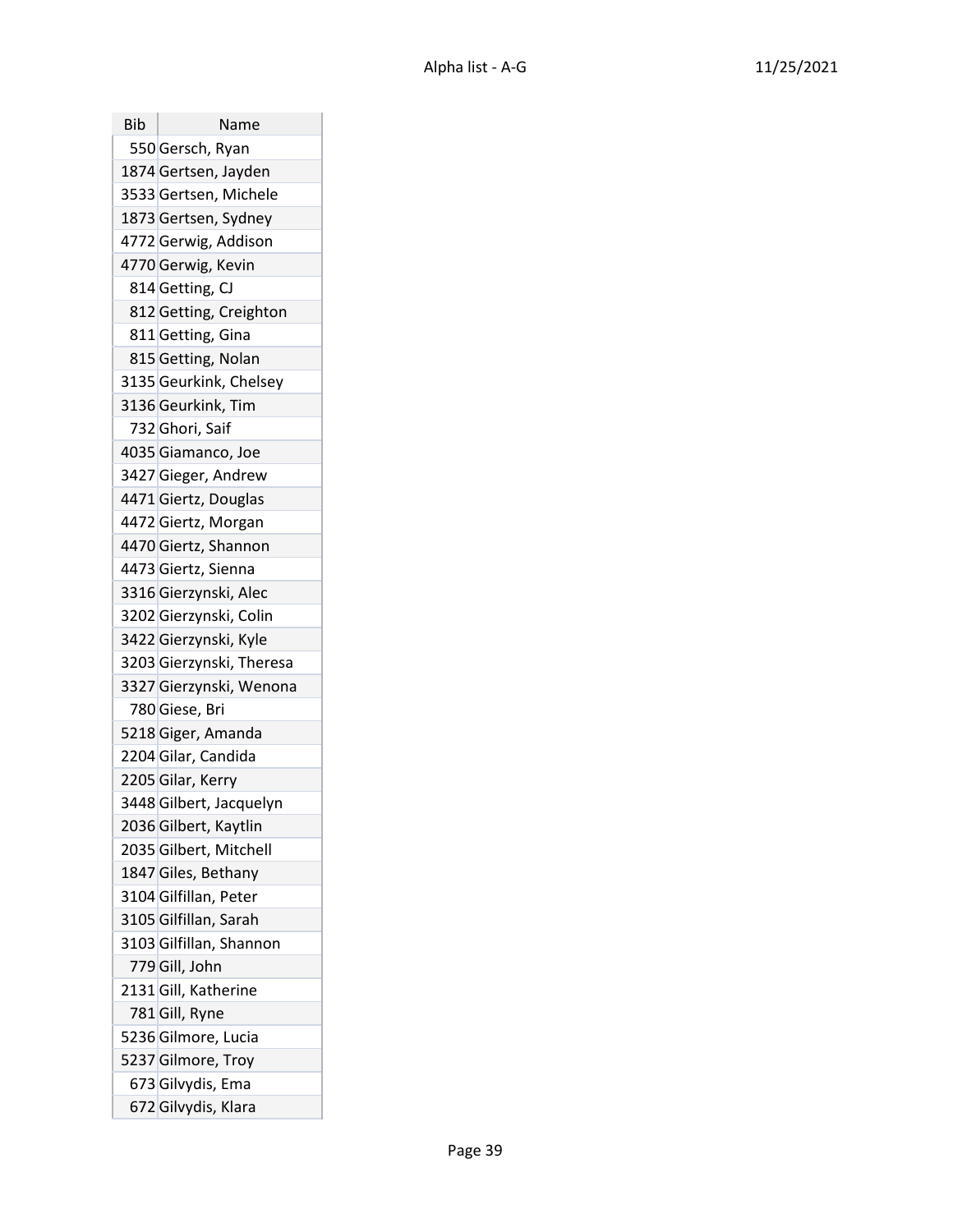| Bib | Name                        |
|-----|-----------------------------|
|     | 670 Gilvydis, Kristina      |
|     | 669 Gilvydis, Rimas         |
|     | 671 Gilvydis, Tomas         |
|     | 2249 Gipson, Diego          |
|     | 1879 Gipson, Ken            |
|     | 2433 Girdham, Joline        |
|     | 4861 Girgis, Emily          |
|     | 1179 Girgis, Robert         |
|     | 3180 Giridharan, Ganesan    |
|     | 3179 Giridharan, Maria      |
|     | 3178 Giridharan, Rahini     |
|     | 3193 Giridharan, Roshni     |
|     | 2475 Giuliani, Daniel       |
|     | 2477 Giuliani, Lizzy        |
|     | 3756 Glaser, Brent          |
|     | 3754 Glaser, Kim            |
|     | 3755 Glaser, Peter          |
|     | 3757 Glaser, Wyatt          |
|     | 4104 Glasscock, Billy       |
|     | 3059 Gleich, Brian          |
|     | 3060 Gleich, Tristan        |
|     | 2920 Glenn, Linda           |
|     | 4274 Glynn, Heather         |
|     | 4271 Glynn, Kameron         |
|     | 4272 Glynn, Kasey           |
|     | 4273 Glynn, Keegan          |
|     | 3501 Godby, Mary Laura      |
|     | 1167 Goddard, Edith         |
|     | 1168 Goddard, Niamh         |
|     | 1165 Goddard, Richard       |
|     | 2403 Godinez, Lucy          |
|     | 2404 Godinez-Koehler, Linco |
|     | 2924 Goldstone, Hailey      |
|     | 2923 Goldstone, Kim         |
|     | 3645 Gomez, Isabel          |
|     | 3644 Gomez, Jennifer        |
|     | 3412 Gomez, Sunshine        |
|     | 4300 Gont, Hailey           |
|     | 4299 GONT, WILLIAM          |
|     | 4246 Gonzalez, Abigail      |
|     | 4245 Gonzalez, Jc           |
|     | 2018 Gordon, Beth           |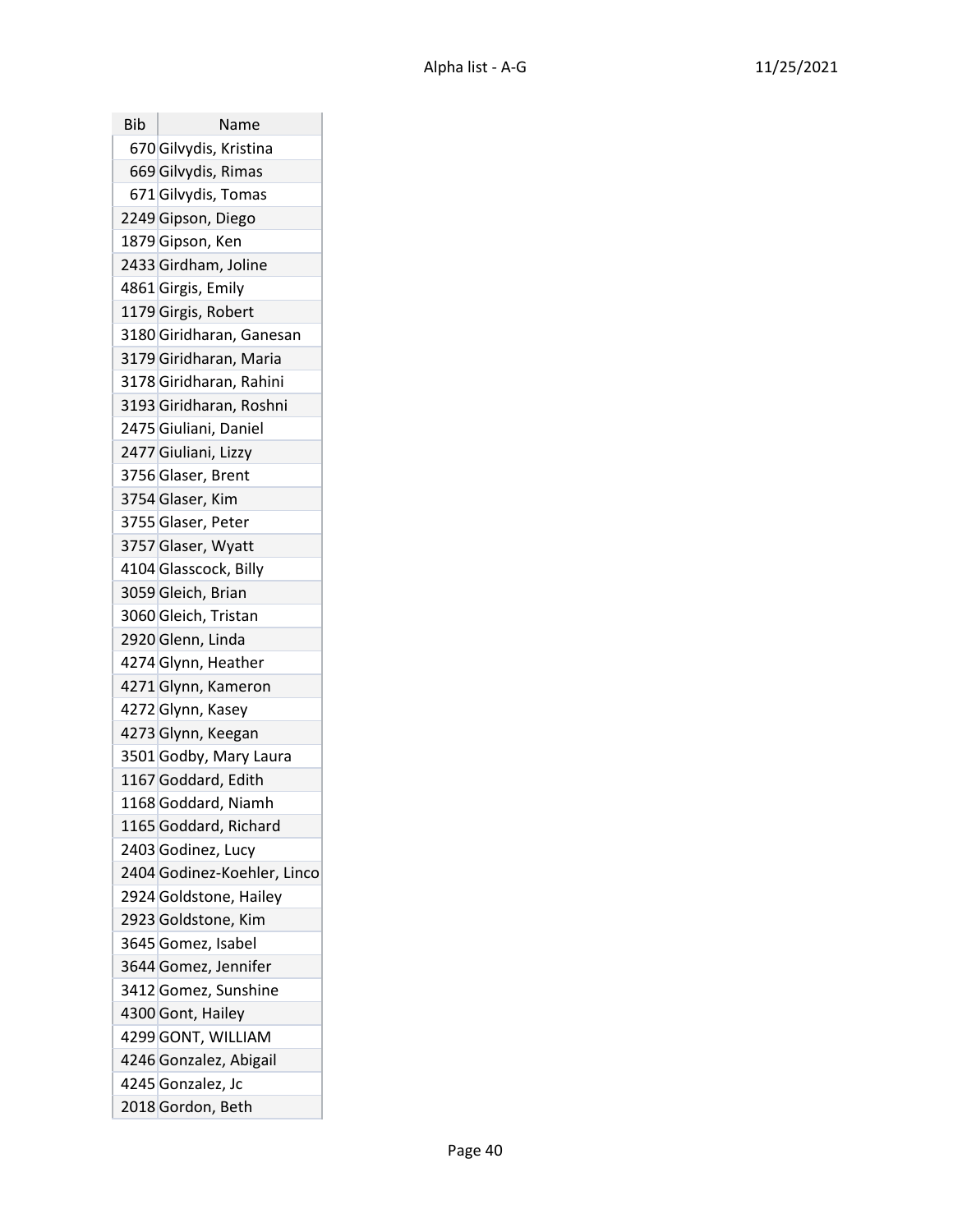| Bib | Name                      |
|-----|---------------------------|
|     | 3438 Gorrell, Andy        |
|     | 3439 Gorrell, Carter      |
|     | 3440 Gorrell, Evan        |
|     | 3437 Gorrell, Tracey      |
|     | 5092 Gosbeth, Amanda      |
|     | 1442 Graeber, Martha      |
|     | 2897 Graham, Arthur       |
|     | 4967 Gramarosso, Dominick |
|     | 4250 Granato, Amy         |
|     | 4251 Granato, Robert      |
|     | 3795 Grander, Matt        |
|     | 4208 Grander, Nancy       |
|     | 1932 Grandt, Fred         |
|     | 530 Grandys, Megan        |
|     | 529 Grandys, Millie       |
|     | 1578 Grant, Megan         |
|     | 3110 Grasso, Daniel       |
|     | 5339 Grasso, Stephanie    |
|     | 4055 Grastorf, Garrett    |
|     | 3641 Grastorf, Morgan     |
|     | 4350 Graveline, Abby      |
|     | 4155 Gray, Paula          |
|     | 489 Gredlics, Michael     |
|     | 4307 Green, Anna          |
|     | 1307 Green, Clara         |
|     | 1306 Green, Larry         |
|     | 1767 Greenberg, Andrew    |
|     | 2270 Greenberg, Beth      |
|     | 1768 Greenberg, Betty     |
|     | 2611 Greenberg, Daniel    |
|     | 2268 Greenberg, Jared     |
|     | 2269 Greenberg, Jenna     |
|     | 2267 Greenberg, Nathan    |
|     | 1103 Greenwald, Gina      |
|     | 422 Gregory, Mark         |
|     | 1235 Grenus, Karen        |
|     | 109 Grey, Jack            |
|     | 106 Grey, Jeremy          |
|     | 107 Grey, Michael         |
|     | 105 Grey, Neva            |
|     | 108 Grey, Ryan            |
|     | 2964 Griffith, James      |